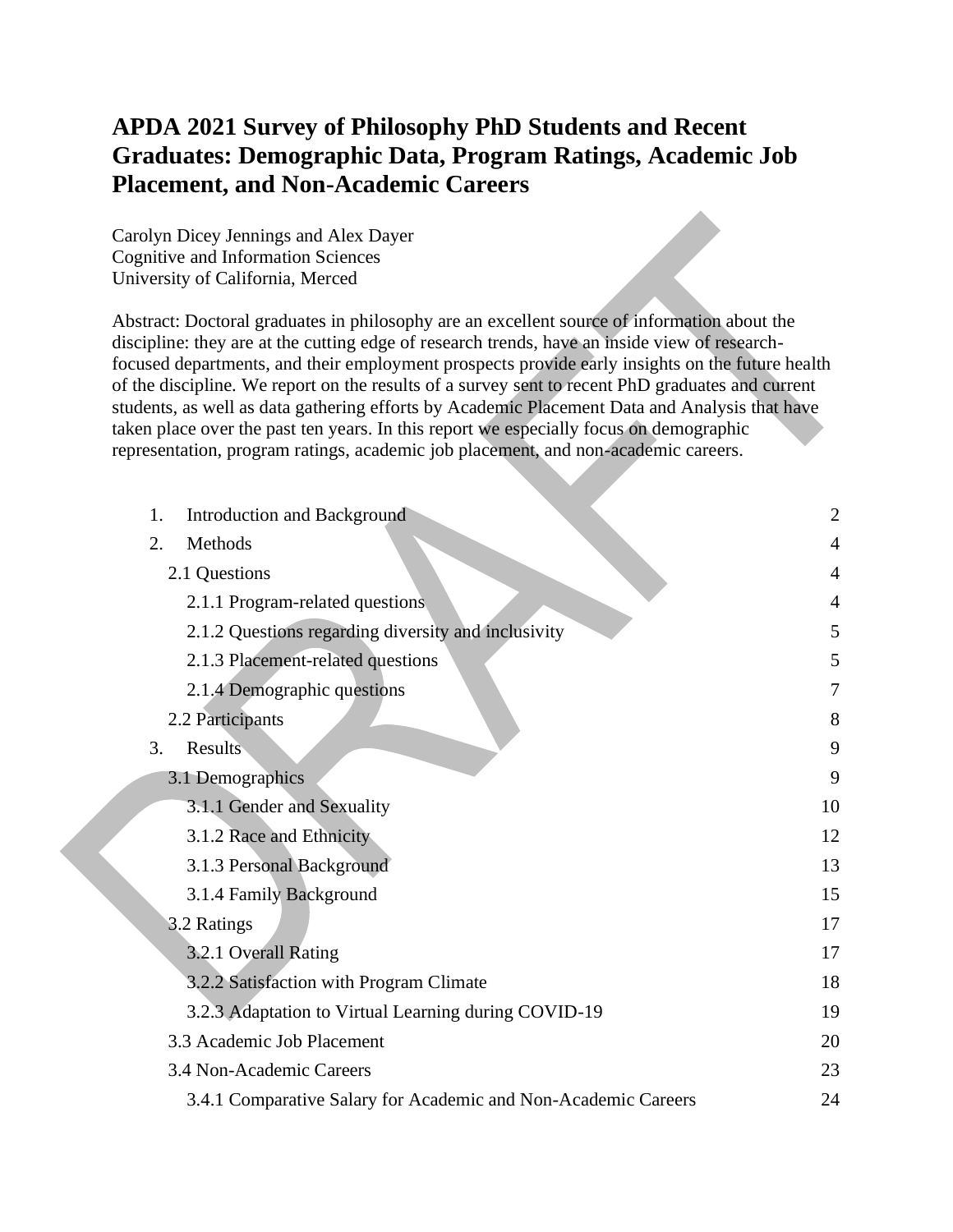| 3.4.2 Program Support for Non-Academic Careers                   | 25 |
|------------------------------------------------------------------|----|
|                                                                  |    |
| 3.4.3 The Relevance of a Philosophy PhD for Non-Academic Careers | 26 |
| 4. Summary                                                       | 27 |
| Appendix A: Email                                                | 29 |
| <b>Appendix B: Participation Rates</b>                           | 30 |
| Appendix C: Program Ratings                                      | 33 |
| Appendix D: Permanent Academic Placement Rate                    | 37 |
|                                                                  |    |

#### **1. Introduction and Background**

Academic placement data and analysis (APDA) is a project that gathers and analyses data about philosophy PhD graduates and their subsequent job placements in order to serve both prospective students and the profession at large. It has been running in some form since late 2011. Over the past ten years it has had a number of important milestones, including its first grant from the American Philosophical Association in 2014, its first research report and website in 2015, its first survey in 2016, its first collaborative project in 2018, and its first board of advisors in 2020. 16 graduate students and 12 undergraduate students have worked on the project so far, with funding from several small grants from the American Philosophical Association and University of California, Merced.<sup>1</sup> The board of advisors is currently made up of 14 members who help to determine the best procedures for gathering and disseminating data.<sup>2</sup>

The APDA database contains data for over 14,300 PhD graduates and current students, including primary area of specialization (AOS); graduating university and year; and placement location, type, and year. These data come from research by APDA personnel, reports by program representatives, and the graduates themselves. More than 200 PhD programs are included in the database, with a focus on primarily English-language programs, but graduates have found placement at more than  $1,700$  universities around the world.<sup>3</sup> Of the over 15,300 job placements in the database, there are over 6,000 permanent academic placements, over 7,600 temporary academic placements, and over 1,600 non-academic placements. The majority of those in the

<sup>&</sup>lt;sup>1</sup> In alphabetical order, these students have included Joshua Clingo, Patrice Cobb, Pablo Contreras Kallens, Alex Dayer, Anna Durbin, Karna Errande, Riley Fette, Cruz Franco, Regino Fronda, Chelsea Gordon, Lilly-anne Hermosilla, M.A. Hunter, Jessica Imes, Armaan Kapoor, Umesh Krishnamurthy, Zoe Johnson King, Bryan Kerster, Angelo Kyrilov, Yang Lu, Blair MacLeod, Evette Montes, Seth Robertson, Sam Spevack, Aubrey Spivey, Aramis Valverde, David Vinson, Justin Vlasits, Sharai Wilson.

 $^2$  In alphabetical order, the board of advisors from October 1st, 2020 to September 30, 2021 was Marcus Arvan, Berit Brogaard, Amy Ferrer, Carrie Figdor, Ivan Gonzalez-Cabrera, Linus Huang, Quill Kukla, Mohan Matthen, Eric Schwitzgebel, Amia Srinivasan, Janet Stemwedel, Morgan Thompson, Manuel Vargas, Brian Weatherson, and Kevin Zollman. David Attanasio and Neil Sinhababu joined the board on October 1st, 2021, replacing Amia Srinivasan and Brian Weatherson. (Mohan Matthen stepped down from the board in October 2021 and has not yet been replaced.)

<sup>3</sup> Overall, 65% of the graduates in the database are from programs in the United States, 15% from the United Kingdom, 7% Canada, 3% Australia, 2% Belgium, and 1% from Germany, France, Netherlands, Italy, and New Zealand (22 other countries are represented, with less than 1% of the graduates in the database each). Only about a third of placements have been categorized, but the profile of these universities is similar, with 87% of placements in primarily English-speaking countries.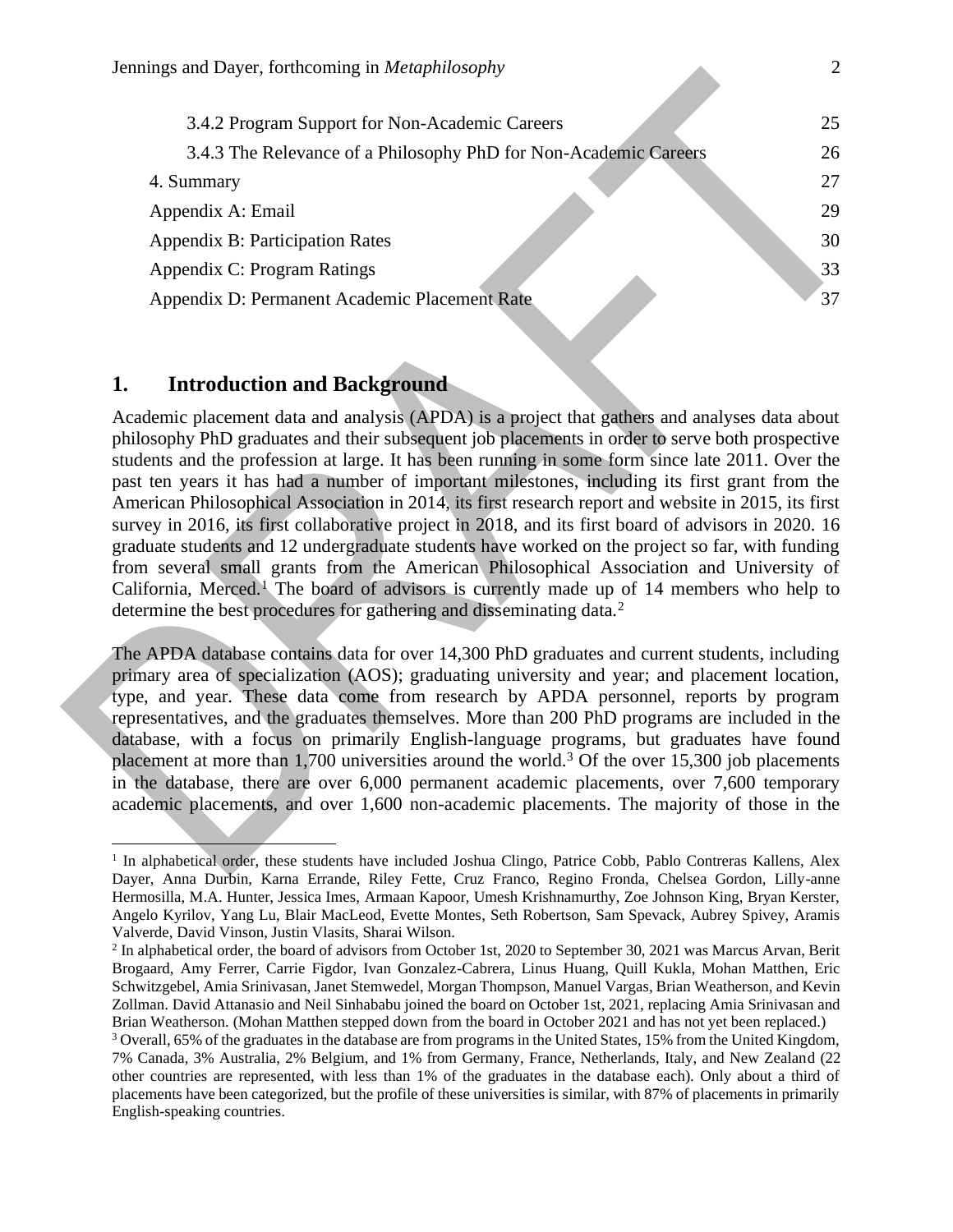database are recent graduates and current students, with over 6,600 graduates between 2011 and 2021 and over 4,300 current students.

Analyses of these data have been provided in 6 research reports so far, as well as numerous blog posts. In the 2015 report, multilevel regression was used to determine the impact of three factors on whether a graduate is placed in a permanent academic job: graduation year, AOS, and gender.<sup>4</sup> (Graduates were nested within graduating programs to remove the impact of this difference on placement outcomes, which is what made it a "multilevel" regression.) All three made a difference to placement outcome, but most significantly the odds of finding permanent academic placement were 85% greater for women than men, and 95% greater for those with an AOS in the category of Science, Logic, and Mathematics than for those in the category of Language, Epistemology, Metaphysics, and Mind.<sup>5</sup>

Over 2,600 of these individuals have taken part in at least one survey. Past research reports based on these survey results have uncovered a number of important findings. One is that those in nonacademic jobs report higher salaries than those in academic jobs.<sup>6</sup> A regression analysis found the difference between someone in a nonacademic job and a permanent academic job to be around \$37,000, taking account of graduation year, gender, race/ethnicity, and AOS. (Those in temporary academic jobs made around \$16,000 less than those in permanent academic jobs.) Another is that several groups are underrepresented among philosophy PhD students, including women, first generation college students, veterans and members of the military, and members of the following racial and ethnic categories: American Indian/Alaska Native, Asian/Pacific Islander, Black/African American, and Chicanx/Latinx/Hispanic.<sup>7</sup> Further, all those who were members of at least one underrepresented group reported finding themselves less comfortable in the discipline as well as finding the discipline less welcoming to those from underrepresented groups.

For this year's survey we decided to continue gathering evidence on these important themes. For instance, consistent with previous reports we found that many groups are underrepresented among philosophy doctoral students and recent graduates: women, people of color, first-generation college students, and veterans. We also found evidence for underrepresentation of a new group: those with conservative political leanings. Consistent with our last report, we did not find underrepresentation for philosophers who identify as non-binary, LGBT, having a disability,

<sup>4</sup> Jennings, C.D., Kyrilov, A., Cobb, P., Vlasits, J., Vinson, D. W., Montes, E., & Franco, C. (2015). Academic placement data and analysis: 2015 final report. *The Academic Placement Data and Analysis Project*.

<sup>&</sup>lt;sup>5</sup> A graduate's first-listed AOS is sorted into one of four categories: Language, Epistemology, Metaphysics, and Mind; Value Theory; History and Traditions; or Science, Logic, and Math. AOS category is assigned as follows: Language, Epistemology, Metaphysics, and Mind contains Action, Epistemology, Language, Metaphilosophy (incl. Experimental), Metaphysics, Mind, and Religion; Value Theory contains Aesthetics, Applied Ethics (incl. Bio and Medical), Education, Ethics, Gender/Race/Sexuality/Disability Studies, Law, Meta-Ethics, Social/Political, and Value (General); History and Traditions contains 19th/20th, African, American (incl. Latin American), Analytic (History of), Ancient, Asian, Comparative, Continental (incl. Phenomenology), German (incl. Kant), History (General), Medieval/Renaissance, and Modern; Science, Logic, and Math contains Biology (incl. Environmental), Cognitive Science/Psychology/Neuroscience/Linguistics, Decision Theory, Economics, Logic, Math, Physics, Science (General), and Technology.

<sup>6</sup> Jennings, C.D., Cobb, P.R., Kallens, P.C., & Kyrilov, A. (2017). Academic Placement Data and Analysis: 2017 Report. *The Academic Placement Data and Analysis Project.*

<sup>7</sup> Jennings, C. D., Fronda, R., Hunter, M. A., Johnson King, Z. A., Spivey, A. C., & Wilson, S. (2019). The Diversity and Inclusivity Survey: Final Report.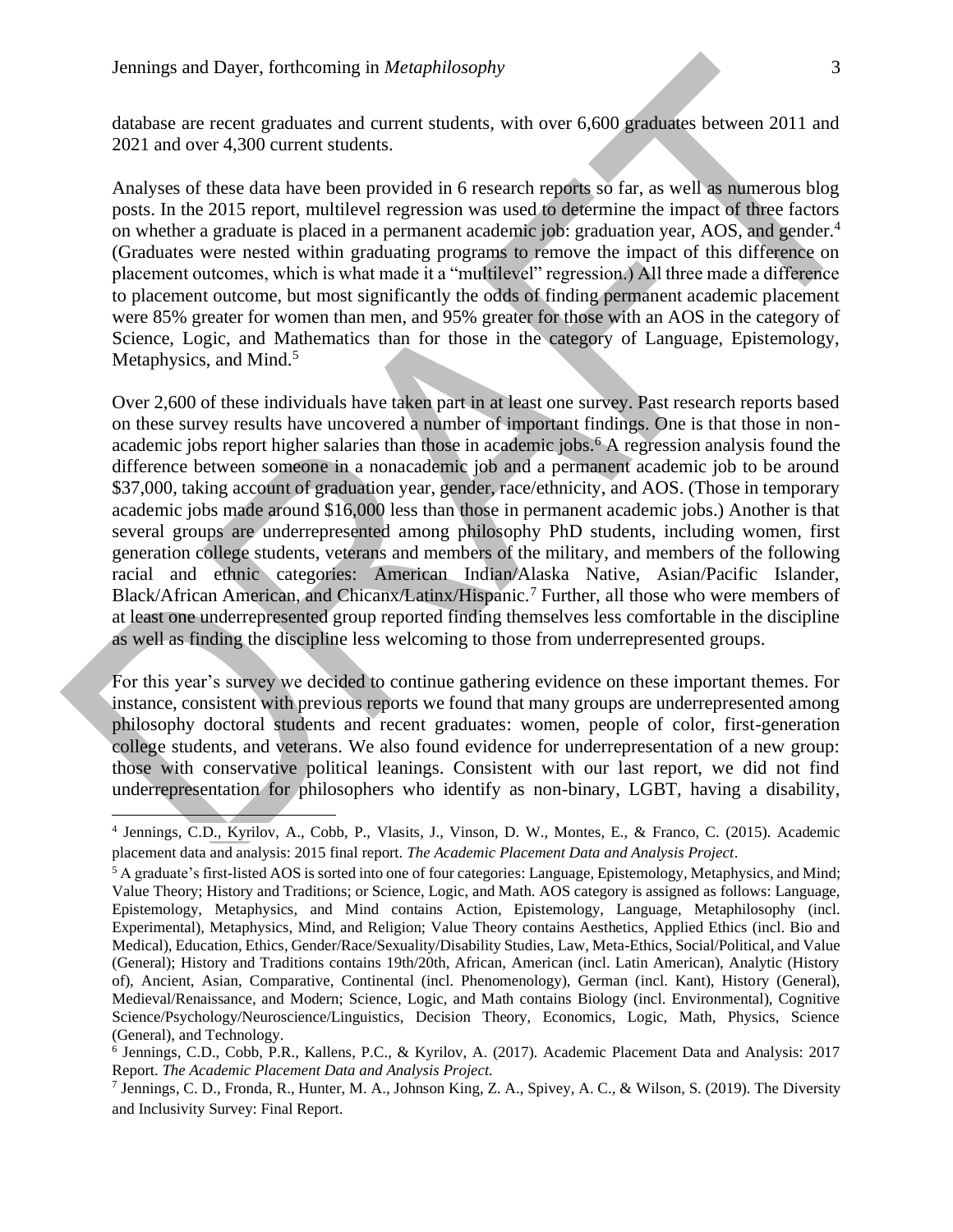learning English as a second language, or originating from a country other than the United States. We found, instead, surprising instances of overrepresentation, which we discuss below.

In this survey we also decided to dive deeper into non-academic careers. We added a new question on the level of support offered by graduate programs for non-academic careers, finding that overall participants see their programs as neither supportive nor unsupportive. We added a new question on the relevance of philosophy graduate training for non-academic careers, finding that participants especially note the value of philosophical skills to non-academic careers. As in past surveys, we find that salaries are higher for those in non-academic careers, which appears to be a motivating force behind those who take this path.

We also added new questions that were unrelated to non-academic careers, such as questions about the COVID-19 pandemic. Against our prior expectations is the finding that the COVID-19 pandemic did not alter overall program evaluations. This might be partly explained by the fact that respondents were either satisfied or neutral with respect to their program's efforts to adapt to virtual learning in the pandemic.

#### **2. Methods**

All those working with data on the APDA project have research ethics training and work with the oversight of the University of California Merced Institutional Review Board. The project itself has been approved as "exempt" since 2015 (UCM15-0033). This status was updated and extended in April 2021 for the purpose of this year's data gathering efforts and survey.

Between May and July 2021 we updated the database, adding hundreds of new PhD graduates.<sup>8</sup> We especially focused on those who graduated between 2019 and 2021, since previous data gathering efforts completed the database up to 2018 graduates. Program representatives were invited to check and update their records in this time period. We sent out the survey on July 22nd to over 10,000 individuals (all those for whom we had an email address on file; see **Appendix A**). On August 15th we determined that over 1000 new participants had taken part in the survey.

#### **2.1 Questions**

The survey included questions of the following four types (each on a separate page of the survey): questions related to the participant's PhD program, questions related to issues of diversity and inclusivity, questions related to job placement, and demographic questions. All questions were optional.

#### **2.1.1 Program-related questions**

The first three questions on this page have been asked in previous surveys and are included to allow for longitudinal trends. In addition to these are new questions relating to departmental climate and the COVID-19 pandemic. (Note that all open response questions will be analyzed in a separate report.)

<sup>&</sup>lt;sup>8</sup> Riley Fette, our undergraduate research assistant, did the bulk of this research.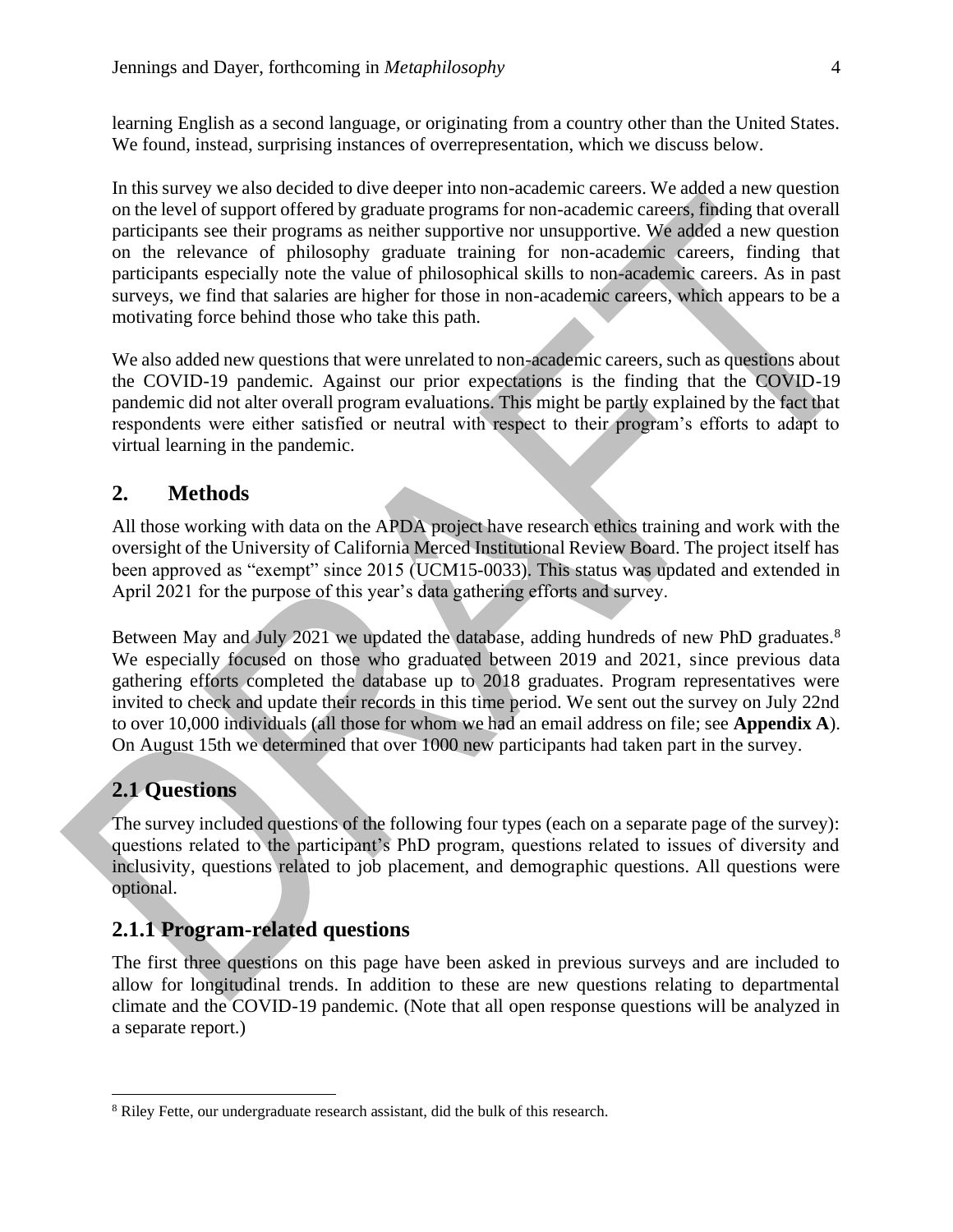- *1. How likely would you be to recommend the program from which you obtained or will obtain your PhD to prospective philosophy students?*
- *2. Describe aspects of your program that you found most relevant in answering Question 1, especially the ones that would be useful to prospective students. These comments will remain anonymous, and we will release them only with your authorization.*
- *3. Select from this list up to 5 keywords that you would associate with this program.*
- *4. a) Rate your satisfaction with this program's efforts to foster a healthy, respectful academic culture or climate.*

*b) Please elaborate on your previous answer. These comments will always remain anonymous, and we will release them only with your authorization.*

*5. a) Rate your satisfaction with this program's efforts to adapt to virtual learning during the COVID-19 pandemic.*

*b) Please elaborate on your previous answer. These comments will always remain anonymous, and we will release them only with your authorization.*

#### **2.1.2 Questions regarding diversity and inclusivity**

The questions on this page were developed for a previous survey focused on diversity and inclusivity. We use the same questions, both numerically-scored and text-based, to provide a sense of how comfortable and welcoming the philosophy profession is perceived to be by different demographic groups, and whether this changes over time. (We intend to analyze these results in a separate report.)

*6. a) When you interact with other philosophers in professional and social settings, how comfortable do you find yourself?* 

*b) Please elaborate on your previous answer. These comments will always remain anonymous, and we will release them only with your authorization.*

*7. a) How welcoming do you find academic philosophy to be toward students who are members of underrepresented groups, e.g., women, racial or ethnic minorities, members of the LGBTQ community, people with low socio-economic status, veterans and members of the military, and people with disabilities?*

*b) Please elaborate on your previous answer. These comments will always remain anonymous, and we will release them only with your authorization.*

*8. What steps should philosophy take to become more inclusive, if any? These comments will always remain anonymous, and we will release them only with your authorization.*

### **2.1.3 Placement-related questions**

This page of the survey differed depending on the participant's current status in the database. All survey respondents received an initial question about the steps philosophy might take to better prepare graduate students for non-academic employment. Those in both academic and nonacademic employment were then asked questions based on their respective employment and the extent to which the philosophical material and/or skills acquired during graduate school prepared them for that employment. Individuals with no employment information (who are primarily current students) were asked about departmental support for non-academic careers. Finally, all survey participants were asked about their placement preference.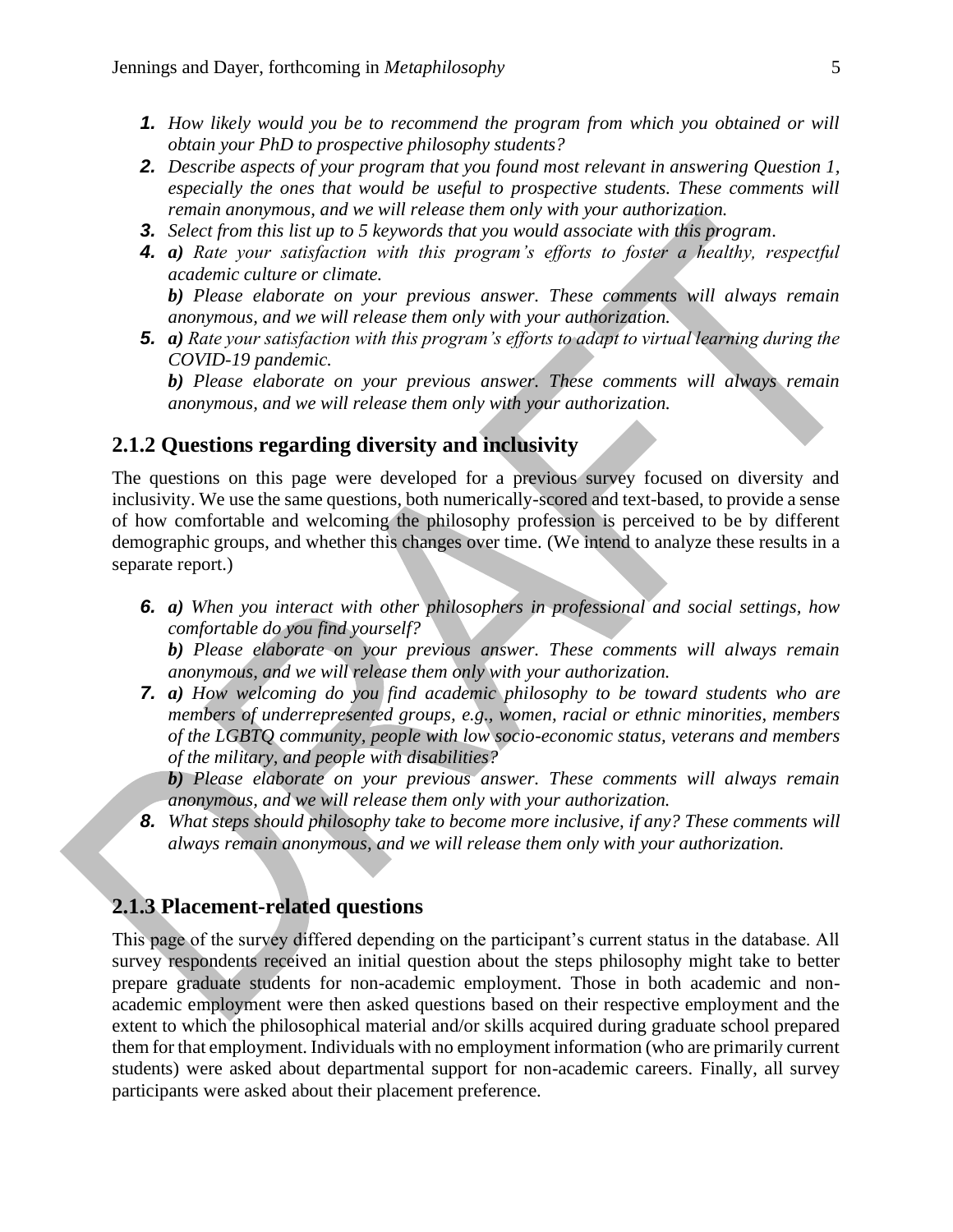*Academic employment, Non-academic employment, and No employment*

*9. What steps should philosophy take to better prepare students for non-academic positions, if any? These comments will always remain anonymous, and we will release them only with your authorization.*

*Academic employment*

- *10.What is the distribution of your expected working hours (e. g. according to your job description) between teaching, research, and service?*
- *11.What is the approximate distribution of your actual working hours between teaching, research, and service?*
- *12.What is your ideal distribution of working hours?*
- *13.What is your approximate yearly salary? (Please provide in US dollars or name the currency you are using.)*
- *14.a) What kind of placement was your priority after graduating from your program?*

*b) Please elaborate on your previous answer. These comments will always remain anonymous, and we will release them only with your authorization.*

*15.a) How relevant would you say the philosophical material you engaged with throughout your graduate education is with respect to your primary employment?*

*b) Please, elaborate on your previous answer providing details about how or why the philosophical material you engaged with is relevant or not for the work you perform. These comments will always remain anonymous, and we will release them only with your authorization.*

*16.a) How relevant would you say the skills you acquired during your graduate education are with respect to your primary employment?*

*b) Please elaborate on your previous answer. These comments will always remain anonymous, and we will release them only with your authorization.*

*Non-academic employment*

*10.a) How relevant would you say the philosophical material you engaged with throughout your graduate education is with respect to your primary employment?*

*b) Please elaborate on your previous answer. These comments will always remain anonymous, and we will release them only with your authorization.* 

*11.a) How relevant would you say the skills you acquired during your graduate education are with respect to your primary employment?*

*b) Please elaborate on your previous answer. These comments will always remain anonymous, and we will release them only with your authorization.*

*12.a) How supportive would you say your graduate program was with respect to their students pursuing non-academic jobs?* 

*b) Please elaborate on your previous answer. These comments will always remain anonymous, and we will release them only with your authorization.* 

*13.a) What kind of placement was your priority after graduating from your program?*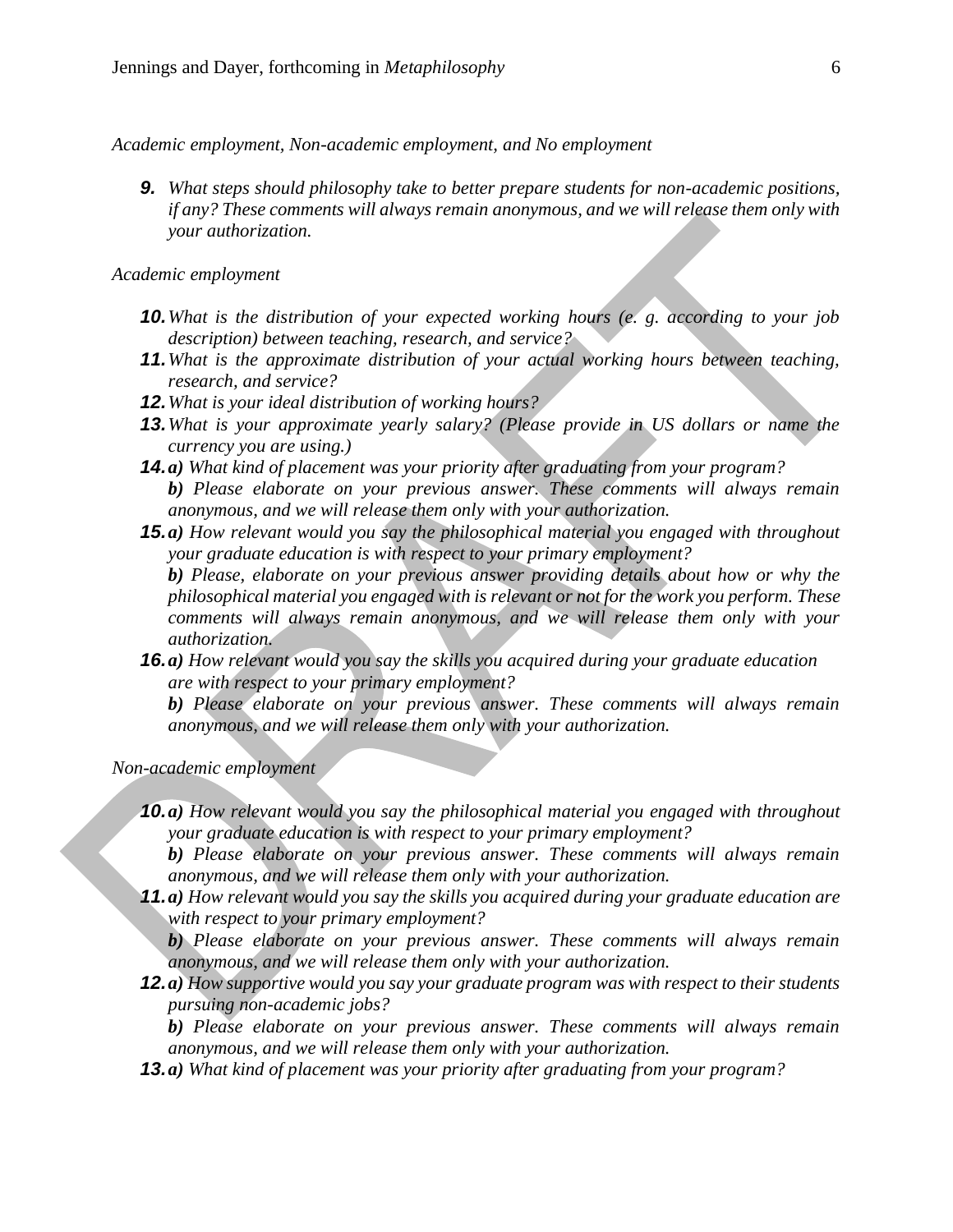*b) Please elaborate on your previous answer. These comments will always remain anonymous, and we will release them only with your authorization.*

*14.What is your approximate yearly salary? (Please provide in US dollars or name the currency you are using.)*

#### *No employment*

*10.a) What kind of placement is your priority?*

- *b) Please elaborate on your previous answer. These comments will always remain anonymous, and we will release them only with your authorization.*
- *11.a) How supportive would you say your graduate program is with respect to their students pursuing non-academic jobs?*

*b) Please elaborate on your previous answer. These comments will remain anonymous, and we will release them only with your permission*

#### **2.1.4 Demographic questions**

The last page of the survey includes demographic questions, which are not numbered. While these largely match the questions used in the previous survey, some changes were made. We updated the question on language to better match the relevant Census question, to allow for better comparison with the U.S. population (from "first" language to languages "spoken at home"). We specified that the participant should answer the socioeconomic status question based on their childhood, rather than their current socioeconomic status. We simplified the question on military or veteran status to make it easier to determine participation in this question. We added some guidelines to the disability question to make it easier to compare to other sources of data on disability. We combined the race and ethnicity questions, allowing the selection of multiple values, adding "Asian American" and "two or more races" to the options. Finally, we added a new question on political orientation.

- *Which of the following gender terms best describes you?*
- *Do you identify as Trans\*?*
- *Which of the following sexual identities best describes you?*
- *What language(s) was spoken at home while you were growing up?*
- *What is your country of origin?<sup>9</sup>*
- *What was your family's socioeconomic status (SES) growing up?*
- *What is the highest education level obtained by at least one of your parents/guardians?*
- *Are you in the military or are you a veteran of the military?*
- *Which of the following best describes your disability status, treating disability according to the ADA definition: "a physical or mental impairment that substantially limits one or more major life activity"? Please choose all that apply.*
- *How do you identify by race? If you identify as "two or more races," please choose all that apply.*
- *Fill in any additional details of your racial identity, as needed.*

<sup>&</sup>lt;sup>9</sup> In future surveys we plan to change this to "country or countries of origin."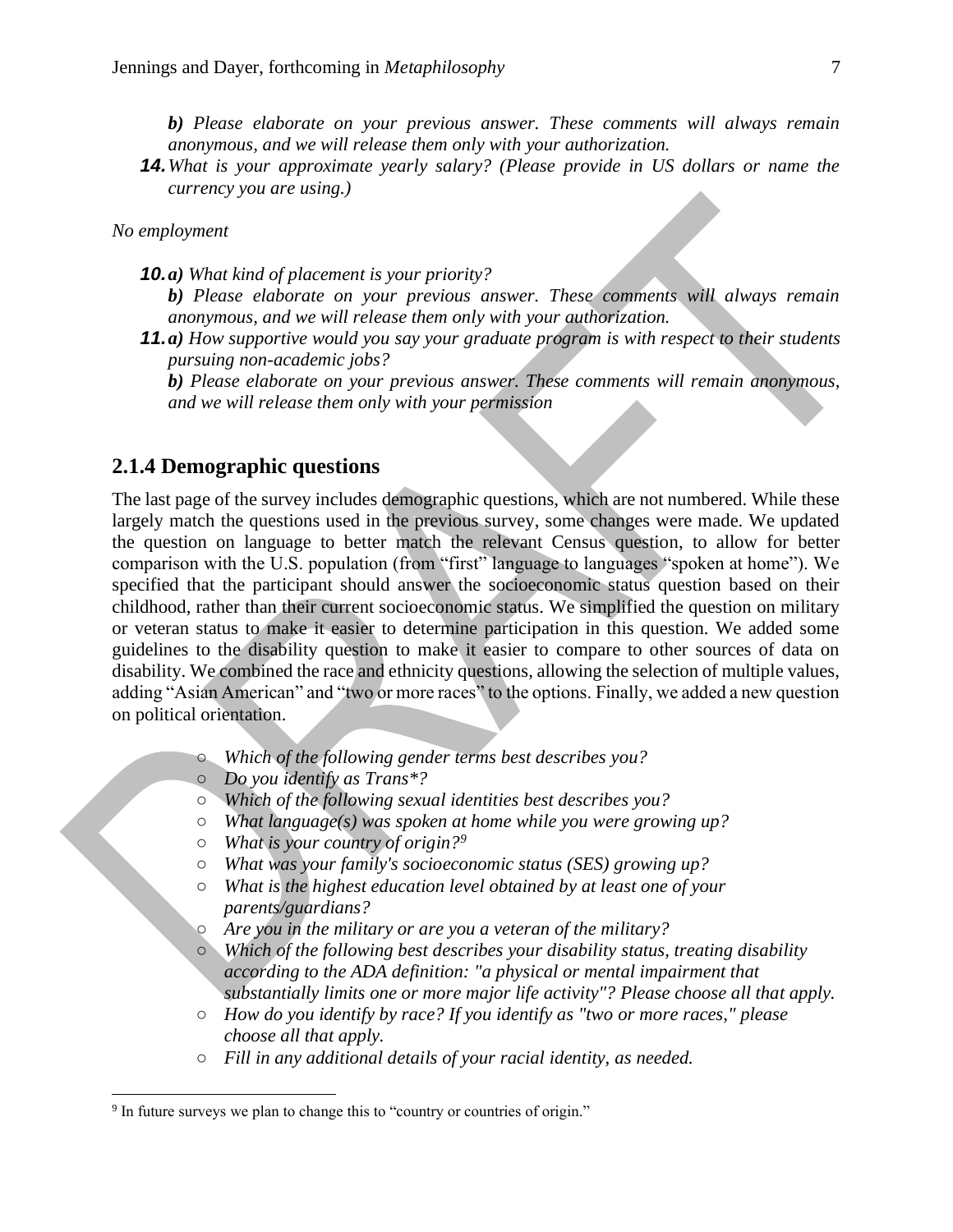#### **2.2 Participants**

For this year's survey, we invited every PhD graduate in the database for whom we could find an email address, which is the majority of PhD graduates, along with the existing current students in the database.<sup>10</sup> Around 10% of those invited to participate in the survey took part (1023 total).<sup>11</sup> Over 90% of the participants graduated from their PhD programs in 2006 or later. The majority (67%) graduated between 2011 and 2021, with an additional 10% who are current students, leaving 23% who graduated 2010 or earlier. Of those invited to participate, 4% of current students and 13% of those who graduated 2006 and later took part.

Of the 280 PhD granting universities in the database, 88 had 5 or more participants in the survey. The participation rates for these 88 universities are listed in the table in Appendix B, with the total number of current students and graduates in the database listed separately from all those for whom we had an email address on file (i.e., all those invited to participate).

The majority of participants are currently in permanent academic jobs (59%), with 21% in temporary academic jobs, 8% in non-academic jobs, and 12% with no employment record in the database (primarily current students). In contrast, of those invited to participate in the survey, 42% are in permanent academic jobs, 25% are in temporary academic jobs, 7% are in non-academic jobs and 27% have no employment record in the database. Of all the variables measured, this is the one that does appear to demonstrate some response bias—more of the respondents are in permanent academic jobs than those invited to take part in the survey, meaning that we have fewer respondents in temporary academic jobs and with no employment record than we might expect. This might result in a somewhat rosier picture of the discipline than if our sample were more representative.

The majority of participants have a primary AOS in the category of Value Theory (33%), with 27% in Language, Epistemology, Metaphysics, and Mind, 21% in History and Traditions, 12% in Science, Logic, and Math, and 6% Unknown. The participation rate for those with unknown AOS was 2%, whereas it was 14% for those in Value Theory, 14% in Language, Epistemology, Metaphysics, and Mind, 13% in History and Traditions, and 13% in Science, Logic, and Math. The areas of specialization with the highest numbers of participants are Ethics (12% of all participants), Social/Political (10%), Epistemology (7%), and Mind (7%). The areas of specialization with the lowest numbers of participants are History of Analytic, Comparative, Decision Theory, Economics, Education, General History, and Technology (5 or fewer participants each).

<sup>&</sup>lt;sup>10</sup> While in our last survey we gathered information on current students, this was not part of this year's data gathering efforts, due to lack of resources.

<sup>&</sup>lt;sup>11</sup> Response rates vary widely, with much lower rates for email surveys and for longer surveys, such as our own, but "results that show the least bias have turned out, in some cases, to come from surveys with less-than-optimal response rates. Experimental comparisons have also revealed few significant differences between estimates from surveys with low response rates and short field periods and surveys with high response rates and long field periods." *<https://www.aapor.org/Education-Resources/For-Researchers/Poll-Survey-FAQ/Response-Rates-An-Overview.aspx>*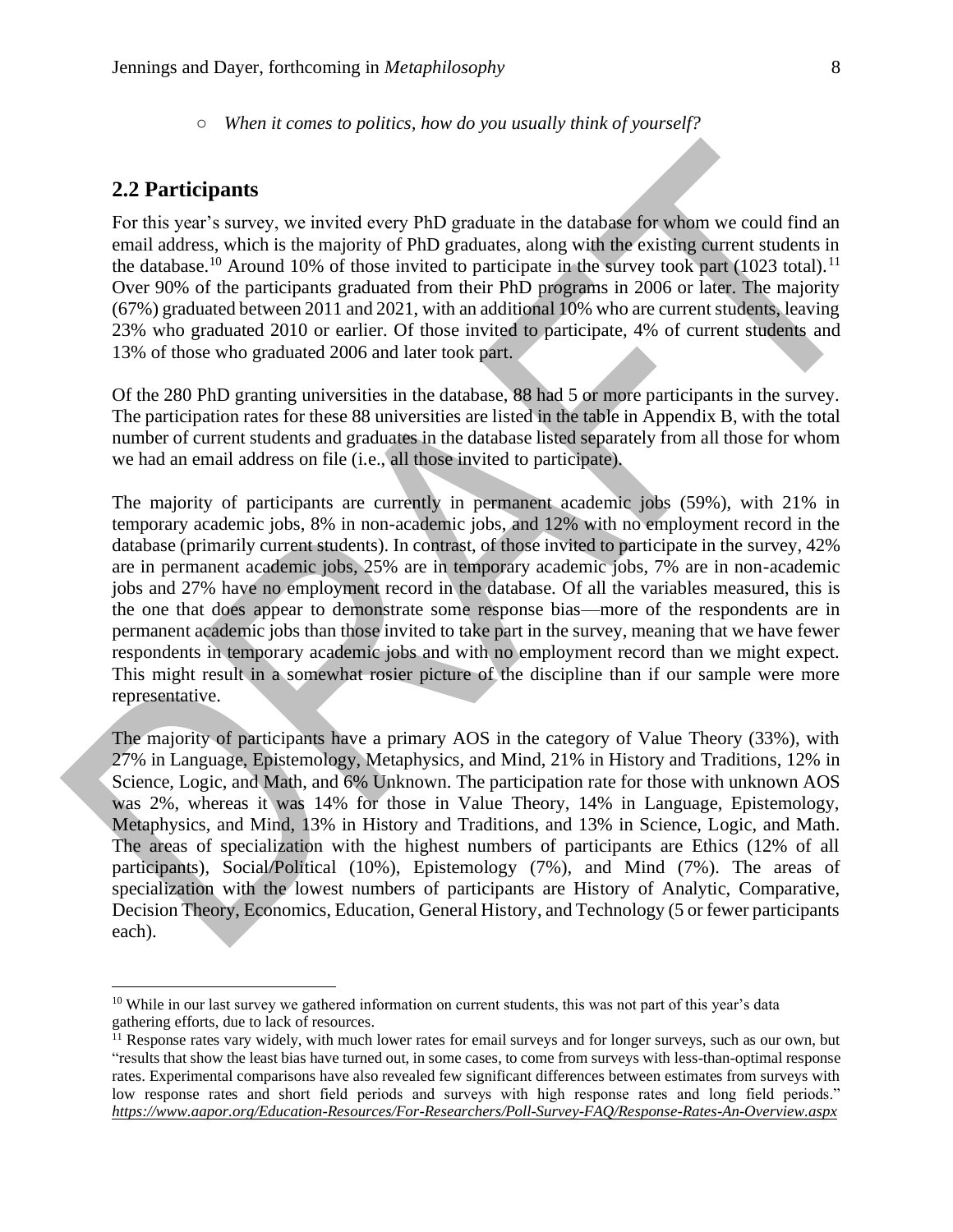#### **3. Results**

We divide our results into four sections: results on the representation of different demographic groups (3.1), results on program ratings by past graduates and current students (3.2), results on academic job placement (3.3), and results on non-academic careers (3.4).

#### **3.1 Demographics**

In sum, the demographic information collected in this survey is broadly consistent with the information collected in 2018. The only statistically significant difference with those data is in the proportion of participants who identify as having lower socioeconomic status: 23.3% selected "lower" or "lower middle" in 2018, but 32.5% selected these categories in 2021. The wording on this question did change between the surveys, with the 2021 survey specifying that this question refers to one's childhood status, rather than one's current status. It seems likely that this change accounts for the difference between the survey results.

In both surveys we found underrepresentation in multiple areas, comparing the participants in our survey to the United States population, doctoral recipients in the United States across all disciplines, and APA membership. We chose these comparisons because our participants are largely from programs in the United States. We report below the numbers for all participants as well as for the subset of participants that are from programs in the United States, finding the numbers to be roughly similar. When we report a difference in representation, we use the more conservative of the measures and the more conservative confidence interval. Assuming that our sample is representative, we can treat these findings as indicative of underrepresentation among philosophy PhD students and recent graduates.

In some cases, our findings fit trends reported elsewhere. Specifically, we found that women are underrepresented relative to the U.S. population and doctoral recipients, but not APA membership. This fits many other findings about the underrepresentation of women in philosophy.<sup>12</sup> Likewise, those who identify as Asian/Pacific Islander are underrepresented relative to doctoral recipients, but not the U.S. population or APA membership; those who identify as Black/African American are underrepresented relative to the U.S. population, doctoral recipients, and APA membership; and those who identify as Chicanx/Latinx/Hispanic are underrepresented relative to the U.S. population. Conversely, those who identify as White, and no other racial or ethnic category, are overrepresented in philosophy relative to both the U.S. population and doctoral recipients (the APA does not report this information). This is consistent with many other findings about the underrepresentation of people of color in philosophy.<sup>13</sup>

We also found underrepresentation for some groups that have not been widely considered in philosophy. Namely, those who are first-generation college students are underrepresented relative to the U.S. population and doctoral recipients (the APA does not collect this or the other categories listed in this paragraph). As far as we know this type of data was collected for the first time in our

<sup>&</sup>lt;sup>12</sup> Schwitzgebel, E., & Jennings, C. D. (2017). Women in philosophy: Quantitative analyses of specialization, prevalence, visibility, and generational change. *Public Affairs Quarterly*, 83-105

<sup>&</sup>lt;sup>13</sup> Schwitzgebel, E., Bright, L. K., Jennings, C. D., Thompson, M., & Winsberg, E. (2021). The Diversity of Philosophy Students and Faculty. *The Philosophers' Magazine*, (93), 71-90.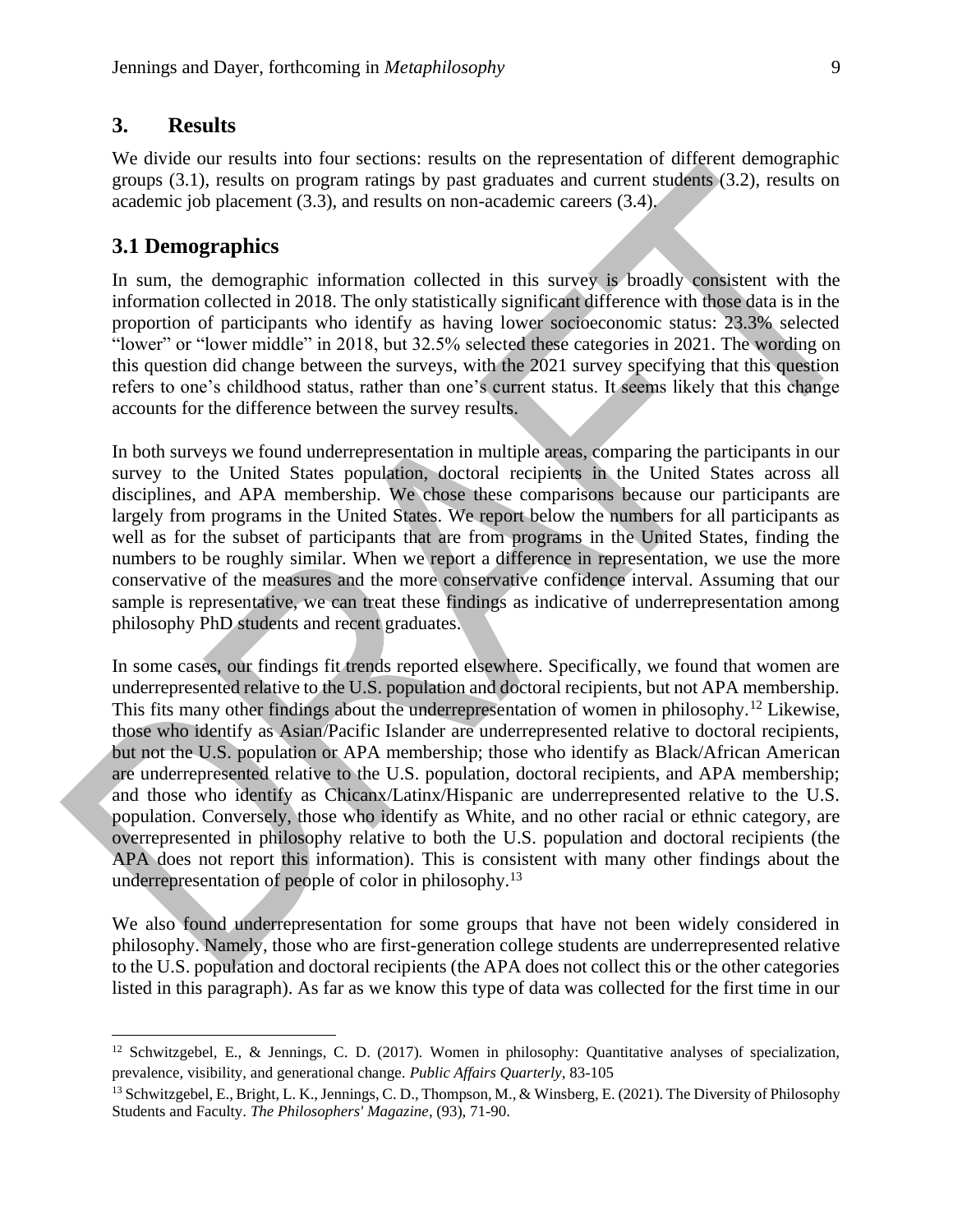2018 study.<sup>14</sup> In addition, those who are serving or have served in the military are underrepresented relative to the U.S. population and doctoral recipients. To our knowledge, this form of underrepresentation has not received prior attention in philosophy and was first discussed in our 2018 report. Finally, those who identify as politically conservative are underrepresented relative to the U.S. population and doctoral recipients. This fits earlier survey results on political representation in philosophy. 15

On the other hand, we found other groups to have higher than expected representation. Those who identify as LGB or non-binary are overrepresented relative to the U.S. population but not doctoral recipients.<sup>16</sup> This is consistent with the finding that those who identify as LGBT tend to choose occupations that "provide a high degree of task independence or require a high level of social perceptiveness," leading to greater representation in academia.<sup>17</sup> Those philosophers who identify as having one or more disabilities are overrepresented relative to the U.S. population, doctoral recipients, and APA members. As we noted in 2018, standards as to what qualifies as a disability vary across surveys, making it difficult to make these comparisons. For this reason, we added clarifying language to this year's survey to indicate a more restrictive notion of disability. One potential explanation of the high numbers is the mental health crisis among graduate students, since more than two-thirds of these respondents selected "mental health condition (e.g., depression)."<sup>18</sup>

#### **3.1.1 Gender and Sexuality**

In 2021, 741 participants provided information about their gender, with 518 selecting "man" (69.9%), 198 selecting "woman" (26.7%), 16 selecting "non-binary" (2.2%), and 9 selecting "other" (1.2%). Restricting this to just those 575 respondents at programs in the United States, 70.1% selected "man," 26.6% selected "woman," 1.9% selected "non-binary," and 1.4% selected "other." In 2018, 824 participants provided this information, with 530 selecting "man" (64.3%), 271 selecting "woman" (32.9%), and 23 selecting "non-binary (e.g., genderqueer, agender)"  $(2.8\%)$ .

For the purpose of comparison, the American Community Survey estimated in 2019 that the U.S. population is 50.8% women.<sup>19</sup> Combining these population estimates with the Williams Institute survey in 2020, we can estimate that  $0.7\%$  of the U.S. population is non-binary.<sup>20</sup> The Survey of Earned Doctorates found in 2019 that 54.3% of all doctoral degree recipients are women.<sup>21</sup> The

<sup>&</sup>lt;sup>14</sup> Yet the issue has been discussed elsewhere; see, e.g., De Cruz, H. (2018). Prestige bias: An obstacle to a just academic philosophy. *Ergo: An Open Access Journal of Philosophy*, *5*.

<sup>&</sup>lt;sup>15</sup> Peters, U., Honeycutt, N., De Block, A., & Jussim, L. (2020). Ideological diversity, hostility, and discrimination in philosophy. *Philosophical Psychology*, *33*(4), 511-548. (Thanks to Eric Schwitzgebel for this reference.)

<sup>&</sup>lt;sup>16</sup> Note that this is for all ages of the United States population, and may not be true for an age-matched population.

<sup>&</sup>lt;sup>17</sup> Tilcsik, A., Anteby, M., & Knight, C. R. (2015). Concealable stigma and occupational segregation: Toward a theory of gay and lesbian occupations. *Administrative Science Quarterly*, *60*(3), 446-481

<sup>&</sup>lt;sup>18</sup> Levecque, K., Anseel, F., De Beuckelaer, A., Van der Heyden, J., & Gisle, L. (2017). Work organization and mental health problems in PhD students. *Research Policy*, *46*(4), 868-879

<sup>19</sup>American Community Survey data: https://data.census.gov/cedsci/table?q=population&tid=ACSDP1Y2019.DP05

<sup>20</sup> 1.2 million adults 18-60 divided by around 180 million adults in the United States in this age range: https://williamsinstitute.law.ucla.edu/publications/nonbinary-lgbtq-adults-us/

<sup>&</sup>lt;sup>21</sup> Survey of Earned Doctorates data: https://nces.ed.gov/programs/digest/d20/tables/dt20\_324.20.asp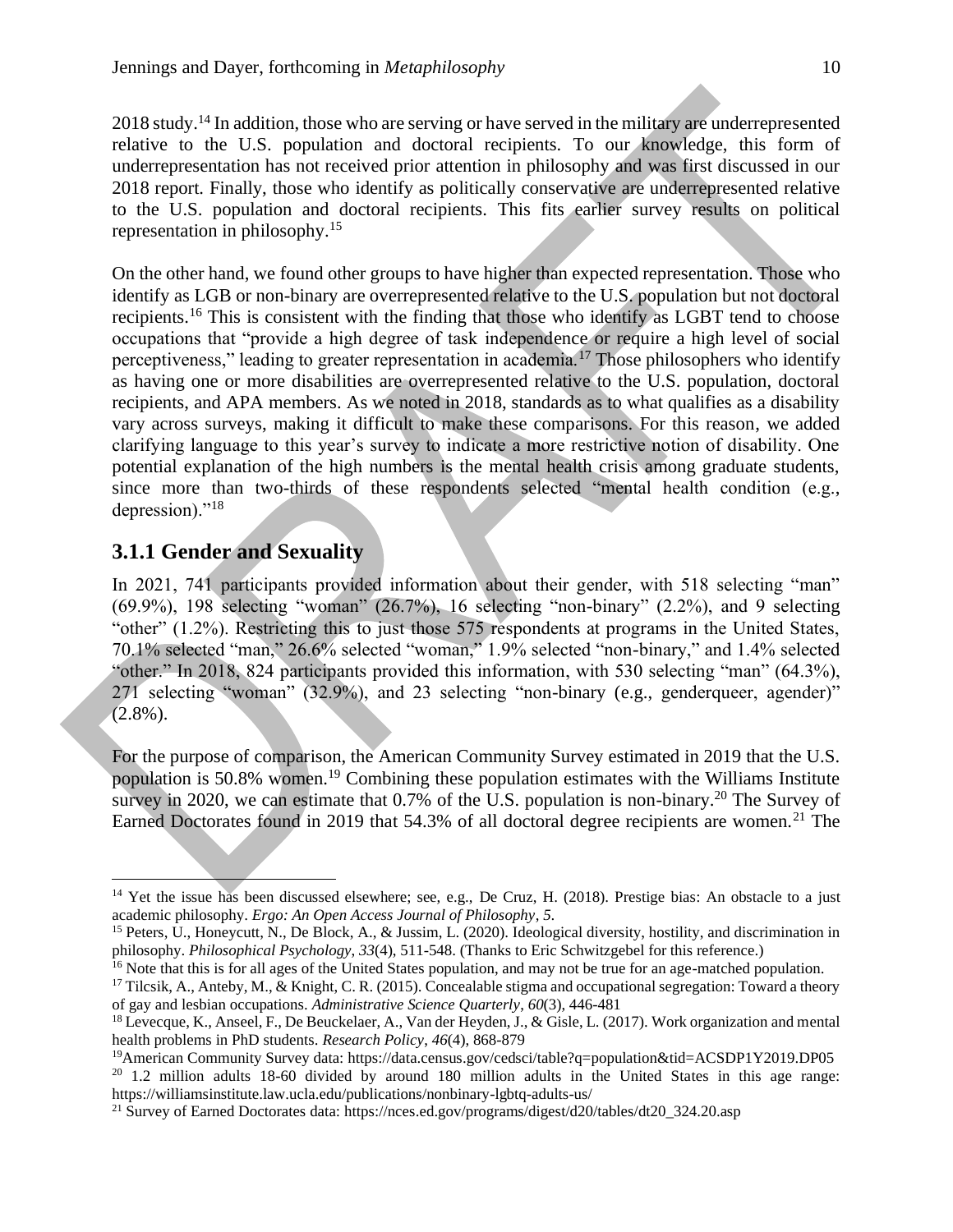American Philosophical Association membership in 2020 was 26.5% women and 0.4% "something else."<sup>22</sup>

In 2021, 744 participants provided information about their sexual identity, with 590 selecting "straight" (79.3%), 56 selecting "bisexual" (7.5%), 37 selecting "queer" (5.0%), 29 selecting "other"  $(3.9\%)$ , 22 selecting "gay"  $(3.0\%)$ , and 10 selecting "lesbian"  $(1.3\%)$ . In a separate question, 12 of 749 participants identified as transgender (1.6%). Restricting this to just those 575 respondents at programs in the United States, 78.4% selected "straight," 12.2% selected "lesbian," "gay," or "bisexual," and 1.2% identified as transgender in a separate question. In 2018, 840 participants provided this information, with 690 selecting "straight" (82.1%), 77 selecting "bisexual" (9.2%), 37 selecting "queer" (4.4%), 19 selecting "gay" (2.3%), 11 selecting "lesbian" (1.3%), and 6 selecting "asexual" (0.7%). Separately, 9 of 828 participants identified as transgender (1.1%).

While the United States Census and Survey of Earned Doctorates do not include information about sexuality, in 2020 the Williams Institute estimated that 4.1% of the United States population is LGB and 0.6% is transgender.<sup>23</sup> In 2019 the American College Health Association had 11.3% of respondents identify as LGB and  $1.5\%$  as transgender.<sup>24</sup> (The APA combines this information, with 508 APA members identifying as LGBT in 2020, but a denominator isn't provided. It would yield a proportion of 5.9% if out of total membership, 9.7% if out of those who provided race/ethnicity information, and 21.3% if out of those who provided information about gender.)

The comparison table below provides the above information, bolding the values that differ significantly from the 2021 survey findings. In sum, the proportion of women among philosophy PhD students and recent graduates (CI: 23.0% to 30.4%) is *lower* than that of the U.S. population and doctoral graduates as a whole but not overall APA membership, whereas the proportion of philosophy PhD students who identify as non-binary (CI: 1.0% to 3:4%) is *higher* among philosophy PhD students than the U.S. population and overall APA membership. Similarly, the proportion of philosophy PhD students who identify as LGB (CI: 9.6% to 15.1%) is *higher* than that of the U.S. population but not doctoral graduates as a whole.

|                             | 2021 Survey     | 2018 Survey | 2019 U.S.<br>Population | 2019 U.S.<br>Doctorates | 2020 APA<br><b>Members</b> |
|-----------------------------|-----------------|-------------|-------------------------|-------------------------|----------------------------|
| Women                       | $26.6 - 26.7\%$ | 33.8%       | 50.8%                   | 54.3%                   | 26.5%                      |
| Non-<br><b>Binary/Other</b> | 3.3%            | 2.8%        | 0.7%                    |                         | $0.4\%$                    |

<sup>22</sup>American Philosophical Association data:

https://www.acha.org/documents/ncha/NCHA-

II\_SPRING\_2019\_GRADUATE\_AND\_PROFESSIONAL\_REFERENCE\_GROUP\_DATA\_REPORT.pdf

https://cdn.ymaws.com/www.apaonline.org/resource/resmgr/data\_on\_profession/fy2020-demographicstatistics.pdf <sup>23</sup> Williams Institute data:

https://williamsinstitute.law.ucla.edu/wp-content/uploads/LGBT-Adult-US-Pop-Jul-2020.pdf <sup>24</sup>American College Health Association data: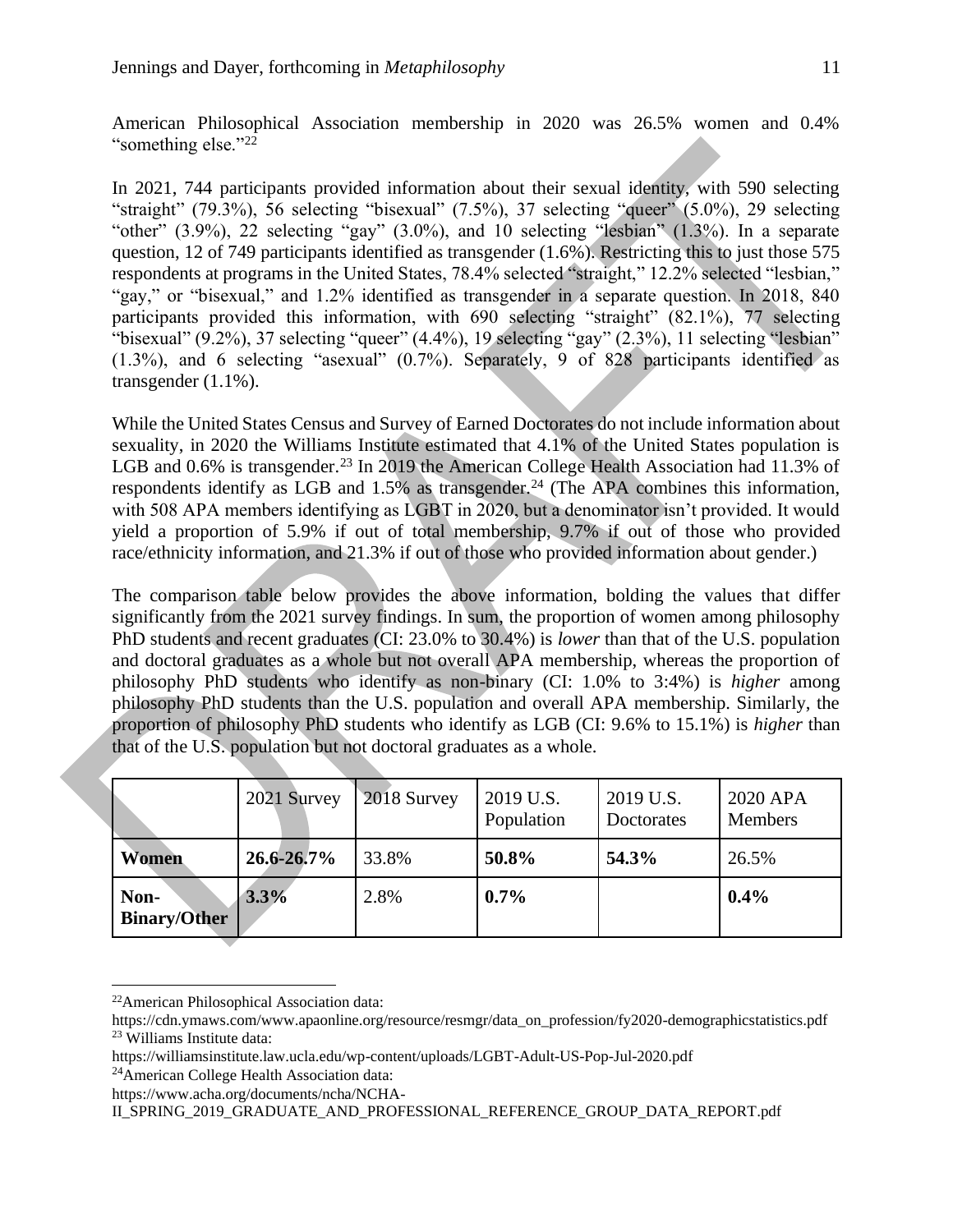| $\textsf{Transgender}$   1.2-1.6% |                 | 1.1%  | $0.6\%$ | 1.5%  | 5.9%-21.3% |
|-----------------------------------|-----------------|-------|---------|-------|------------|
| <b>LGB</b>                        | $11.8 - 12.2\%$ | 12.7% | 4.1%    | 11.3% |            |

#### **3.1.2 Race and Ethnicity**

In 2021, 761 participants provided information about their racial identity. Separating those who selected only "White" from those who selected at least one other race or ethnicity, 626 selected "White" (85.2%) and 109 selected something else (14.8%), excluding 26 for whom it is unclear (e.g., those who selected "Other"). Including those who selected multiple answers, 660 selected "White" (86.7%), 48 selected "Chicanx/Latinx/Hispanic" (6.3%), 45 selected "Asian or Asian American" (5.9%), 20 selected "Other (e.g., MENA)" (2.6%), 14 selected "Black or African American" (1.8%), 8 participants selected "American Indian or Alaskan Native" (1.1%), and 2 selected "Pacific Islander" (0.3%).

Restricting this to those 591 respondents in graduate programs in the United States, 81.6% selected only "White," whereas if we include those who selected multiple answers, 86.5% selected "White," 7.3% selected "Chicanx/Latinx/Hispanic," 6.1% selected "Asian or Asian American," 2.7% selected "Other (e.g. MENA)," 2.2% selected "Black or African American," 1.2% selected "American Indian or Alaskan Native," and 0.2% selected "Pacific Islander."

In 2018 this question was broken up into separate race and ethnicity questions, with between 6.5% and 9.2% reporting Chicanx/Latinx/Hispanic identity (51 out of 555 to 788 participants). 895 participants answered the question on race, with 741 selecting only "White" (82.8%). Including those who selected multiple options, 76 selected "Other" (8.5%), 65 selected "Asian" or "Pacific Islander" (7.3%), 13 selected "Black or African American" (1.5%), and 9 selected "American Indian or Alaskan Native" (1.0%). 85.3% selected both "White" and "not Chicanx/Latinx/Hispanic."

For comparison, the American Community Survey estimated in 2019 that the U.S. population is 72.0% White, 13.9% Black or African American, 6.5% Asian, 1.6% American Indian or Alaskan Native, and 0.2% Native Hawaiian or Other Pacific Islander. Separately, 18.4% of the population identifies as Hispanic or Latino, overlapping with race categories. The Survey of Earned Doctorates found in 2019 that 65.7% of all doctoral degree recipients identify as White, 12.9% identify as Asian or Pacific Islander, 9.2% identify as Black, 8.6% identify as Hispanic, 3.1% identify as Two or more races, 0.4% identify as American Indian or Alaska Native, with no overlap between Hispanic and other categories. In 2020 78.4% of APA members identified as White or Caucasian, 7.9% as Asian or Pacific Islander, 6.0% as Hispanic or Latino, 3.8% as Black or African American, 1.1% as American Indian or Alaska Native, with overlaps between these categories.

The comparison table below provides the above information, bolding the values that differ significantly from the 2021 survey findings. In sum, the proportion of philosophy PhD students and recent graduates who identify as Black or African American (CI: 1.2% to 3.7%) and Chicanx/Latinx/Hispanic (CI: 5.3% to 9.7%) is *lower* than that of the U.S. population, with the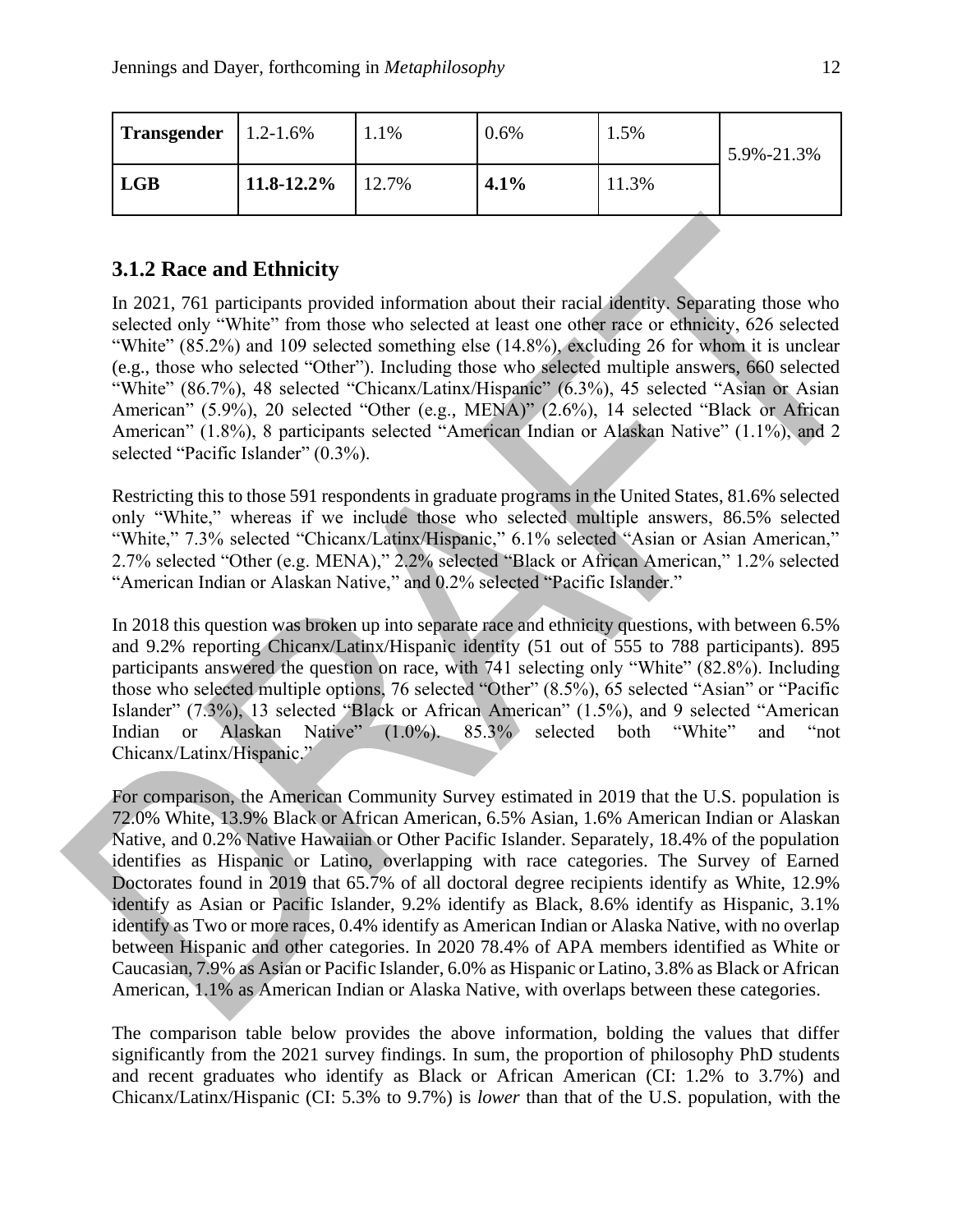former also lower than doctoral graduates as a whole and overall APA membership. The proportion of those who identify as Asian/Asian American or Pacific Islander (CI: 4.5% to 8.5%) is *lower* than that of doctoral graduates as a whole but not the U.S. population or overall APA membership. The proportion of those who identify as only White (CI: 78.2% to 84.6%) is *higher* than both the U.S. population and doctoral graduates as a whole (the APA doesn't supply this exact information, but the confidence intervals of the proportions provided overlap). The proportion of those who identify as American Indian or Alaska Native (CI: 0.5% to 2.4%) appears higher than that of doctoral graduates as a whole, but this is likely because a very high proportion of those who identify as American Indian or Alaska Native also identify with other racial or ethnic categories and this dataset separates those out.

|                                            | 2021 Survey   | 2018 Survey | 2019 U.S.<br>Population | 2016-9 U.S.<br>Doctorates | 2020 APA<br><b>Members</b> |
|--------------------------------------------|---------------|-------------|-------------------------|---------------------------|----------------------------|
| <b>Only White</b>                          | 81.6-85.2%    | 85.3%       | 72.0%                   | 65.7%                     |                            |
| American<br>Indian/Alaska<br><b>Native</b> | $1.1 - 1.2\%$ | 1.0%        | 1.6%                    | 0.4%                      | 1.1%                       |
| <b>Asian/Pacific</b><br><b>Islander</b>    | $5.9 - 6.1\%$ | 7.3%        | 6.7%                    | 12.9%                     | 7.9%                       |
| <b>Black/African</b><br>American           | $1.8 - 2.2\%$ | 1.5%        | 13.9%                   | $9.2\%$                   | 3.8%                       |
| <b>Chicanx/Latin</b><br>x/Hispanic         | $6.3 - 7.3\%$ | 6.5%        | 18.4%                   | 8.6%                      | 6.0%                       |

## **3.1.3 Personal Background**

In 2021, 709 participants provided information about their disability status, with 472 selecting "no known disability" (66.6%). Including those who selected multiple answers, 169 selected "mental health condition (e.g. depression)" (23.8%), 34 selected "long-standing illness or health condition (e.g. cancer)" (4.8%), 27 selected "other type of disability" (3.8%), 22 reported "specific learning disability (e.g. dyslexia)" (3.1%), 17 reported "social/communication impairment (e.g. Asperger's syndrome)" (2.4%), 15 selected "physical impairment or mobility issues (e.g. difficulty using arms)"  $(2.1\%)$ , 4 selected "blind or visual impairment uncorrected by glasses"  $(0.6\%)$ , and 4 selected "deaf or serious hearing impairment"  $(0.6\%)$ .<sup>25</sup> (No one reported "general learning disability (e.g. Down's syndrome).") Restricting this to just those 555 respondents in the United States, 66.8% selected "no known disability." In 2018, 890 participants answered a similar question, "Which of the following best describes your disability status? Please choose all that apply." In this case, 641 selected "no known disability" (72.0%).

 $25$  In future surveys we aim to change "Asperger's syndrome" to "autism spectrum disorder."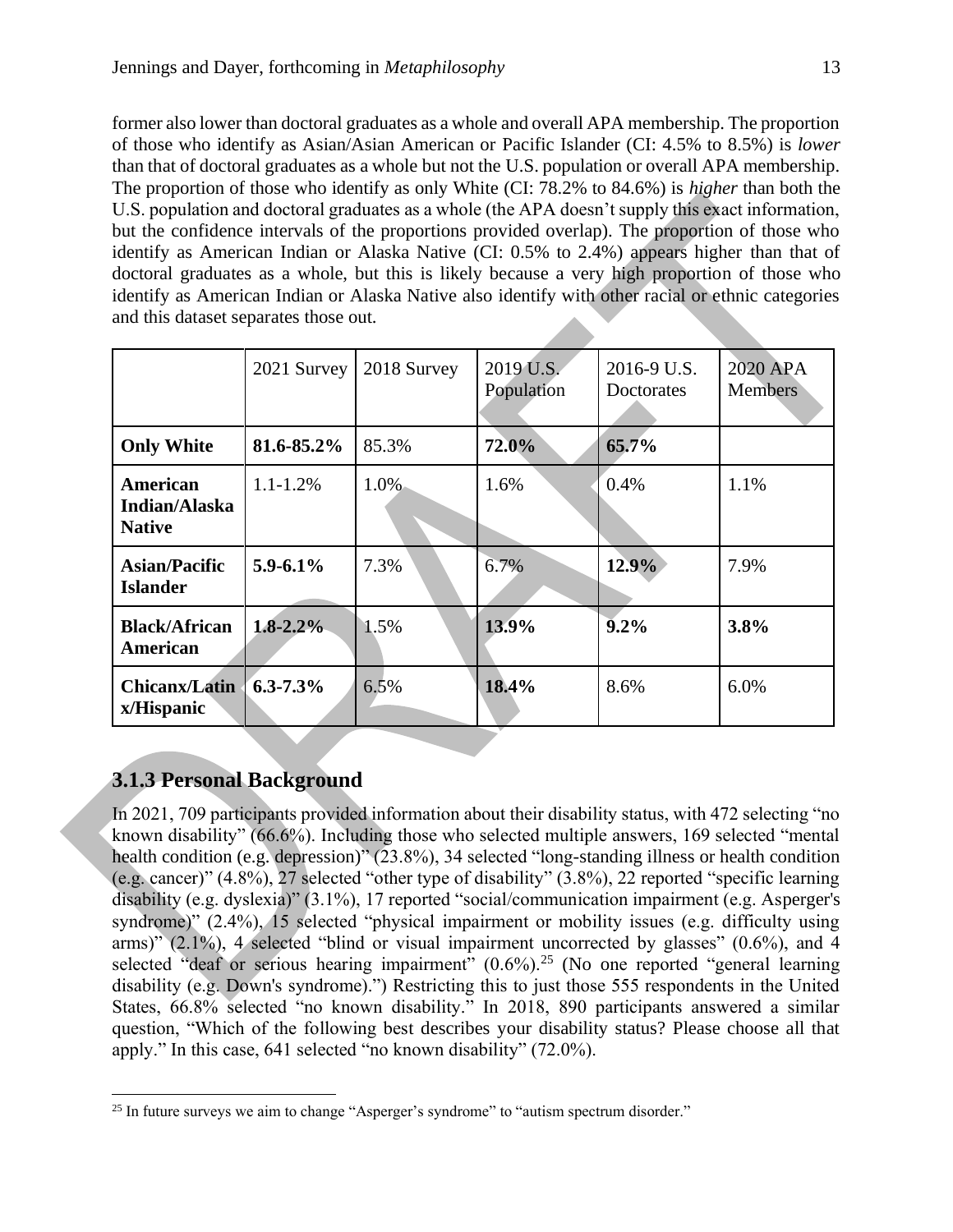For comparison, in 2019 the U.S. Census estimated that 12.7% of the "noninstitutionalized population" has a disability.<sup>26</sup> The National Postsecondary Student Aid Study from 2016 reports that 12.0% of doctoral students have a disability.<sup>27</sup> Finally, the APA reports that 394 members provided disability status, but as with LGBT members the denominator is unclear, putting the proportion at somewhere between 5.5% and 19.7%.

In 2021, 10 of 756 participants reported being in the military or a veteran of the military (1.3%) and 746 selecting "no" (98.7%). For the 585 respondents from the United States, 0.9% reported military or veteran status. In 2018 an estimated 1.4% reported military service of some kind in answer to a similar question.

For comparison, in 2019 the U.S. Census estimated that 6.9% of the civilian population has veteran status and the National Postsecondary Student Aid Study from 2016 reports that 6.7% of doctoral students has veteran or military status.

Finally, in 2021 we added a new question on political leaning, with 769 respondents. Of these, 386 selected "very liberal" (50.3%), 257 selected "liberal" (33.5%), 93 selected "moderate" (12.1%), 22 selected "conservative" (2.9%), and 10 selected "very conservative" (1.3%). Restricting this to just those 596 respondents in graduate programs in the United States, 83.2% selected "liberal" or "very liberal," 12.2% selected "moderate," and 4.5% selected "conservative" or "very conservative."

In comparison, Gallup reports that the proportion of those who identify as conservative in the United States was 34% in 2020.<sup>28</sup> In 2016 the Pew Research Center listed that 24% of those with at least some postgraduate experiences were either mostly or consistently conservative.<sup>29</sup>

The above information is captured in the comparison table below, with values that differ significantly from the 2021 survey findings in bold. In sum, the proportion of philosophy PhD students and recent graduates who report having a disability (CI: 29.2% to 37.2%) is *higher* than for the U.S. population, U.S. doctoral students, and APA membership. Yet, it is difficult to compare different measures of disability, and the numbers are closer on some measures. For example, a 2018 report estimates that 27.2% of the U.S. population has a disability "based on the broad measure of disability."<sup>30</sup> Also notable is that some estimates of mental health disorders among graduate students are much higher than reported by NCES, and closer to the proportion that reported a mental health condition in our survey.<sup>31</sup> The proportion of philosophy PhD students and

<sup>26</sup> US Census data:

https://data.census.gov/cedsci/table?q=population%20data&tid=ACSDP1Y2019.DP02

<sup>&</sup>lt;sup>27</sup> National Postsecondary Student Aid Study data:

https://nces.ed.gov/datalab/powerstats/codebook.aspx?dataset=122&type=subject#MILTYPE <sup>28</sup> Gallup data:

https://news.gallup.com/poll/316094/conservatism-down-start-2020.aspx <sup>29</sup>Pew Research data:

https://www.pewresearch.org/politics/2016/04/26/a-wider-ideological-gap-between-more-and-less-educated-adults/ <sup>30</sup> Taylor, D. M. (2018). Americans with disabilities: 2014. *US Census Bureau*, 1-32.

<sup>31</sup> Levecque, K., Anseel, F., De Beuckelaer, A., Van der Heyden, J., & Gisle, L. (2017). Work organization and mental health problems in PhD students. *Research Policy*, *46*(4), 868-879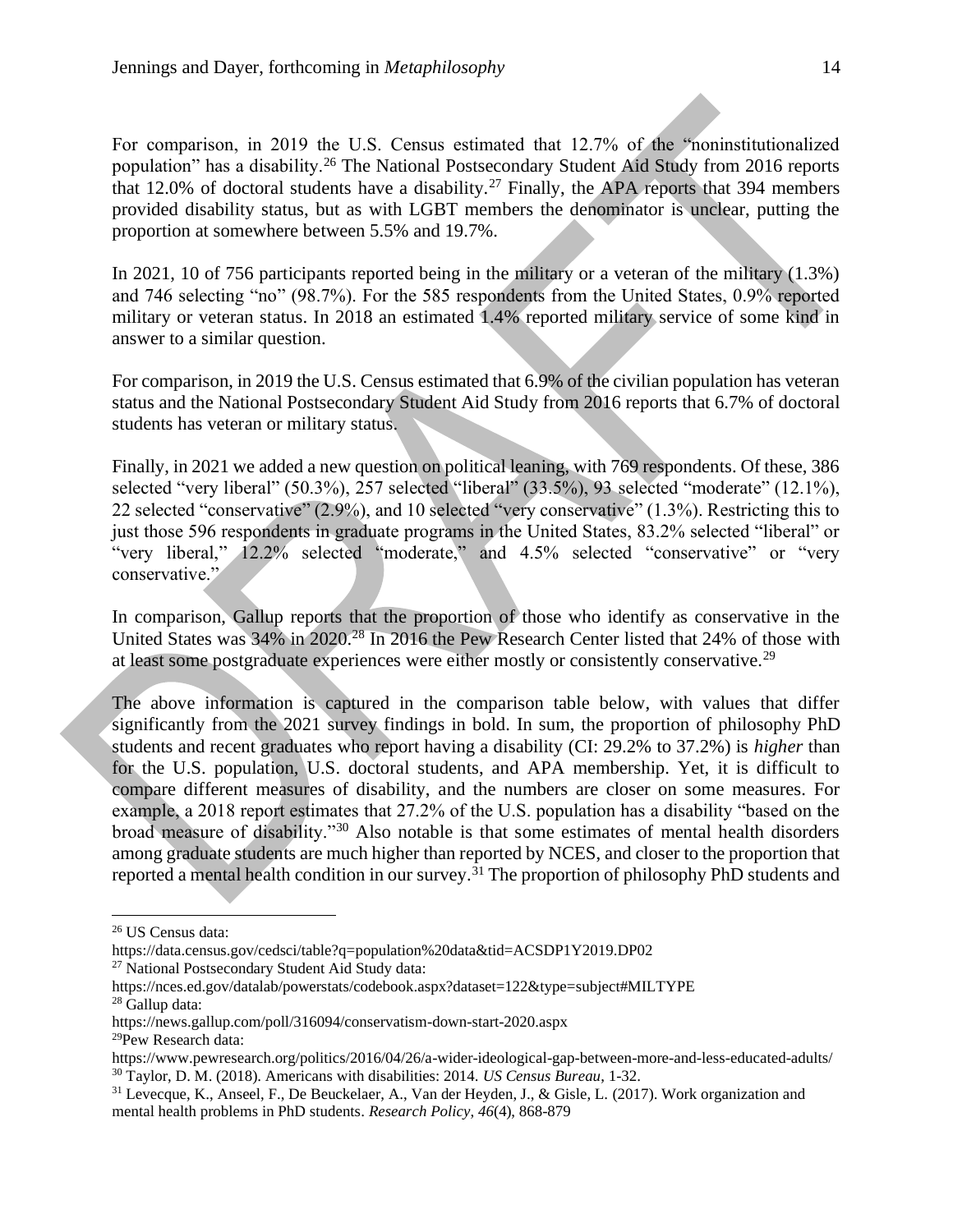| students as a whole. |                 |             |                            |                         |                     |
|----------------------|-----------------|-------------|----------------------------|-------------------------|---------------------|
|                      | 2021 Survey     | 2018 Survey | 2019-20 U.S.<br>Population | 2016 U.S.<br>Doctorates | 2020 APA<br>Members |
| <b>Disability</b>    | $33.2 - 33.4\%$ | 28%         | 12.7%                      | $12.0\%$                | $5.5\% - 19.7\%$    |

**Veteran 0.9-1.3%** 1.4% **6.9% 6.7%**

**Conservative 4.2-4.5% 34% 24%**

recent graduates who reported veteran status (CI: 0.5% to 2.5%) and conservative leaning (CI: 3.0% to 6.5%), on the other hand, is significantly *lower* than for the U.S. population and doctoral

## **3.1.4 Family Background**

Finally, in 2021 745 participants answered questions about their country of origin, with the majority originating from the United States of America (477; 64.0%). Of the 50 other countries represented, those reported by three of more participants include Argentina, Australia, Brazil, Canada, China, Colombia, Finland, France, Germany, India, Ireland, Israel, Italy, Mexico, Netherlands, New Zealand, Norway, Pakistan, Romania, Russia, South Africa, Sweden, Turkey, and the United Kingdom. Looking only at those who graduated from or are current students at PhD programs in the United States, 409 of 536 are from the United States (76.3%). In 2018, 870 participants answered this question with similar results—50 countries represented, with 561 participants originating from the United States (63.8%).

In addition, 749 participants answered a question about the languages spoken at home while growing up, with 625 reporting English as at least one of those languages (83.4%) and 68 reporting two or more languages spoken at home (9.1%). A total of 43 non-English languages were represented, with 3 or more participants reporting Afrikaans, Arabic, Bengali, Cantonese, Dutch, Finnish, French, German, Greek, Hebrew, Italian, Korean, Mandarin, Norwegian, Polish, Portuguese, Romanian, Russian, Spanish, Swedish, Turkish, and Vietnamese. Looking only at those who graduated from or are current students at PhD programs in the United States, 425 of 538 only spoke English growing up (79.0%). In 2018, 865 participants answered a variant of this question—"What is your first language?"—with 30 first languages reported and 723 of participants reporting English (83.6%).

In comparison, 13.7% of the U.S. population were classified as immigrants by the Pew Research Center in 2018, while the Survey of Earned Doctorates determined that 34.2% of doctorates in the United States were awarded to temporary visa holders in 2019.<sup>32</sup> (Far more temporary visa holders are in science and engineering fields than in other fields, so this percentage is likely much lower

<sup>32</sup>Pew Research Center data:

https://www.pewresearch.org/hispanic/2020/08/20/facts-on-u-s-immigrants/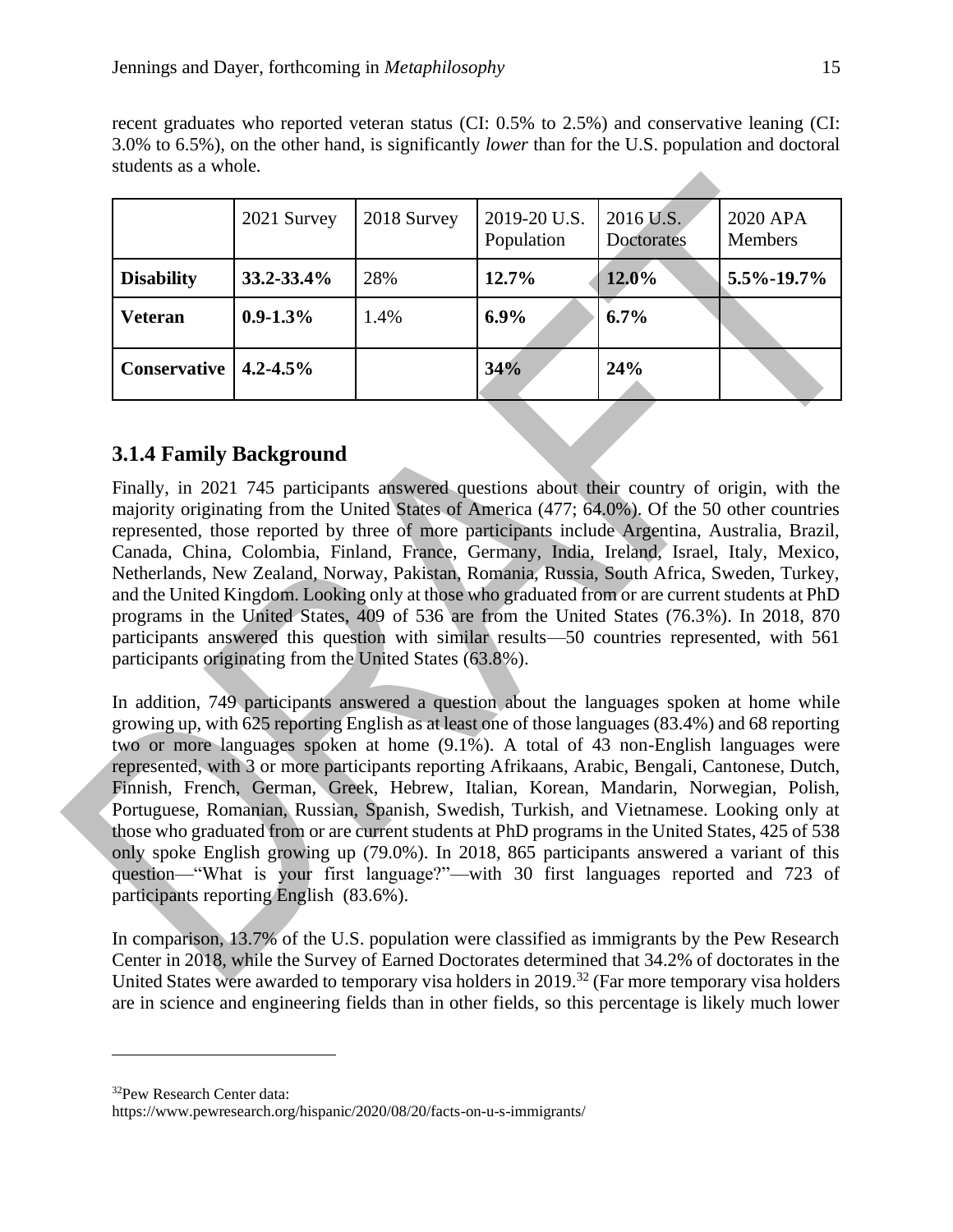for non-science and engineering fields, on average.)<sup>33</sup> Thus, the percentage of philosophy PhD graduates and current students in the United States who originate from other countries (CI: 20.1% to 27.3%) is *higher* than for the United States population as whole. The proportion of those who spoke only English at home, on the other hand (CI: 75.6 to 82.4) does not appear to differ from that of the U.S. population. $34$ 

In 2021, 754 participants provided information about their family's socioeconomic status while growing up, with 61 selecting "lower" (8.1%), 184 selecting "lower middle" (24.4%), 272 selecting "middle" (36.1%), 213 selecting "upper-middle" (28.2%), and 24 selecting "upper" (3.2%). Restricting this to just those 585 respondents in programs in the United States, 32.1% selected "lower" or "lower middle," 34.7% selected "middle," and 33.2% selected "upper middle" or "upper." In 2018, 893 participants answered a similar question—"What is your socioeconomic status (SES)?"—with 49 selecting "lower" (5.5%), 159 selecting "lower-middle" (17.8%), 387 selecting "middle" (43.3%), 258 selecting "upper-middle" (28.9%), and 40 selecting "upper"  $(4.5\%)$ .

In 2021, 758 participants provided information about their parents or guardians' level of education, with 16 selecting "primary or middle school" (2.1%), 76 selecting "high school (6th form)" (10.0%), 51 selecting "some college or university" (6.7%), 23 selecting "associate's degree" (3.0%), 169 selecting "bachelor's degree" (22.3%), 146 selecting "master's degree (MA, MSc, MPhil, MLitt, etc.)" (19.3%), 117 selecting "professional degree (MD, JD, LLM, MBA, etc.)" (15.4%), and 160 selecting "doctoral degree (PhD, EdD, etc.)" (21.1%). Restricting this to just those 587 respondents in the United States, 19.6% qualify as first-generation college students.

In 2018, 906 participants answered this question, with 14 selecting "primary or middle school" (1.5%), 99 selecting "high school (6th form)" (10.9%), 66 selecting "some college or university" (7.3%), 33 selecting "associate's degree" (3.6%), 231 selecting "bachelor's degree" (25.5%), 158 selecting "master's degree (MA, MSc, MPhil, MLitt, etc.)" (17.4%), 117 selecting "professional degree (MD, JD, LLM, MBA, etc.)" (12.9%), and 188 selecting "doctoral degree (PhD, EdD, etc.)"  $(20.8\%)$ .

In comparison, the Pew Research Center estimates that 29% of the United States population is in the lower income bracket.<sup>35</sup> The National Center for Education Statistics found that 57% of school age children have the potential to be first-generation college students, whereas the Survey of Earned Doctorates found that 29.6% of doctorates are awarded to those who were first generation college students, in both cases a higher proportion than for philosophy PhD students. Thus, the proportion of those participants who were the first in their family to go to college (CI: 19.0 to 25.0) is *lower* than for both the U.S. population and for doctoral recipients in the United States.

| 2021 Survey<br>2018-2020 U.S.<br>2018 Survey<br>$-2019$ U $\sim$<br>∪.∪. |
|--------------------------------------------------------------------------|
|--------------------------------------------------------------------------|

<sup>33</sup> National Science Foundation data:

<https://www.nsf.gov/nsb/sei/one-pagers/Foreign-Born.pdf>

<sup>34</sup> Zeigler, K., & Camarota, S. A. (2019). 67.3 million in the United States spoke a foreign language at home in 2018. *Center for immigration studies*, 1-7.

<sup>35</sup> Fry, R., & Kochhar, R. (2016). Are you in the American middle class? Find out with our income calculator. *Pew Research Center*.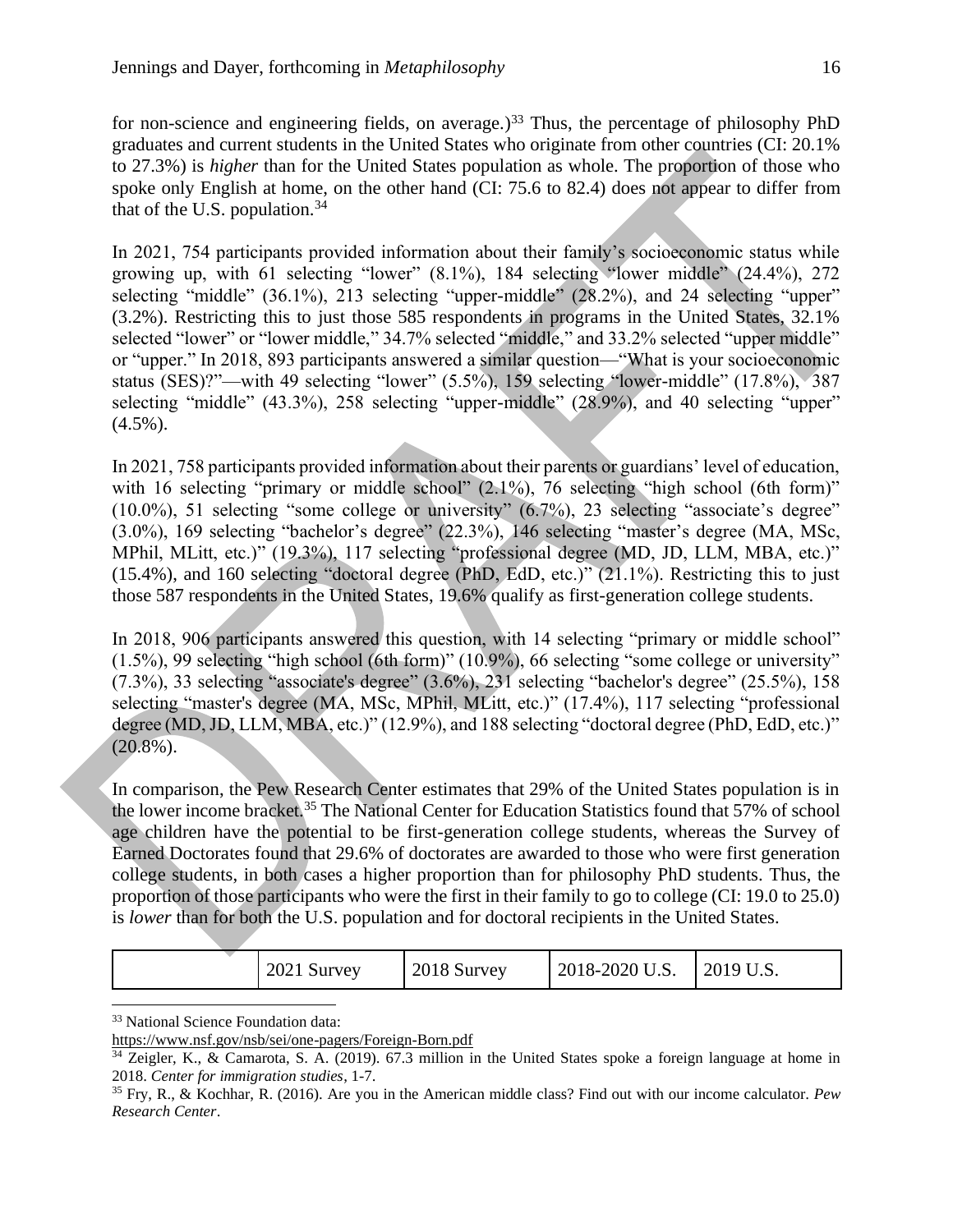|                                                                  |            |       | Population | Doctorates |
|------------------------------------------------------------------|------------|-------|------------|------------|
| Non-U.S.<br>Origin                                               | 23.7-36.0% | 22.1% | 13.7%      | 34.2%      |
| <b>Only English</b>                                              | 79.0-83.4% | 83.2% | 78.2%      |            |
| <b>Lower SES</b>                                                 | 32.1-32.5% | 23.3% | 29%        |            |
| First-<br><b>Generation</b><br><b>College</b><br><b>Graduate</b> | 19.6-21.9% | 23.4% | 57%        | 29.6%      |

#### **3.2 Ratings**

As in past years, APDA has asked participants to rate PhD programs in terms of their likelihood of recommending the program to prospective students. In addition, this year we asked participants questions about program climate and response to COVID-19. We pair these data with summaries of public comments from survey participants to give a sense of the difference between programs.

## **3.2.1 Overall Rating**

To gauge survey respondents' overall satisfaction with their program, they were asked how likely they would be to recommend their program to other potential PhD students ( $N = 1000$ ). The majority of respondents selected that they either were "somewhat likely to recommend" (352; 35%) or "definitely would recommend" their program (405; 41%). These values were coded as 4 and 5 out of 5, respectively. A smaller portion of respondents were somewhat unlikely to recommend (82; 8%) or definitely would not recommend their program (45; 5%). These values were coded as 2 and 1 out of 5, respectively. The remaining respondents were neither likely nor unlikely to recommend their program (116; 12%), coded as 3 out of 5. On average, survey respondents were likely to recommend their program to potential graduate students, with no significant difference from the 2018 results (4.0 average for both years). Participation rates and average ratings are provided for each program in **Appendix C**.

Combining 2021 results with those of prior surveys, programs can be compared by their average student ratings. Including those 127 programs with at least 5 respondents, the top ten rated programs are (in alphabetical order): Australian National University (4.8), Carnegie Mellon University (4.6), Massachusetts Institute of Technology (4.7), Rutgers University (4.7), Saint Louis University (4.7), University of California Berkeley (4.7), University of California Irvine (LPS; 4.6), University of California Riverside (4.8), University of Southern California (4.6), and Uppsala University (5.0). The bottom ten are (in alphabetical order): DePaul University (3.3), Johns Hopkins University (3.2), Marquette University (3.2), McGill University (3.3), Southern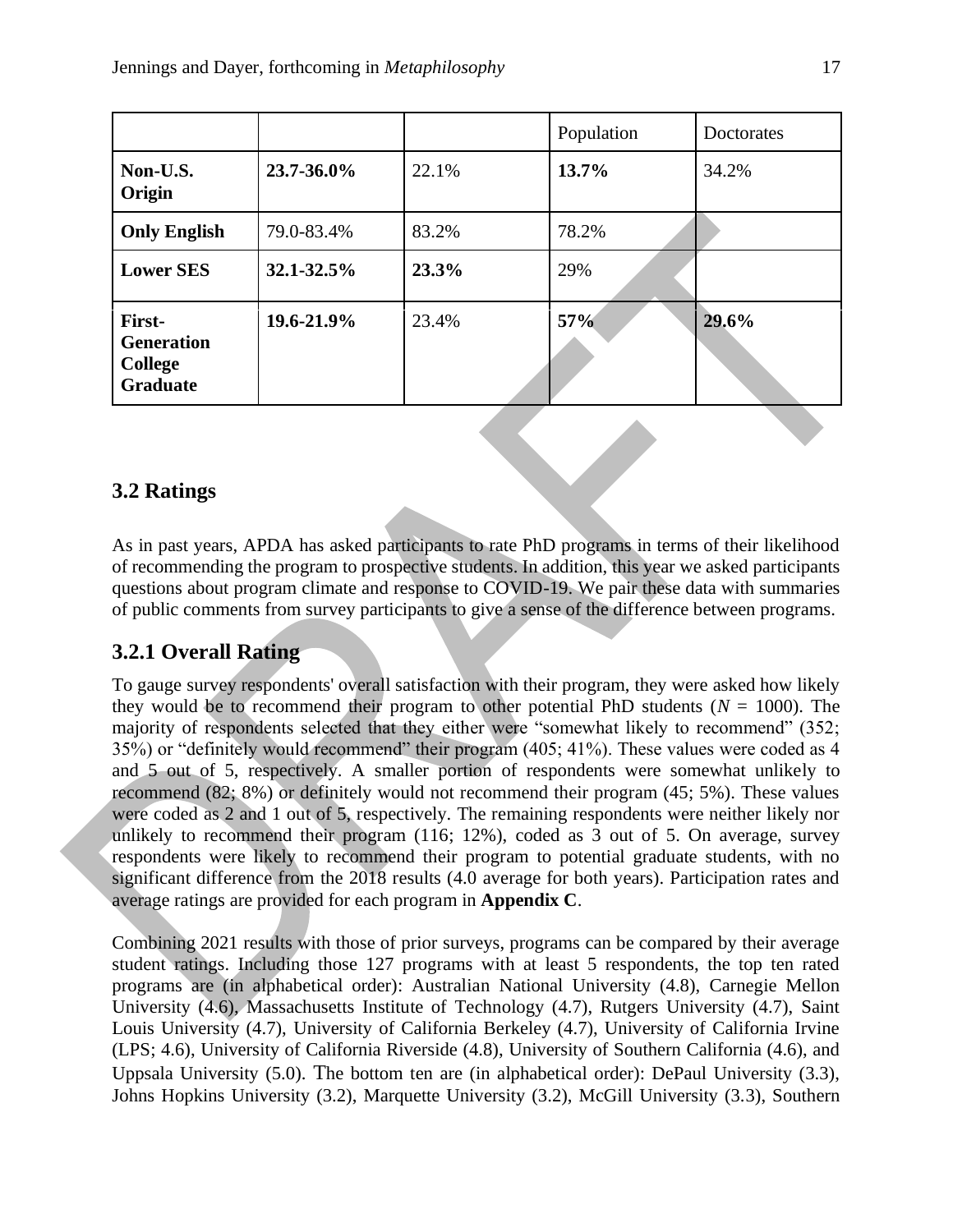Illinois University (3.2), Temple University (2.4), University of Georgia (2.8), University of Guelph (2.8), University of Illinois at Urbana-Champaign (2.7), and University of Kansas (3.2).<sup>36</sup>

Participants provided comments to explain their program ratings, but there is not space here to provide all these comments. Instead, we used a freely available summary tool (SMMRY). This tool uses an algorithm that ranks sentences based on the total popularity of the words used in the sentence, relative to the whole set. Using this tool, public comments from participants at the top 10 programs were reduced to the following three sentences:<sup>37</sup>

- *The amazingly high quality of the faculty and graduate students; the collaborative feeling of the environment among grad students and faculty; and huge institutional support, from both the faculty and the graduate school.*
- *Extremely supportive environment, lots of involvement and interest from all facultyadvisors and others who are happy to help, a happy place to be a student.*
- *Faculty and other students in the program are very supportive, both from a strictly professional and from an emotional point of view.*

In contrast, public comments from the bottom 10 programs were reduced to the following three sentences:

- *Regrettably, getting an academic job in philosophy depends heavily on the social status of the PhD program.*
- *The majority of faculty who supervised PhD students have either retired or moved to other institutions.*
- *Graduate advisors are committed to seeing their students succeed in their careers after leaving with a PhD in philosophy.*

One difference that can be seen even in these brief summaries of the comments is that those in the top programs more often describe a positive climate in the program. We noticed this in earlier surveys and decided to ask participants about this issue directly in this year's survey.

#### **3.2.2 Satisfaction with Program Climate**

Participants were asked to rate their satisfaction with their program's efforts to foster a healthy, respectful academic culture or climate  $(N = 982)$ . The majority of survey respondents were satisfied (satisfied,  $N = 392$  or 40%; very satisfied,  $N = 297$  or 30%), 173 respondents were neither satisfied nor unsatisfied (18%), and the remaining respondents were unsatisfied (unsatisfied,  $N =$ 73 or 7%; very unsatisfied,  $N = 47$  or 5%). Coding these responses from 5 for very satisfied to 1

<sup>&</sup>lt;sup>36</sup> The full table is available here: [https://prezi.com/i/zi2i9gybb\\_f4/](https://prezi.com/i/zi2i9gybb_f4/) It is worth noting that programs change and that the ratings may not reflect recent changes in a program. For this reason, we have created a separate table that includes only ratings from recent graduates and current students: [https://prezi.com/i/x2do\\_p12tudt/.](https://prezi.com/i/x2do_p12tudt/) University of Georgia, for example, writes: "As stated above, the results combine surveys from 2018 and 2021 and researchers have informed us that 'current students were not added in the most recent data gathering round due to lack of resources.' There have been dramatic changes to the UGA graduate program since 2018, including: streamlined requirements, reduced teaching loads, refurbished graduate student study space, notable results from increased emphasis on preparation for the job market, increased funding levels, and increased teaching opportunities during summers."

<sup>&</sup>lt;sup>37</sup> The results of this algorithm were lightly edited.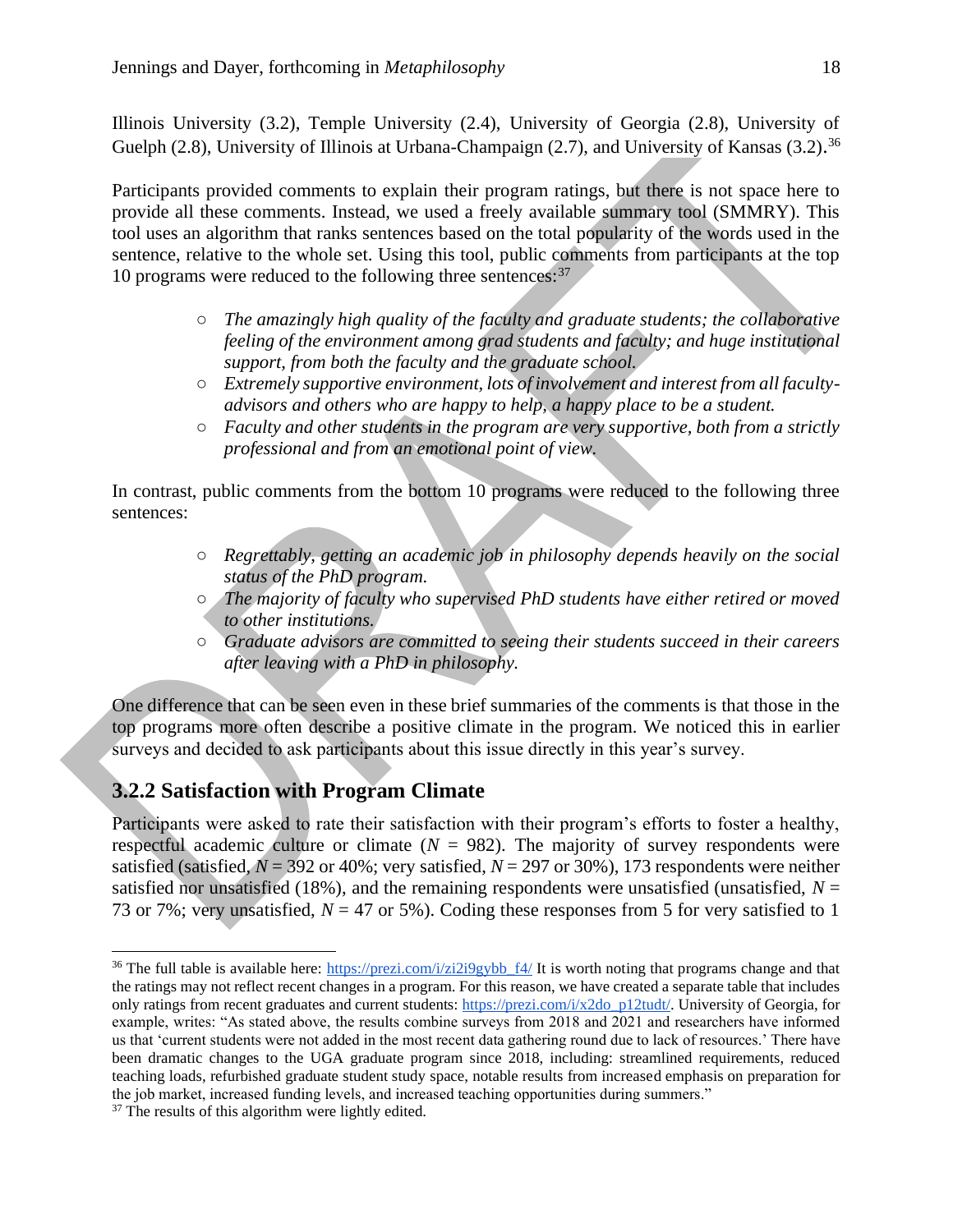for very unsatisfied, the mean response is 3.8 out of 5. Average climate ratings are provided for each program in **Appendix C**.

The top ten programs for climate rating were (in alphabetical order): Australian National University (4.5), London School of Economics and Political Science (4.5), Saint Louis University (4.5), St Andrews and Stirling Graduate Programme in Philosophy (4.6), Stanford University (4.5), The Catholic University of America (4.6), University at Buffalo (4.6), University of Sheffield (4.6), Uppsala University (5.0), and William Marsh Rice University (5.0). The bottom ten are (again, in alphabetical order): Katholieke Universiteit Leuven (3.2), McGill University (3.2), McMaster University (3.3), Princeton University (3.3), Southern Illinois University (3.0), University of Chicago (2.8), University of Missouri (3.2), University of Texas at Austin (3.3), Western University (2.6), and York University (3.3).

Public comments from the participants at the top 10 programs were summarized using the same summary tool described in the previous section (SMMRY):

- *Efforts to make it more inclusive for international students.*
- *Most faculty there mentored students on professionalism and actively modelled healthy and respectful behaviour.*
- *All my personal interactions with faculty, staff, and fellow students were warm and pleasant.*

Public comments from all the participants at the bottom 10 programs were likewise summarized:

- *My first semester in the PhD program, many white students and white professors explained to me how I reminded them of a former Black male philosophy student whom most in the philosophy department did not like.*
- *Multiple professors in our department have sexually harassed students.*
- *None have faced serious consequences, and the department chair has said nothing to the grad students about how the issue is being dealt with as a long-term, systemic problem.*

We intend to explore the themes raised in these comments in greater depth in a future publication.

#### **3.2.3 Adaptation to Virtual Learning during COVID-19**

Participants who graduated during the COVID-19 pandemic were asked about their satisfaction with their specific PhD programs' efforts to adapt to virtual learning during the COVID-19 pandemic  $(N = 102)^{38}$  The plurality of survey respondents were neither satisfied nor unsatisfied with their program's efforts to adapt to virtual learning  $(N = 50, \text{ or } 49\%)$ . The remaining respondents were either satisfied ( $N = 33$ , or 32.3%) or very satisfied ( $N = 19$ , or 18.6%). No survey respondents were unsatisfied with their program's efforts to adapt to virtual learning during the pandemic.

<sup>&</sup>lt;sup>38</sup> While this question was posed to past graduates as well, we removed responses from these graduates.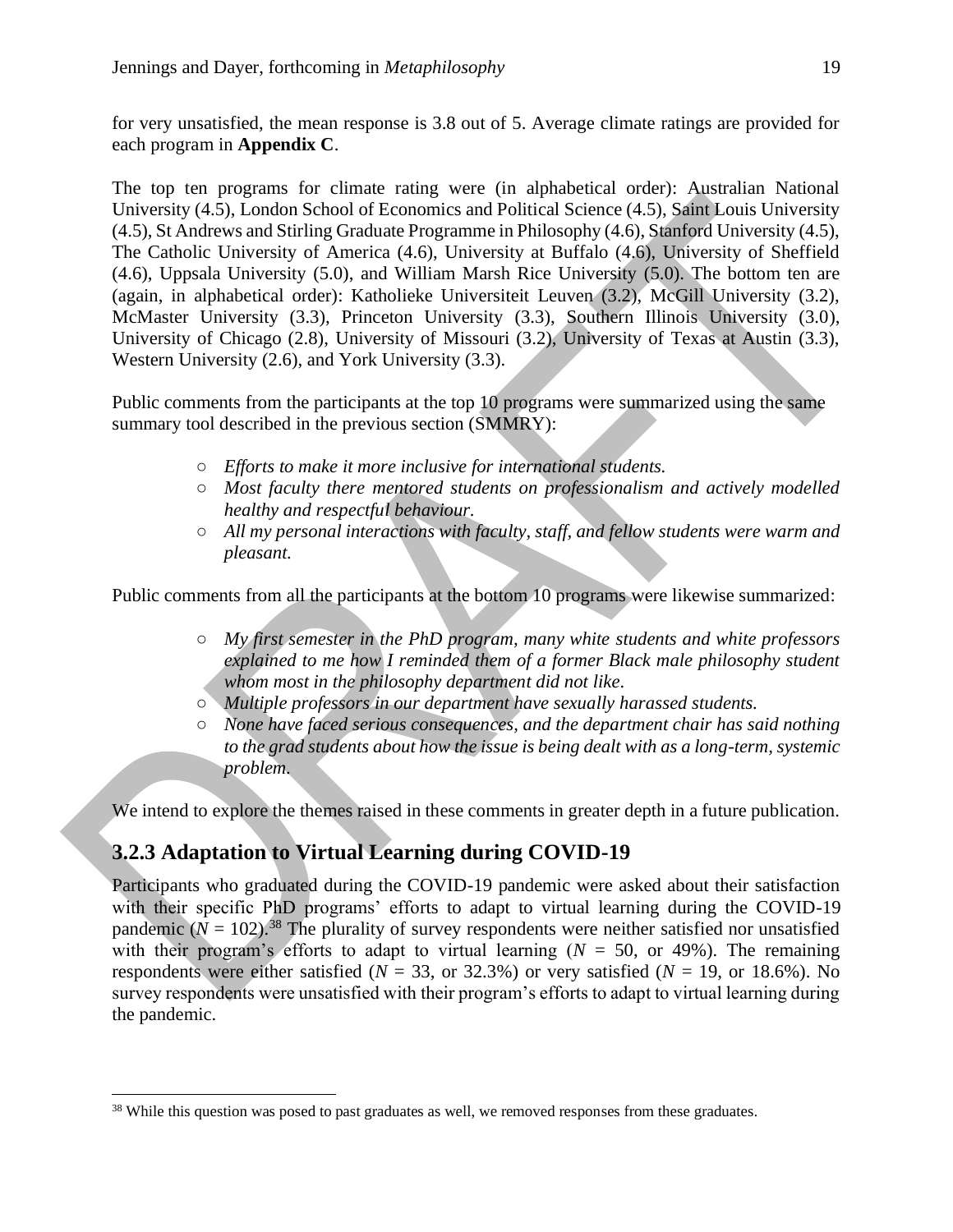One possible reason for the majority of responses being neither satisfied nor unsatisfied is that many of the adaptations asked of graduate students during the COVID-19 pandemic were outside of the specific department's control. For example, one respondent said:

*The Duke Graduate School rather than the department was mostly responsible for transitioning classes to virtual/hybrid format. The resources provided were sufficient.*

In any case, the data here suggest that the majority of survey respondents were either neutral or satisfied with their department's efforts to adapt to virtual learning during the COVID-19 pandemic. However, some respondents indicated in open-responses that there were some difficulties:

- *Some professors insisted on continuing to offer in person classes throughout the pandemic. This felt unfair to students required to take those courses.*
- *We have to pay full tuition but get no access to offices or the physical library.*
- *Very few members of the department embraced virtual learning as its own mode of learning by actually adapting and utilizing the technologies that were introduced. The department only had a one-time funding support for a measly \$100 during the transition for grad students to buy the tech required to learn and teach online courses.*

But many respondents noted that they were satisfied with their department's adaption to virtual learning:

- *The department used every resource available to help their faculty and graduate students teach online. They also prioritized the safety of both the faculty and students.*
- *Already had a lot of online courses for undergraduate students available. The shift to virtual learning was fairly smooth. Synchronous learning activities were limited to 90 minutes per week, and many courses were shifted to not have synchronous activities in recognition that adequate Internet access is not available to all students away from the campus.*

## **3.3 Academic Job Placement**

For job placement we look only at graduates from the last ten years (2011 to 2021) because these are the years for which we have the most complete data. There are 6030 graduates in the database for this time period, 2265 of which are now in permanent academic jobs, and 846 of which are now in non-academic jobs.<sup>39</sup> Thus, 38% of the graduates from the last ten years are now in permanent academic jobs; 44% if we exclude those in non-academic positions. In the last five years (2016-2021), there have been 3221 graduates, with 963 in permanent academic jobs and 408 in non-academic jobs. Thus, 30% of the graduates from the last five years are now in permanent

<sup>&</sup>lt;sup>39</sup> Permanent academic jobs include tenure-track positions, permanent lectureships (especially in the United Kingdom, Australia, and New Zealand), and other positions that are taken with the assumption of continuation. Temporary positions, in contrast, require a contract that covers a specified time period, typically a quarter, semester, or year. These positions are widely regarded to be less attractive to job seekers, all else being equal.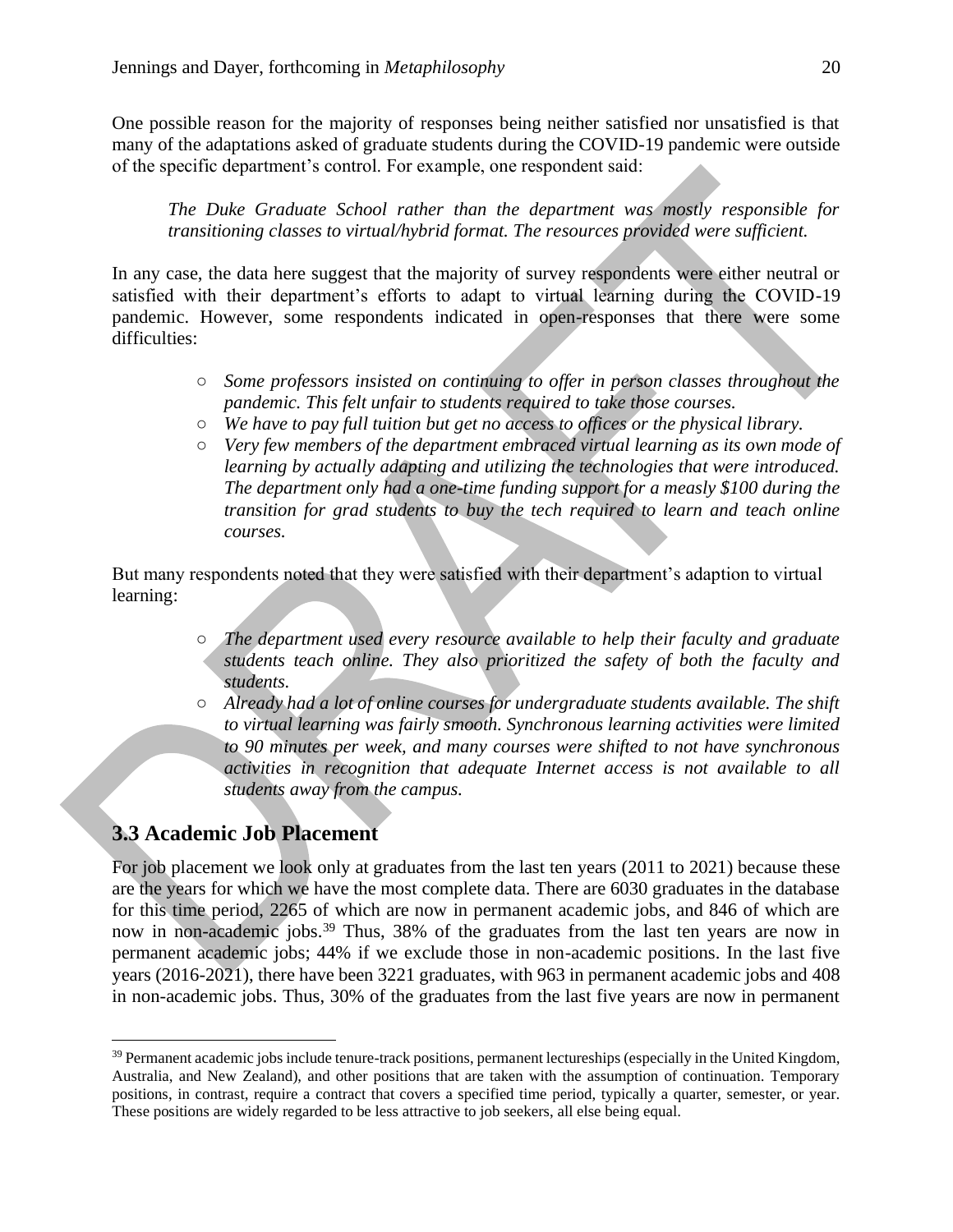academic jobs; 34% if we exclude those in non-academic positions. The remaining graduates are either in temporary academic jobs or have no employment on record.

An alternative way of thinking about placement rate is according to those admitted to philosophy PhD programs. That is, a significant number of those admitted to philosophy PhD programs leave those programs and are unlikely to continue in an academic career. While it is difficult to gather information on attrition, a recent survey estimates that around 27% of those admitted to PhD programs in philosophy leave prior to completion of the degree.<sup>40</sup> In that case, we would estimate that 8260 students admitted to philosophy PhD programs might have graduated between 2011 and 2021, were it not for attrition. Thus, we can estimate that around 27% of these admitted students are now in permanent academic jobs (2265 out of 8260).

In order to compare placement rate by program, we removed from consideration those programs with no placement page or public dissertation records (leaving 131 programs), as well as those programs with no recorded graduates in 2020 and 2021 (leaving 123 programs). For this subset the numbers are slightly improved, with 40% of graduates in the last ten years in permanent academic positions, and 31% of graduates in the last five years in permanent academic positions (46% and 34% if we exclude those in non-academic positions). Placement rates are provided for each of these programs in **Appendix D**. 41

Breaking this down by graduation year, 55% of 2011 PhD graduates are now in permanent academic jobs, whereas this is only 19% of 2021 graduates (see the chart below). While the proportion of those in permanent academic jobs decreases with more recent graduation years, this is likely due to the total available time to find employment. In the graph below we charted placement rates according to both graduation year (y-axis) and placement year (x-axis). For example, those 2011 graduates who found a permanent academic job in 2011 are divided by the total number of 2011 graduates to yield a placement rate of 13% (top left corner). In contrast, 7% of those who graduated in 2011 found permanent academic placement in 2012. The cells are shaded white if they have higher numbers, and gray if they have lower numbers. It is clear that the highest proportion of graduates each year are placed in their first year out, and that this proportion has not reduced over time.<sup>42</sup>

| Year 2011 2012 2013 2014 2015 2016 2017 2018 2019 2020 2021 |  |  |  |  |  |     |
|-------------------------------------------------------------|--|--|--|--|--|-----|
| 2011 13% 7% 9% 6% 5% 4% 4% 3% 1% 1% 0%                      |  |  |  |  |  | 55% |
| 2012 1% 13% 8% 8% 6% 6% 2% 3% 1% 1% 1%                      |  |  |  |  |  | 51% |
| 2013 0% 2% 10% 8% 7% 6% 6% 5% 2% 1% 0%                      |  |  |  |  |  | 49% |

<sup>40</sup>https://www.apaonline.org/members/group\_content\_view.asp?group=110435&id=918649#attrition

<sup>41</sup> This information is combined with ratings from recent graduates here: https://prezi.com/i/x2do\_p12tudt/.

 $^{42}$  It is worth pointing out that data for 2019 through 2021 may be less complete than in 2018 and earlier, and it is possible it has a smaller proportion of graduates in temporary academic positions. Nonetheless, the same measures were taken as in previous years: every program was checked using placement pages as well as ProQuest/dissertation records to achieve as complete a dataset as possible.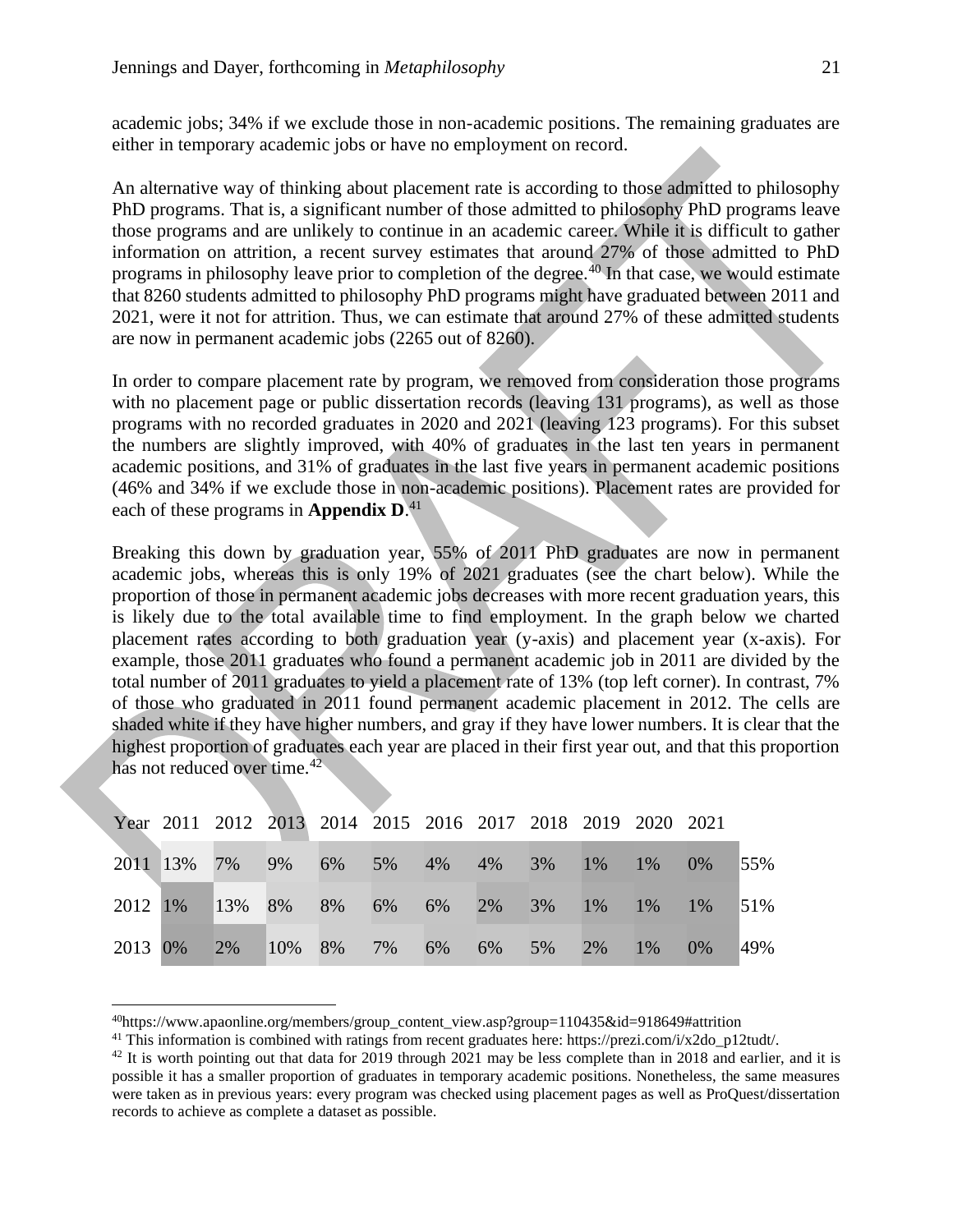| 2014 | $0\%$ | 0% | 1% | 11% | 9%  | 7%  | 6%  | 5%  | 3%  | 2%  | 1%  | 46% |
|------|-------|----|----|-----|-----|-----|-----|-----|-----|-----|-----|-----|
| 2015 | $0\%$ | 0% | 0% | 1%  | 12% | 8%  | 4%  | 7%  | 3%  | 2%  | 2%  | 40% |
| 2016 | $0\%$ | 0% | 0% | 0%  | 1%  | 11% | 8%  | 7%  | 4%  | 3%  | 1%  | 39% |
| 2017 | 0%    | 0% | 0% | 1%  | 1%  | 1%  | 12% | 9%  | 6%  | 4%  | 1%  | 36% |
| 2018 | $0\%$ | 0% | 0% | 0%  | 0%  | 0%  | 0%  | 14% | 6%  | 4%  | 2%  | 28% |
| 2019 | 0%    | 0% | 0% | 0%  | 0%  | 0%  | 0%  | 0%  | 15% | 6%  | 5%  | 27% |
| 2020 | 0%    | 0% | 0% | 0%  | 0%  | 1%  | 0%  | 0%  | 0%  | 16% | 5%  | 22% |
| 2021 | 0%    | 0% | 0% | 0%  | 0%  | 0%  | 0%  | 0%  | 0%  | 2%  | 16% | 19% |

Comparing placement rates across different AOS categories, Value Theory has the highest proportion of graduates from 2011 onwards now in permanent academic positions (43%); followed by History and Traditions (42%); Language, Epistemology, Metaphysics, and Mind (38%), and Science, Logic, and Math (37%). What's more, Value Theory has the highest placement into nonacademic jobs: 16%. That is, a higher proportion of 2011-2021 philosophy PhD graduates with a primary AOS in Value Theory are now in non-academic jobs than any other category. This is followed by those in Science, Logic, and Math (15%), Language, Epistemology, Metaphysics, and Mind (13%), and History and Traditions (11%).

Finally, how does placement for philosophy PhDs compare to other disciplines? While each discipline has its own standards of data gathering and reporting, we found some useful points of comparison, each demonstrating that philosophy does well with respect to permanent academic placement in comparison with other disciplines.

First, in 2017 the American Psychological Association reported that 44% of those less than 10 years out from their psychology PhD now in full-time academic positions were in either tenuretrack or tenured positions.<sup>43</sup> While our project does not collect information on full-time versus part-time status, 50% of those who graduated in the last ten years (2011-2021) and are now in an academic position of some sort are in permanent academic positions (2265 of 4562). Thus, philosophy appears to be doing at least as well as psychology in terms of academic placement.

Second, the American Historical Association reported that 43% of those who graduated with PhDs in history between 2011 and 2013 are now in tenure-track positions, out of all positions. In comparison, 51% of those who graduated between 2011 and 2013 with PhDs in philosophy are now in permanent academic positions (1044 of 2032).

Third, University of Toronto provides information employment information for PhD graduates

<sup>43</sup> [https://www.apa.org/monitor/2017/06/datapoint;](https://www.apa.org/monitor/2017/06/datapoint) worth noting is that their data comes from 2013, and recent numbers are likely to be somewhat worse, increasing the gap from philosophy's numbers.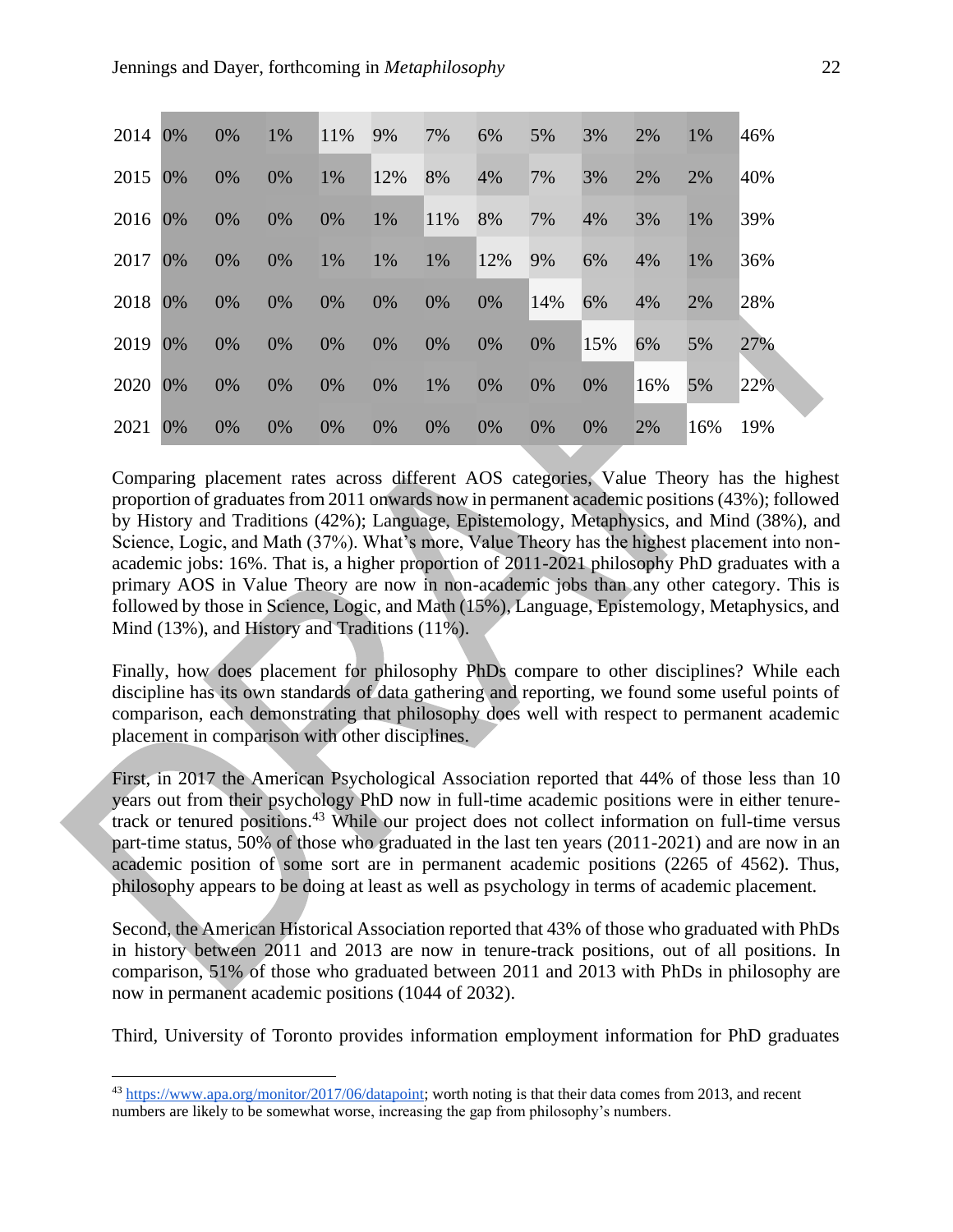across all disciplines, reporting that 27% of 2012-2015 graduates now working in universities are in "tenure stream" positions; this is 30% for those in the humanities.<sup>44</sup> An additional between 11% and 19% of these humanities graduates are in teaching positions that may be considered permanent (41-49% total). In our project, 60% of those who graduated between 2012 and 2015 with a PhD in philosophy who are now in academic jobs of some sort are in permanent academic jobs (1302 out of 2174).

#### **3.4 Non-Academic Careers**

Nearly 1,700 placements in the database are listed as non-academic, and we have position information for around 1,400 of these. The top ten words used in these positions are (in order of frequency): Director, Manager, Senior, Associate, Assistant, Analyst, Research, Software, Teacher, and Consultant. We have industry section information on around 800 of the non-academic positions in the database. Of these, the top ten industries are (in order of frequency): education, technology, law, health, consultancy, government, university administration, finance, nonuniversity education, and non-profits/NGOs.

All survey participants were asked about their preferred placement upon completing their PhD. Specifically, participants were asked "What kind of placement was your priority after graduating from your program?" and had "academic placement", "non-academic placement", and "no strong preference" as options. Among all survey respondents (*N* = 789), 84.8% said academic placement was their priority, whereas 6.2% noted non-academic placement was their priority, and 8.9% had no strong preference. Those now in non-academic jobs  $(N = 102)$  had a stronger preference for non-academic jobs (17.6%), but the majority still prefer academic jobs (52.9%); 29.4% had no strong preference. In contrast, 90.1% of all past survey participants preferred an academic job, and 3.0% preferred a non-academic job  $(N = 1244)$ .

When considering a non-academic career, participants appeared to consider issues such as salary, stability, and job location. In 2021, those who were both in a non-academic job and stated a preference for a non-academic career left the following public comments:

- *It was clear in my case that I would be fighting an uphill battle as an academic. With a very competitive job market, a degree from a middle-level program, and views that were not within the scope of accepted orthodoxy, there was a high probability that my career would not progress easily and that I would ultimately not be very successful.*
- *I was geographically constrained and had reason to care about salary.*
- *I was ready for some stability in my life. Pursuing academia meant, realistically, moving cities several times in the next few years.*

Similar comments were provided by those in non-academic jobs who stated a preference for an academic career:

<sup>44</sup> University of Toronto data:

https://www.sgs.utoronto.ca/about/explore-our-data/10000-phds-project/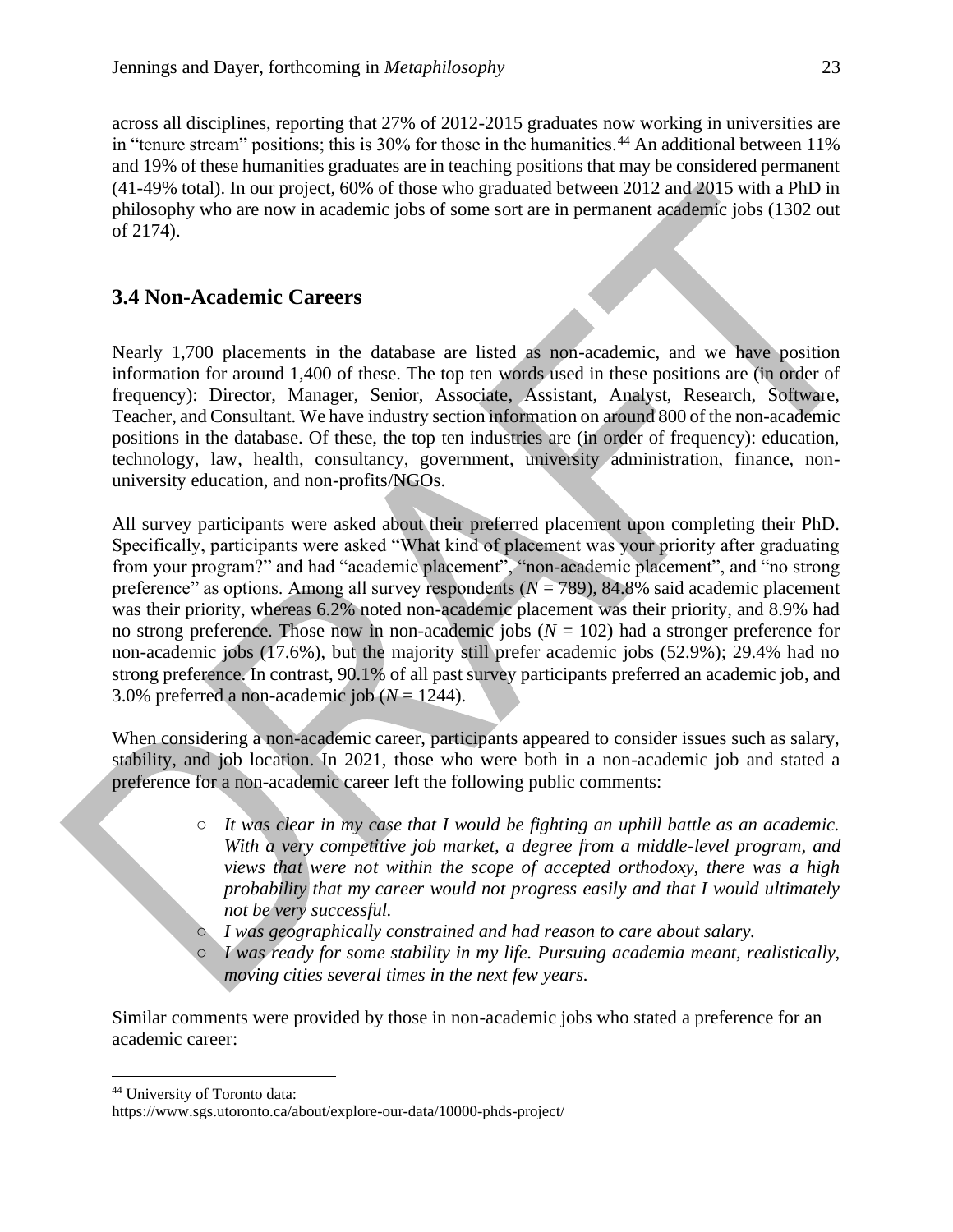- *I finished in spring of 2009 and was on the job market as the economy was crashing. It gave me the opportunity to ask myself how badly I wanted to be a philosopher. Was I willing to live hundreds or thousands of miles from my partner? Would I be willing to have children in a place not of my choosing? The answer to those questions was no.*
- *I enjoyed teaching philosophy, and I was good at it. I had hoped to secure a tenuretrack position, but I could not afford to spend years on the job market in hopes of someday making a living wage.*

Some of those in non-academic jobs reported having no preference between non-academic and academic careers, but their explanations were similar to those above:

- *I saw strengths and weaknesses in both academic and non-academic employed. I pursued both avenues and took the option that seemed best to me. That was a nonacademic option.*
- *When I first entered the job market, I strongly desired to have an academic job and nothing else. Two things changed that. First, I received nearly 100 rejections, which made it clear how hard it would be to get an academic job, especially during Covid. Second, my son was born, which made it much more important for us to be close to family. With those two considerations, we began looking much more seriously at nonacademic jobs that would keep us close to family.*

These responses reflect similar considerations to those of previous surveys. We report below the salary advantage of non-academic careers as well as new questions on how supportive and relevant philosophy programs are with respect to non-academic work.

## **3.4.1 Comparative Salary for Academic and Non-Academic Careers**

Survey participants with academic and non-academic placement were asked: "What is your approximate yearly salary?" 644 participants answered this question. We removed those who graduated prior to 2011, those whose graduation year is unknown, and those who reported under \$10,000 in annual salary. The salaries for these participants were translated into USD, providing a mean of \$82,201 ( $N = 460$ ). The salary for those in permanent academic jobs is \$78,644 ( $N = 285$ ), temporary academic jobs is \$54,866 ( $N = 121$ ), and non-academic jobs is \$162,161 ( $N = 54$ ).<sup>45</sup> The difference in salary between permanent academic jobs and non-academic jobs is statistically significant  $(p = .009)$ . That non-academic careers have higher salaries is consistent with our 2017 findings (the regression coefficient in that case was \$37,000 for those in non-academic careers, considering cohort, AOS, gender, race/ethnicity, and job type).<sup>46</sup>

Combining the salaries reported in this and previous surveys, the mean salary is \$73,277 ( $N =$ 1035), with \$74,265 for permanent academic jobs (*N* = 657), \$52,899 for temporary academic jobs  $(N = 293)$ , and \$135,892 for non-academic jobs  $(N = 85)$ . Salaries are charted below by graduation

<sup>&</sup>lt;sup>45</sup> These numbers differ somewhat from those provided in a blog post at Philosopher's Cocoon because those salaries that were reported in non-USD were not included in that analysis by mistake.

<sup>46</sup> Jennings, C.D., Cobb, P.R., Kallens, P.C., & Kyrilov, A. (2017). Academic Placement Data and Analysis: 2017 Report. *The Academic Placement Data and Analysis Project.*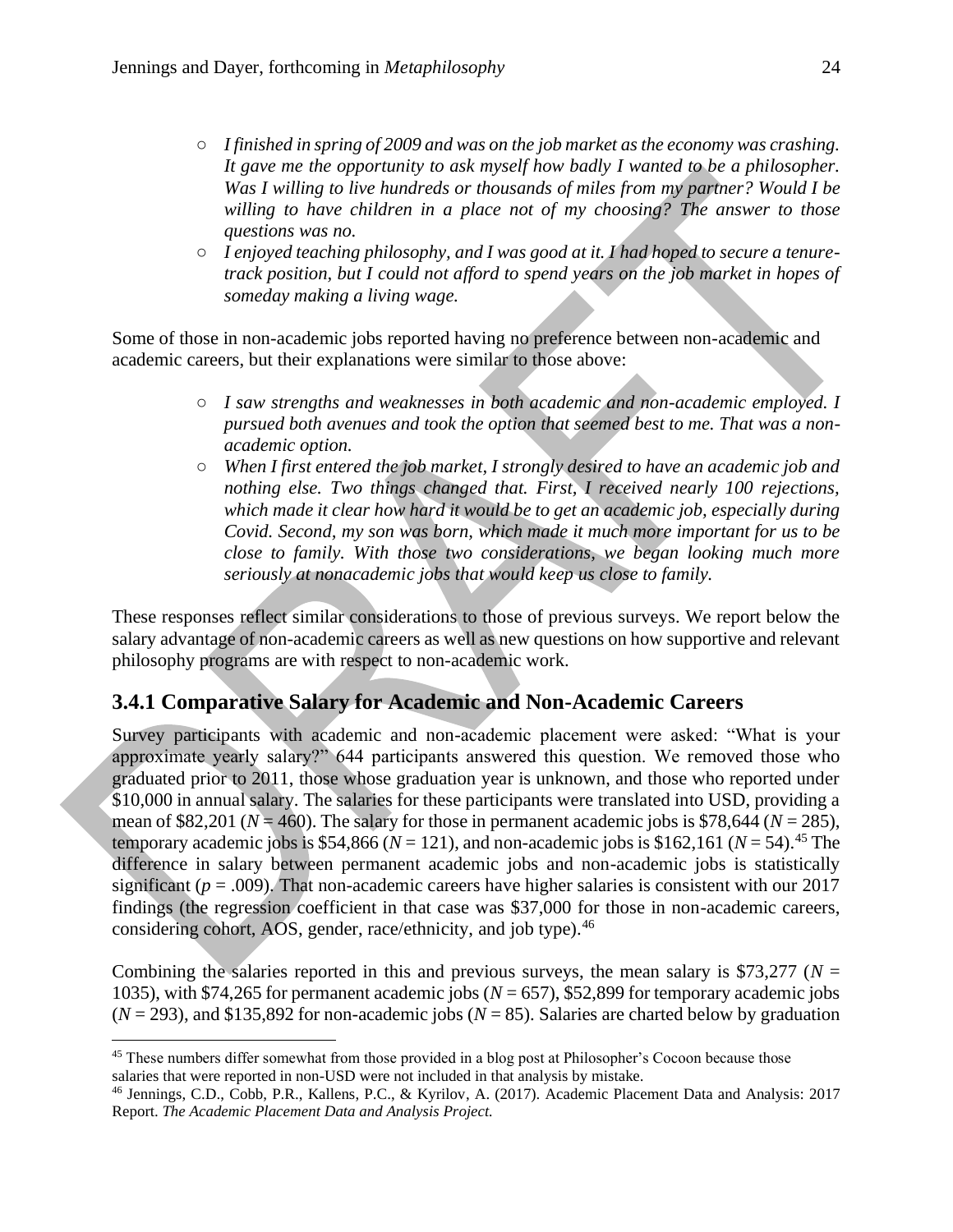year for both those in permanent academic jobs and those in non-academic jobs, with years prior to 2012 and after 2018 combined to account for small numbers of participants with non-academic jobs in those years. As is clear from this chart, graduates in recent years have lower non-academic salaries, closer to those in permanent academic jobs. This is consistent with the finding that while philosophy majors do not have high entry-level salaries, relative to other majors, "philosophy majors have the highest salary growth trajectory from entry to mid-career."<sup>47</sup>



#### **3.4.2 Program Support for Non-Academic Careers**

This year we asked participants a new question about how supportive they felt their graduate program was with respect to pursuing non-academic careers. The plurality of those now in nonacademic employment  $(N = 63)$  felt their program was neither supportive or unsupportive (42.9%), while 39.7% felt their program was supportive ("very supportive" or "supportive") and 17.5% felt that it was unsupportive ("very unsupportive" or "unsupportive"). In contrast, of those with no known employment ( $N = 103$ ), the plurality felt that their program was unsupportive (45.6%), while only 23.3% felt that it was supportive and 31.1% felt that it was neither supportive nor unsupportive. Overall, if we score responses from 1 ("very unsupportive") to 5 ("very supportive"), participants mean response was 3.0 ("neither supportive nor unsupportive").

<sup>47</sup> https://fivethirtyeight.com/features/philosophers-dont-get-much-respect-but-their-earnings-dont-suck/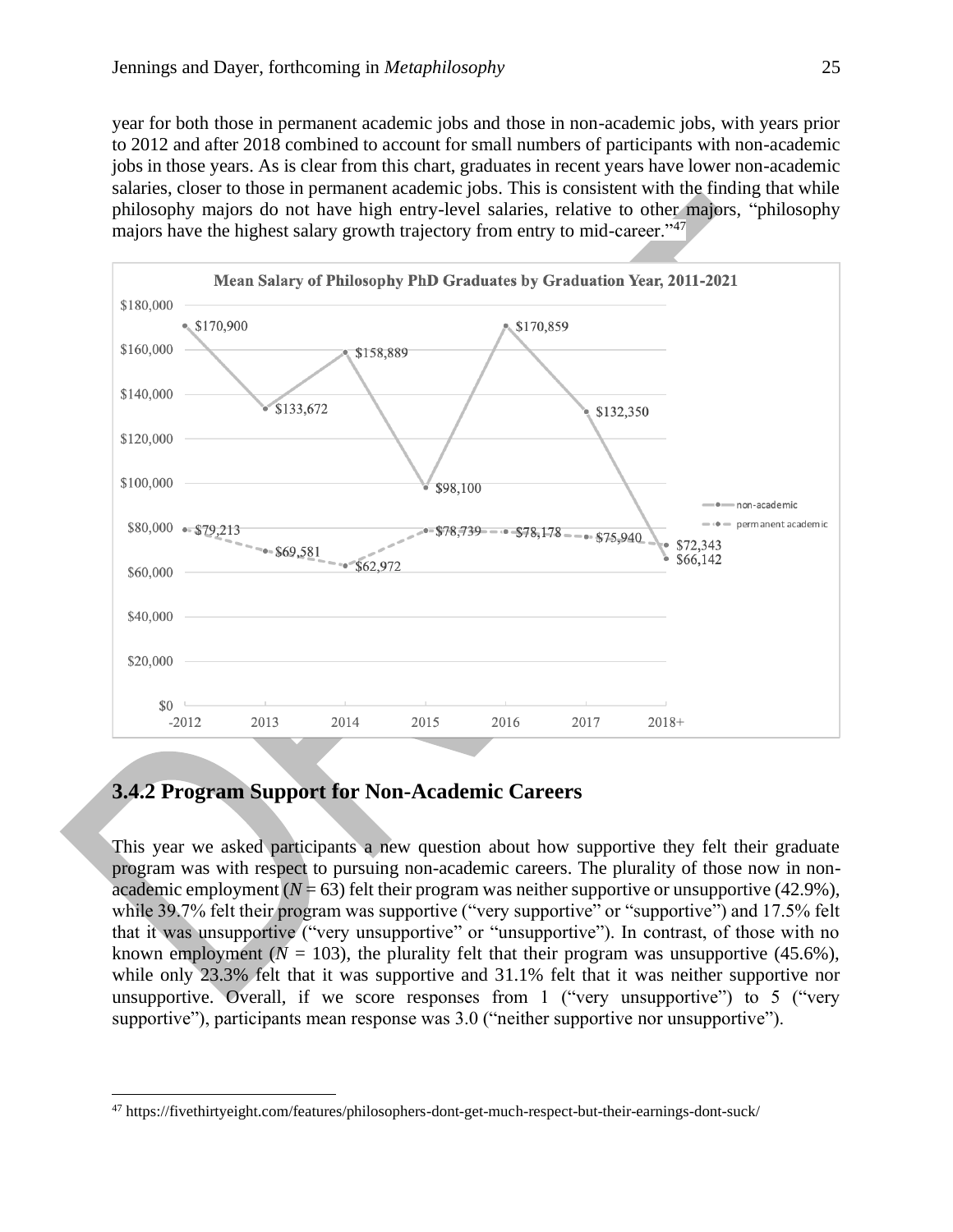When asked to elaborate, participants often report that academic placement is encouraged while non-academic placement is either ignored or actively discouraged. Here are some sample comments from individuals who wished to have their comments be publicly available:

- *The faculty of my department were unprepared to offer support for students pursuing non-academic jobs. If anything, they looked down on such students.*
- *Nonacademic jobs were mentioned in the professional development seminar, but no real guidance was offered beyond that. There may have been other resources available, but I did not know about them.*
- *Pursuing professions other than teaching philosophy is discouraged. Several of my fellow students did not disclose that they were interested in professions other than teaching, for example, pursuing a law degree.*
- *Program officials and some professors have made comments supporting nonacademic jobs and they occasionally offer a talk on this. However, there is no focused and continued support.*
- *My department has taken some pretty good steps to help us with this. But during the times where I have thought about not pursuing an academic career, I have felt*  like I had to keep it secret or the department would take me less seriously, give me *less support, etc.*

## **3.4.3 The Relevance of a Philosophy PhD for Non-Academic Careers**

Finally, survey respondents were asked about the relevance of the philosophical material and skills learned in their philosophy program with respect to their primary employment. Those in academic jobs found both material and skills to be relevant: 93.2% of 620 respondents found the skills to be relevant and 91.5% of 621 respondents found the material to be relevant. In contrast, while 84.1% of those in non-academic jobs found the skills to be relevant  $(N = 63)$ , only 53.2% found the material to be relevant  $(N = 62)$ .

Survey respondents were given the option to elaborate on their answers. Of respondents in nonacademic jobs, the majority of the public comments indicated that the skills acquired during graduate school were relevant to the respondent's career:

- *I engage in textual analysis and rational argument on a regular basis in my employment as a business lawyer: skills that I acquired and honed in my philosophy graduate education.*
- *The skills of reading and thinking carefully, and communicating well orally and in writing, have helped make me more effective in my position as an academic administrator.*
- *In a generic way, the critical thinking, writing, teaching and public speaking skills I have gained have all set me apart in the workplace.*
- *None of my research was directly applicable, but studying logic helped prepare me for a career in tech.*
- *The vast majority of the topics you study in philosophy are irrelevant to work in the business world. However, the skills you develop and the techniques you learn*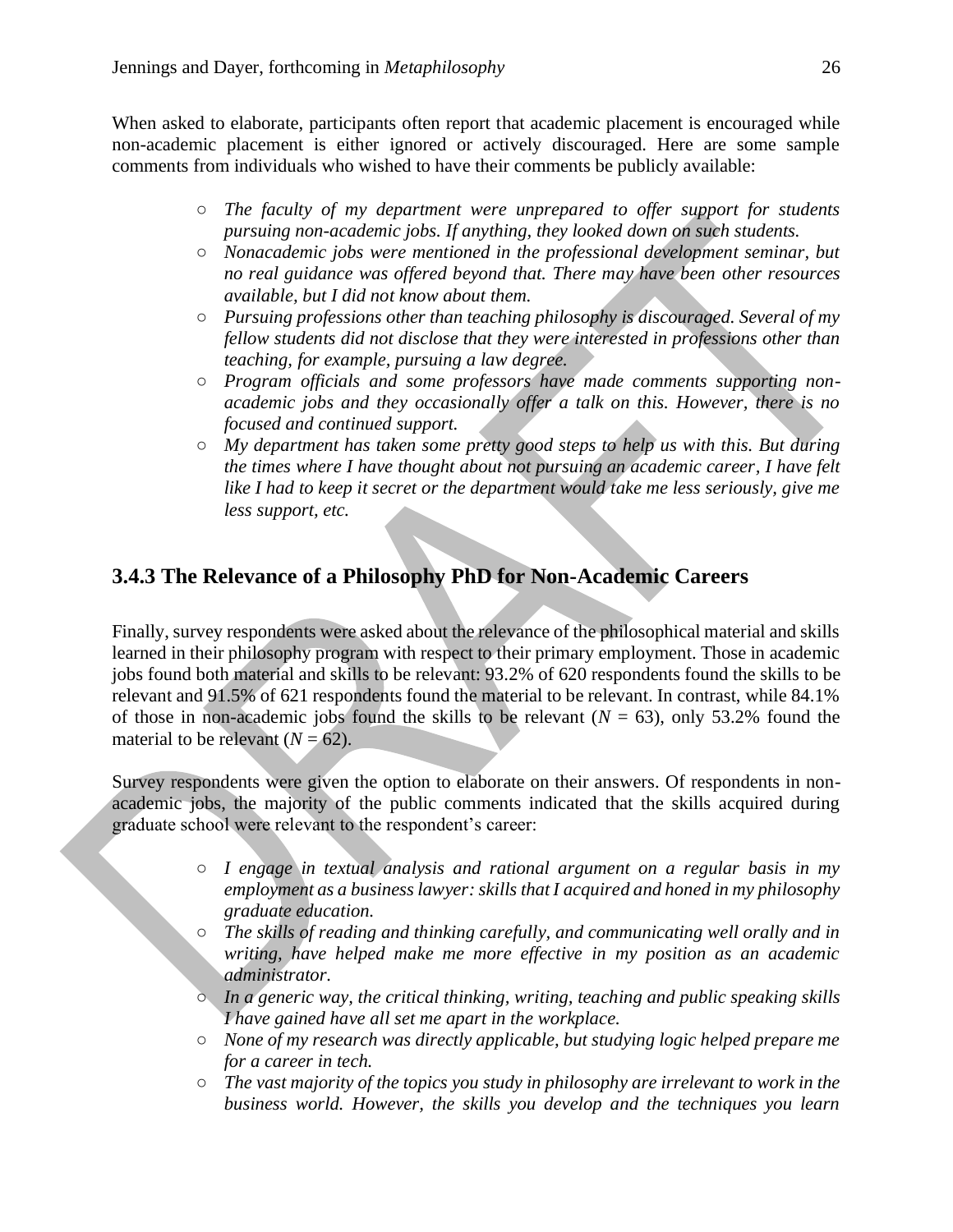*through the practice of philosophy are invaluable. Being a strong and logical thinker is a huge asset in a business environment.*

○ *Doing logic and looking at formal systems made the transition into coding and data analysis quite easy.*

Many respondents noted that studying logic was highly valuable for transitioning into careers in technology, whereas others noted that critical thinking skills were relevant in a wide range of nonacademic jobs: law, administration, business, marketing, etc.

In contrast, the majority of public comments from respondents noted that the philosophical material they engaged with during their graduate education was not applicable to their current line of work. For example, one respondent said:

*Today I am a software engineer. This has everything to do with my software engineering bootcamp, and little to do with my background studying metaethics. As a software engineer today, I would have been better off learning more about computer science, mathematics, and logic.*

Yet, many noted that the philosophical material they engaged with did help them in their current jobs. Here is one example:

*My work in narrative ethics informs everything I do from managing business functions such as HR, to fostering community values, developing student leadership as well as developing our marketing strategy and posting on Instagram. Everything we do as humans involves stories and sharing experiences - I have never doubted that my PhD research was valuable, practical and of ongoing benefit to me as a person and as a CEO.*

#### **4. Summary**

Academic Placement Data and Analysis offers some surprising findings about the field of academic philosophy through this year's survey on the topics of demographic representation, nonacademic careers, and the impact of the COVID-19 pandemic on program ratings and academic job placement.

On demographic representation, we found a new area of underrepresentation: political leaning. That is, women, people of color, first-generation college students, and veterans are underrepresented relative to the United States population and doctoral graduates, but so are those with conservative political leanings.

Conversely, we found areas of surprising overrepresentation: those who identify as non-binary and LGB are overrepresented relative to the United States population, but not doctoral graduates. This may be reflective of the age range of our respondents relative to the United States population, or the observed career preferences of those who identify as LGBT (see 3.1). Those who identify as having one or more disability are overrepresented relative to both the United States population and doctoral graduates. We speculate that the mental health crisis among graduate students is a likely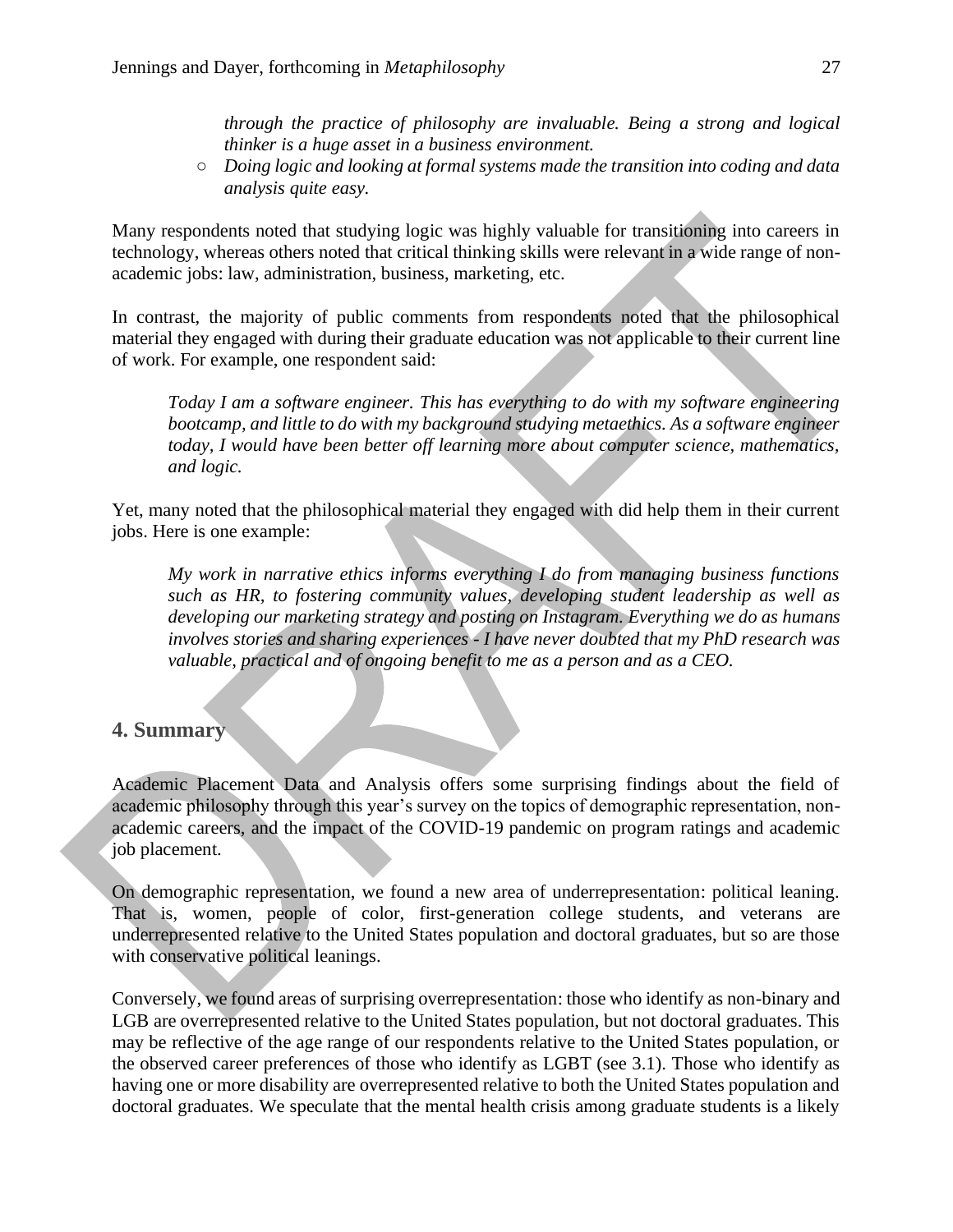factor)<sup>48</sup>. Finally, those who originated in countries other than the United States are overrepresented relative to the United States population but not its doctoral graduates.

On non-academic careers, both the preference for these careers and the mean salaries have gone up since the last survey, widening the gap with academic careers. Yet, the extent of this difference is likely driven by a few very high non-academic salaries, and non-academic salaries for recent graduates are about the same as for those in permanent academic positions.

While those in non-academic careers find the skills they obtained in their PhD programs to be nearly as relevant to their work as do those in academic careers, they find the material to be less relevant. Yet, the majority of those in both academic and non-academic jobs find *both* the skills and the material learned in their graduate programs to be relevant to their work. Given this and the findings on salary, as well as the fact that most of those who enter a program in philosophy do not go on to permanent academic careers, it is unfortunate that programs are not seen as especially supportive of non-academic careers.

Finally, we found that overall program ratings were not impacted by COVID-19; the ratings were the same for the 2018 and 2021 surveys. We also found that *no* respondents were unsatisfied with their program's response to the pandemic. Further, placement into permanent academic jobs right out of the PhD is about the same for recent years as for ten years ago. While these numbers continue to be low, they are higher than for other disciplines and do not appear to be getting worse.

<sup>48</sup> Evans, T. M., Bira, L., Gastelum, J. B., Weiss, L. T., & Vanderford, N. L. (2018). Evidence for a mental health crisis in graduate education. *Nature biotechnology*, *36*(3), 282-284.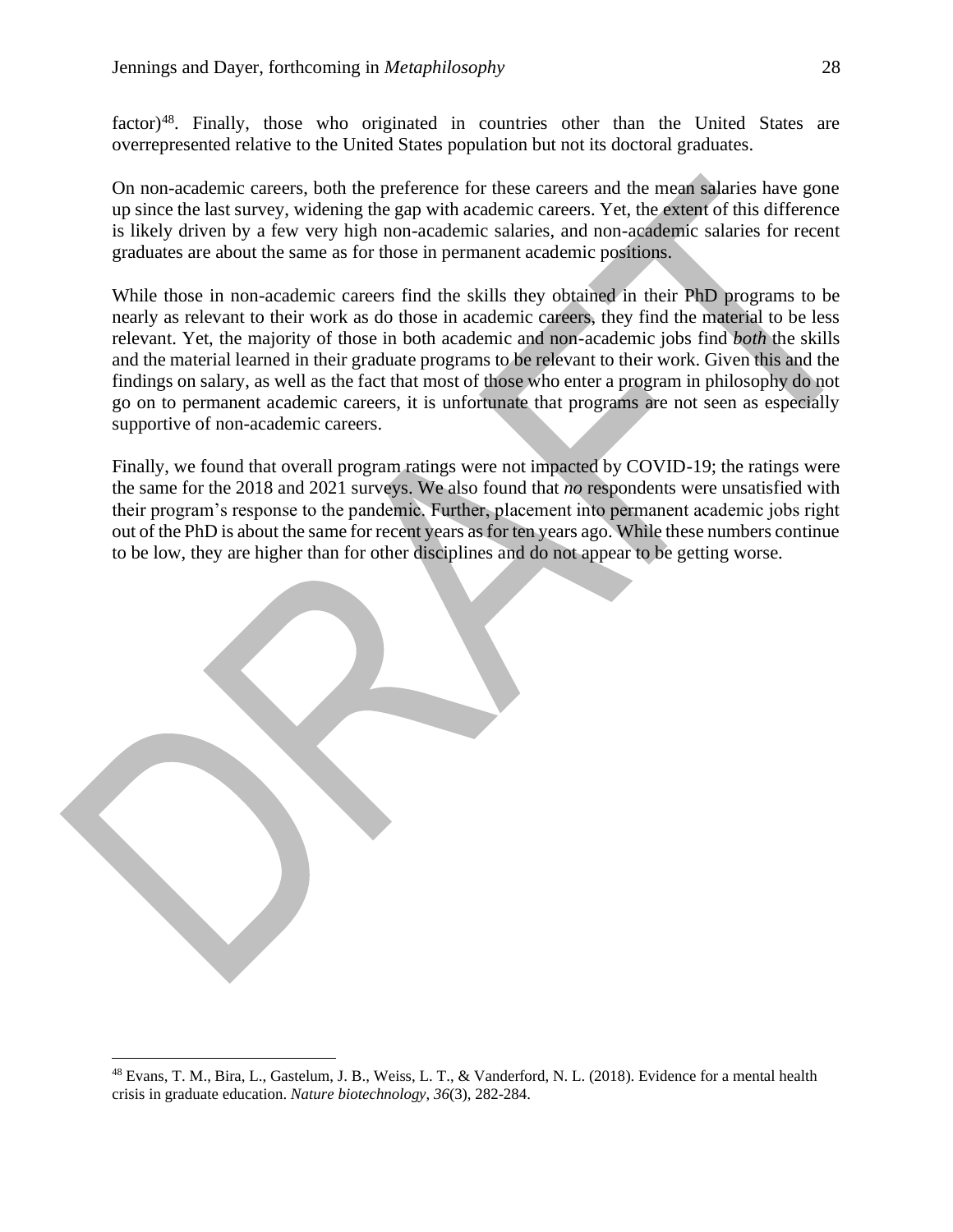#### **Appendix A: Email**

Subject: Invitation to Participate in a Survey about Philosophy

Dear [name],

I am writing to you on behalf of Academic Placement Data and Analysis [\(http://placementdata.com/about/\)](http://placementdata.com/about/). This project aims to discover employment and other trends for PhD graduates, primarily for the benefit of prospective graduate students. We use publicly available information and surveys to do this research.

You are currently listed in our database as someone either with a doctoral degree in philosophy or on your way to obtaining such a degree. Please check and edit your record in our database using the link to your dashboard, provided below:

[link]

Note that graduation and placement information as well as area of specialization will be made publicly available, but that other personal information, such as your name, will not be made publicly available. (See the consent form for more details: [https://www.dropbox.com/s/dbgprlutkq3yi5a/NewConsentForm.pdf?dl=0.](https://www.dropbox.com/s/dbgprlutkq3yi5a/NewConsentForm.pdf?dl=0))

As part of our research project, we have designed a survey to collect information about your graduate program and subsequent job placement. The dashboard link provided above will also allow you to participate in this survey. We ask that you complete the survey no later than August 10th, 2021. (Please note that the survey is best viewed on a desktop or laptop computer and some questions may not be fully visible when viewed on a phone. Also, saved pages will not be visible to you again when you go back, but they will be saved in our system.)

Survey responses will be accessible only to those project personnel with IRB approval and will be publicly released only in aggregate form. Your participation in this survey may help give philosophy students a better picture of the overall discipline, specific graduate programs, and potential employment opportunities.

We appreciate your time and effort reviewing your data and taking this survey. Your efforts will greatly assist us in this project. If you have any questions, please don't hesitate to contact us at apda@ucmerced.edu.

Sincerely,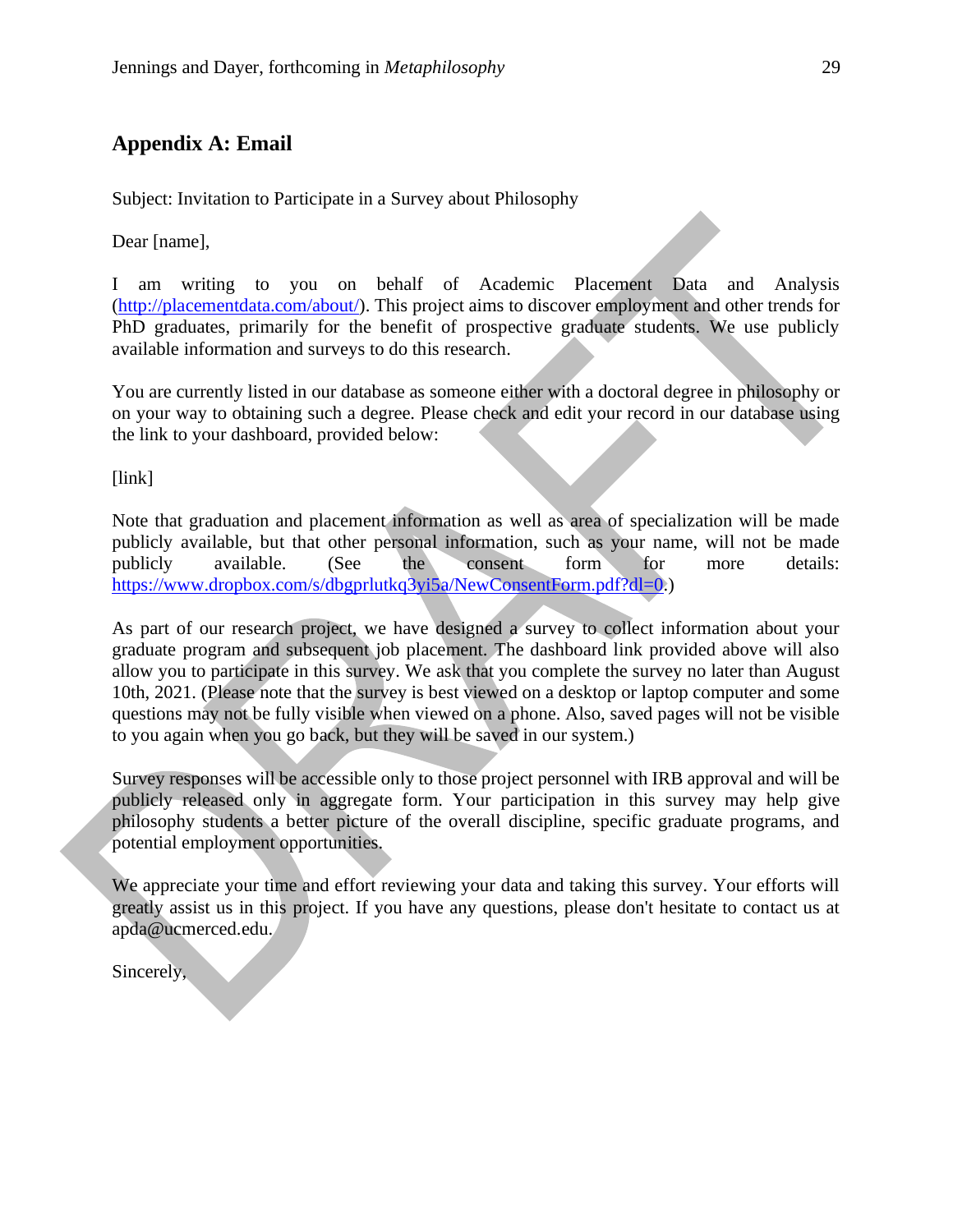# **Appendix B: Participation Rates**

| <b>University Name</b>                         | Participants | <b>All Current</b><br>Students &<br><b>Graduates</b> | Invited to<br>Participate | Participation<br>Rate |
|------------------------------------------------|--------------|------------------------------------------------------|---------------------------|-----------------------|
| Georgetown University                          | 17           | 86                                                   | 74                        | 23%                   |
| University of Washington                       | 9            | 43                                                   | 40                        | 23%                   |
| Massachusetts Institute of<br>Technology       | 17           | 92                                                   | 80                        | 21%                   |
| Duke University                                | 14           | 79                                                   | 66                        | 21%                   |
| University of Virginia                         | 12           | 73                                                   | 57                        | 21%                   |
| University of California, Irvine (LPS)         | 12           | 66                                                   | 63                        | 19%                   |
| Carnegie Mellon University                     | 11           | 70                                                   | 58                        | 19%                   |
| Vanderbilt University                          | 11           | 71                                                   | 58                        | 19%                   |
| William Marsh Rice University                  | 5            | 45                                                   | 27                        | 19%                   |
| University of Utah                             | 6            | 43                                                   | 33                        | 18%                   |
| McGill University                              | 9            | 60                                                   | 50                        | 18%                   |
| University of North Carolina at<br>Chapel Hill | 23           | 151                                                  | 128                       | 18%                   |
| University of South Florida                    | 14           | 127                                                  | 81                        | 17%                   |
| <b>Yale University</b>                         | 15           | 103                                                  | 92                        | 16%                   |
| York University                                | 6            | 57                                                   | 37                        | 16%                   |
| <b>Uppsala University</b>                      | 5            | 33                                                   | 31                        | 16%                   |
| <b>Baylor University</b>                       | 9            | 85                                                   | 57                        | 16%                   |
| University of Texas at Austin                  | 17           | 116                                                  | 108                       | 16%                   |
| University of Iowa                             | 8            | 71                                                   | 51                        | 16%                   |
| <b>Brown University</b>                        | 10           | 86                                                   | 65                        | 15%                   |
| University of California, San Diego            | 15           | 121                                                  | 101                       | 15%                   |
| <b>Rutgers University</b>                      | 15           | 120                                                  | 102                       | 15%                   |
| Washington University in St. Louis             | 10           | 78                                                   | 69                        | 14%                   |
| <b>Australian National University</b>          | 13           | 106                                                  | 90                        | 14%                   |
| University of California, Los Angeles          | 17           | 133                                                  | 122                       | 14%                   |
| McMaster University                            | 5            | 82                                                   | 36                        | 14%                   |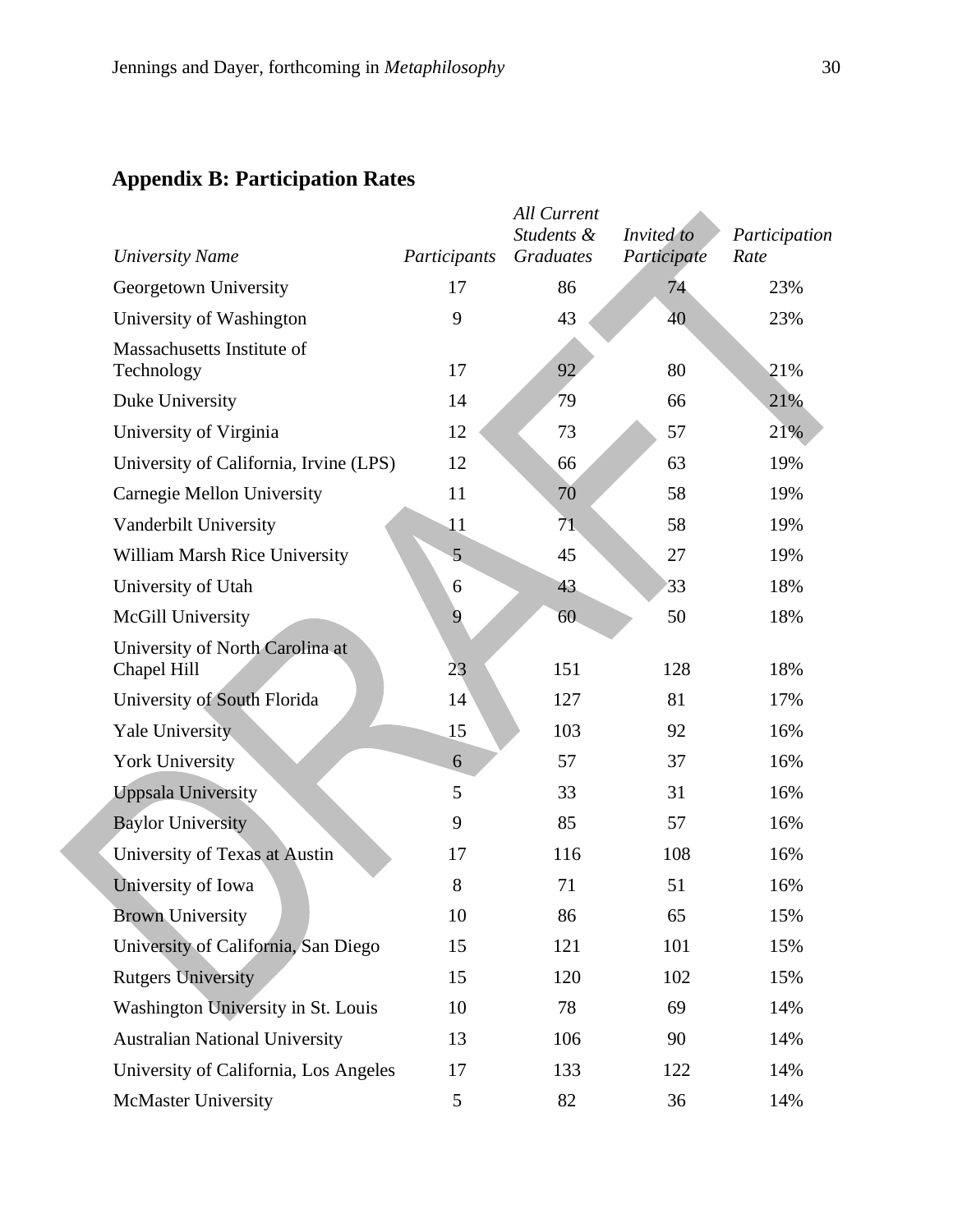| University of Hawai'i at Manoa       | 9              | 99  | 65  | 14% |
|--------------------------------------|----------------|-----|-----|-----|
| University of Pittsburgh             | 17             | 139 | 123 | 14% |
| Princeton University                 | 17             | 147 | 124 | 14% |
| Villanova University                 | 11             | 91  | 82  | 13% |
| Harvard University                   | 12             | 99  | 92  | 13% |
| <b>Ohio State University</b>         | 11             | 109 | 86  | 13% |
| University of Southern California    | 10             | 88  | 80  | 13% |
| Loyola University Chicago            | $\overline{7}$ | 83  | 56  | 13% |
| University of Toronto                | 23             | 214 | 185 | 12% |
| University of Pittsburgh (HPS)       | 10             | 90  | 81  | 12% |
| University of Arizona                | 13             | 123 | 106 | 12% |
| University of Michigan               | 13             | 112 | 108 | 12% |
| King's College London                | 9              | 169 | 76  | 12% |
| University of British Columbia       | 5              | 56  | 43  | 12% |
| The Catholic University of America   | $\overline{7}$ | 148 | 61  | 11% |
| Columbia University                  | 13             | 125 | 115 | 11% |
| University of Colorado Boulder       | 13             | 130 | 116 | 11% |
| New York University                  | 11             | 110 | 100 | 11% |
| University of Maryland, College Park | $\overline{8}$ | 88  | 73  | 11% |
| <b>Boston University</b>             | 8              | 125 | 73  | 11% |
| University of Nebraska, Lincoln      | 5              | 55  | 46  | 11% |
| University of Connecticut            | 8              | 86  | 74  | 11% |
| University of California, Berkeley   | 11             | 119 | 102 | 11% |
| <b>Emory University</b>              | 10             | 111 | 93  | 11% |
| University of Calgary                | 5              | 57  | 48  | 10% |
| <b>Boston College</b>                | 13             | 155 | 125 | 10% |
| University of Massachusetts Amherst  | 9              | 101 | 87  | 10% |
| Northwestern University              | 13             | 143 | 127 | 10% |
| University of Kentucky               | 5              | 63  | 49  | 10% |
| University of Notre Dame             | 14             | 148 | 138 | 10% |
| <b>Syracuse University</b>           | 9              | 107 | 91  | 10% |
| University of Cambridge              | 9              | 112 | 94  | 10% |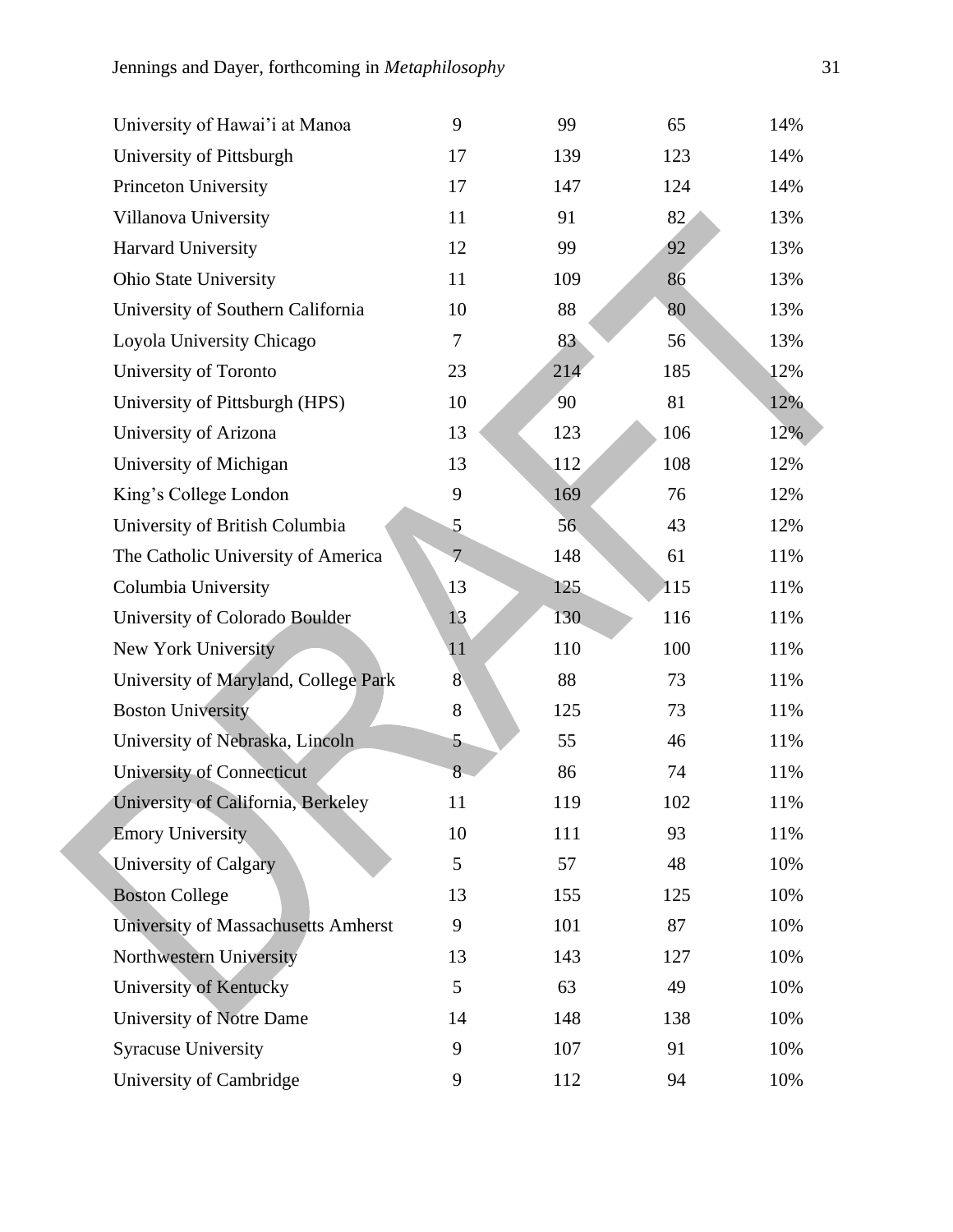| <b>St Andrews and Stirling Graduate</b><br>Programme in Philosophy | 9               | 135 | 94  | 10% |
|--------------------------------------------------------------------|-----------------|-----|-----|-----|
| Graduate Center of the City                                        |                 |     |     |     |
| University of New York                                             | 16              | 210 | 172 | 9%  |
| University of Sheffield                                            | 9               | 122 | 97  | 9%  |
| University of Minnesota Twin Cities                                | 9               | 111 | 99  | 9%  |
| Southern Illinois University                                       | 7               | 93  | 77  | 9%  |
| Fordham University                                                 | 10              | 146 | 114 | 9%  |
| Michigan State University                                          | 7               | 87  | 82  | 9%  |
| University of Wisconsin-Madison                                    | 10              | 148 | 118 | 8%  |
| Florida State University                                           | $\tau$          | 91  | 84  | 8%  |
| Duquesne University                                                | 8               | 109 | 96  | 8%  |
| <b>Western University</b>                                          | 10              | 146 | 121 | 8%  |
| University of California, Riverside                                | $\tau$          | 96  | 86  | 8%  |
| University of Oxford                                               | 14              | 283 | 172 | 8%  |
| <b>Stanford University</b>                                         | 6               | 107 | 75  | 8%  |
| London School of Economics and<br><b>Political Science</b>         | 5               | 149 | 63  | 8%  |
| <b>Cornell University</b>                                          | $\overline{7}$  | 113 | 92  | 8%  |
| University of Pennsylvania                                         | 6               | 91  | 79  | 8%  |
| University of Missouri                                             | 5               | 89  | 72  | 7%  |
| <b>Stony Brook University</b>                                      | 8               | 149 | 117 | 7%  |
| Saint Louis University                                             | $5\overline{)}$ | 129 | 74  | 7%  |
| University of California, Irvine                                   | 5               | 85  | 75  | 7%  |
| University at Buffalo                                              | 5               | 97  | 75  | 7%  |
| University of Chicago                                              | 8               | 137 | 127 | 6%  |
| University of Edinburgh                                            | 5               | 175 | 80  | 6%  |
| <b>Purdue University</b>                                           | 8               | 160 | 130 | 6%  |
| Pennsylvania State University                                      | 6               | 122 | 105 | 6%  |
| <b>Indiana University Bloomington</b>                              | 5               | 108 | 89  | 6%  |
| The New School                                                     | 7               | 154 | 127 | 6%  |
| University of Oregon                                               | 5               | 114 | 104 | 5%  |
| Katholieke Universiteit Leuven                                     | 5               | 265 | 159 | 3%  |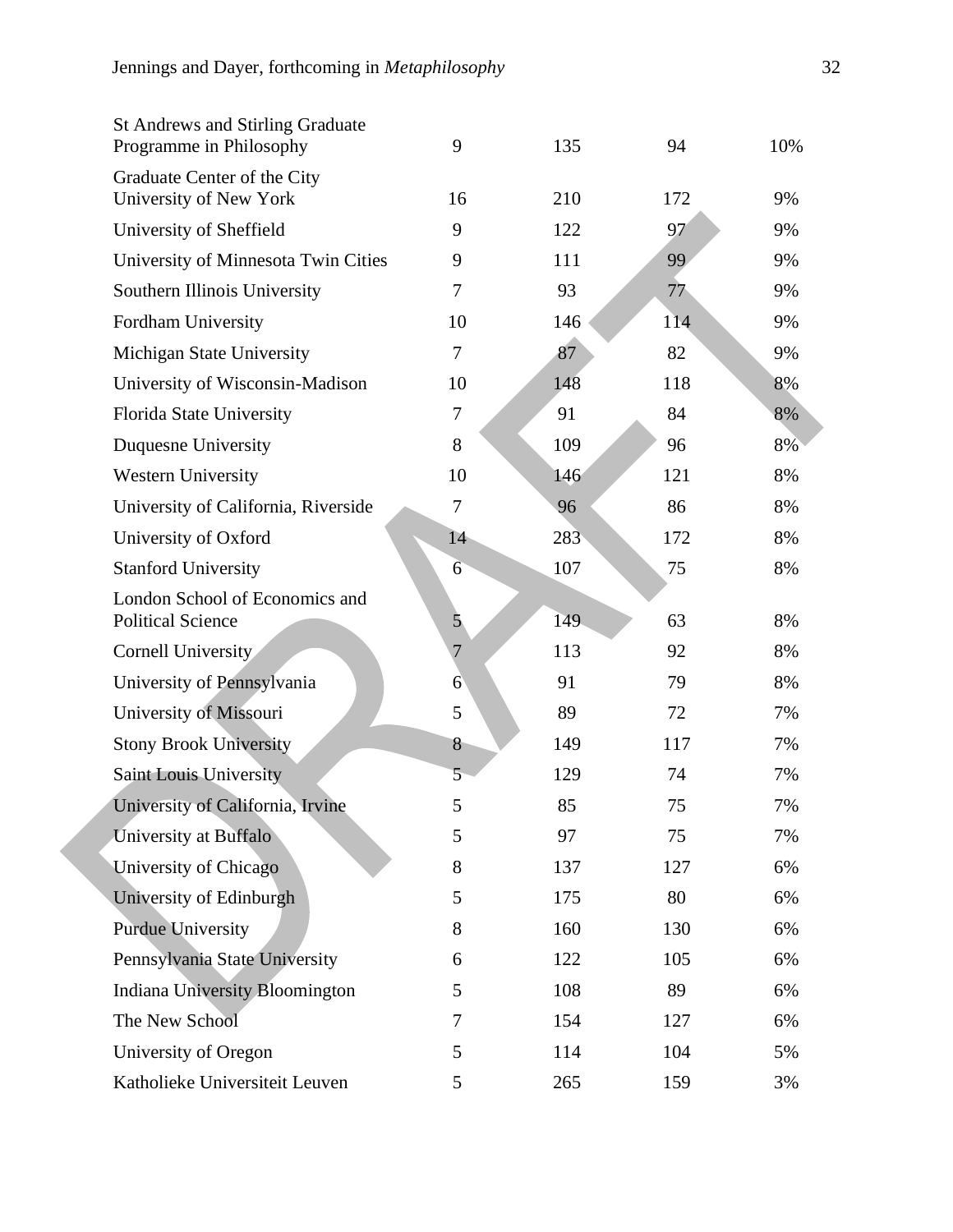# *University Name Participants Overall Rating Program Climate COVID Response* Australian National University 13 4.7 4.5 3.6 Baylor University 9 4.1 4.2 3.5 Boston College 13 3.9 4.0 3.5 Boston University 7 4.1 3.9 3.8 Brown University 10 3.8 3.7 3.0 Carnegie Mellon University 11 4.5 3.8 3.1 Columbia University 13 4.4 3.8 3.4 Cornell University 7 4.0 4.3 3.5 Duke University 14 4.1 3.8 3.5 Duquesne University 8 3.5 3.4 3.3 Emory University 10 3.4 3.4 3.4 3.4 Florida State University 7 4.1 4.1 3.0 Fordham University 10 3.1 3.6 3.8 Georgetown University 17 4.5 4.2 3.3 Graduate Center of the City University of New York 16 4.2 3.7 3.6 Harvard University 12 4.2 3.7 4.3 Indiana University Bloomington 5 3.6 3.6 3.3 Katholieke Universiteit Leuven 5 4.2 3.2 3.3 King's College London 9 4.1 4.0 4.0 London School of Economics and Political

Science 5 3.3 4.5 3.7

## **Appendix C: Program Ratings**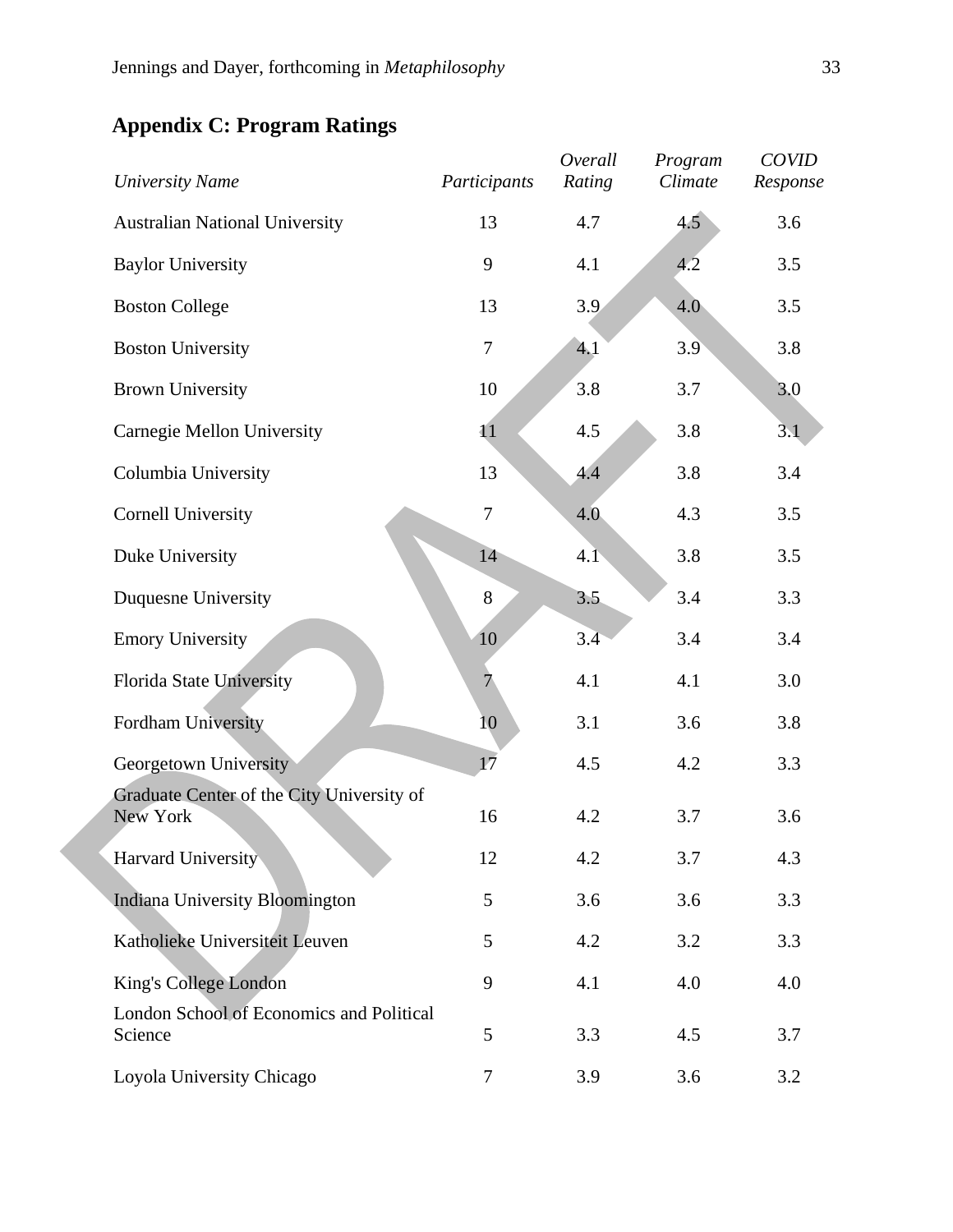| Massachusetts Institute of Technology                              | 17             | 4.6 | 4.3 | 3.2 |
|--------------------------------------------------------------------|----------------|-----|-----|-----|
| McGill University                                                  | 9              | 3.3 | 3.2 | 3.3 |
| McMaster University                                                | 5              | 3.8 | 3.3 | 3.7 |
| Michigan State University                                          | 7              | 3.9 | 3.5 | 3.0 |
| New York University                                                | 11             | 4.2 | 3.4 | 3.4 |
| Northwestern University                                            | 13             | 4.1 | 3.7 | 3.0 |
| Ohio State University                                              | 11             | 3.9 | 3.9 | 3.0 |
| Pennsylvania State University                                      | 6              | 4.0 | 4.0 | 3.0 |
| Princeton University                                               | 17             | 4.0 | 3.3 | 3.3 |
| <b>Purdue University</b>                                           | 8              | 4.0 | 3.4 | 3.3 |
| <b>Rutgers University</b>                                          | 14             | 4.8 | 4.3 | 3.3 |
| Saint Louis University                                             | 5              | 4.6 | 4.5 | 3.7 |
| Southern Illinois University                                       | $\overline{7}$ | 2.7 | 3.0 | 2.5 |
| <b>St Andrews and Stirling Graduate</b><br>Programme in Philosophy | 9              | 4.3 | 4.6 | 3.3 |
| <b>Stanford University</b>                                         | $\overline{6}$ | 4.7 | 4.5 | 3.5 |
| <b>Stony Brook University</b>                                      | 8              | 3.6 | 3.5 | 3.3 |
| <b>Syracuse University</b>                                         | 8              | 2.9 | 3.4 | 2.8 |
| The Catholic University of America                                 | 7              | 4.3 | 4.6 | 3.0 |
| The New School                                                     | 7              | 4.1 | 4.1 | 3.2 |
| University at Buffalo                                              | 5              | 4.2 | 4.6 | 3.0 |
| University of Arizona                                              | 13             | 4.2 | 4.3 | 3.0 |
| University of British Columbia                                     | 5              | 4.4 | 4.2 | 3.5 |
| University of Calgary                                              | 5              | 3.6 | 4.0 | 3.0 |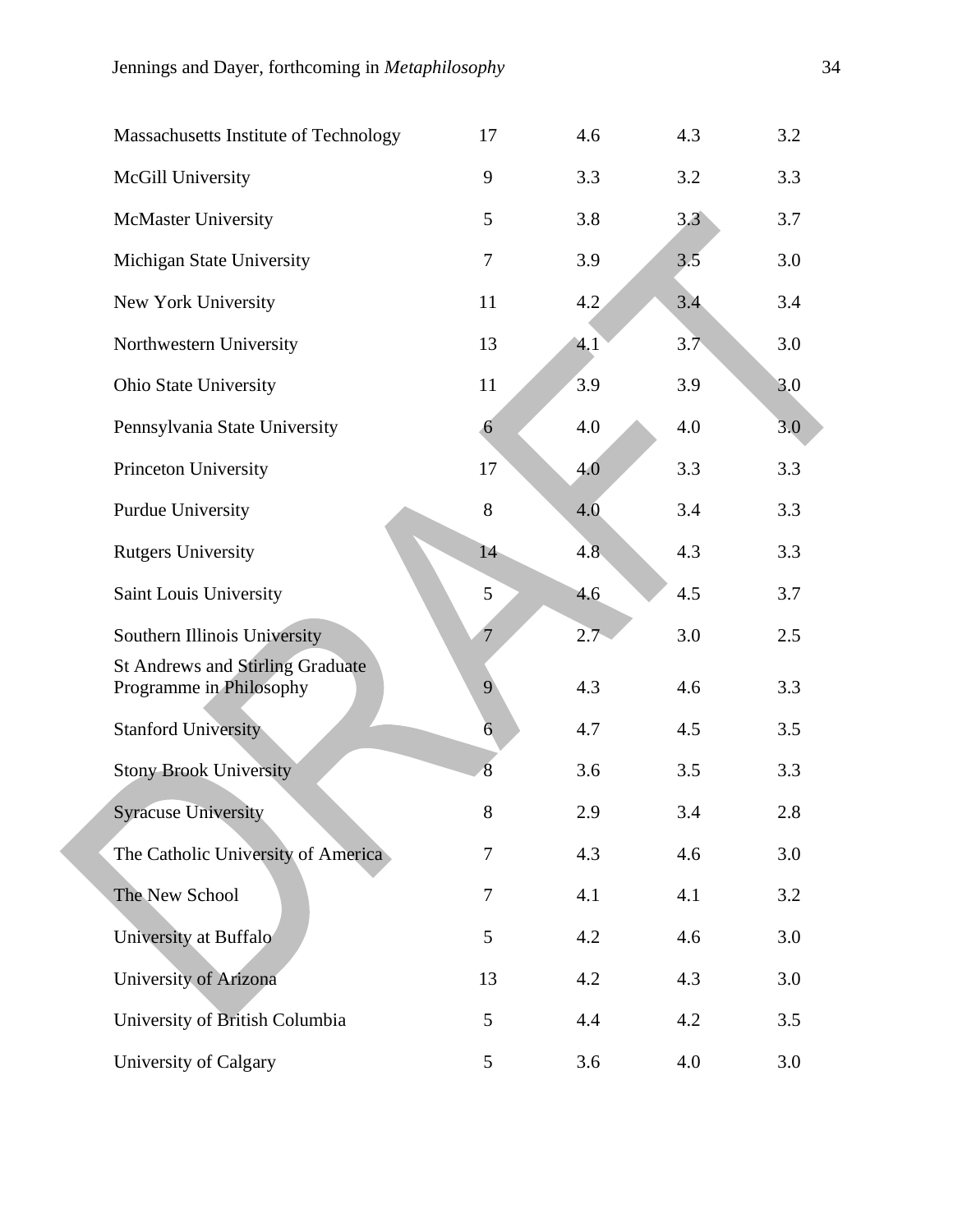| University of California, Berkeley             | 11             | 4.3 | 3.8 | 3.2 |
|------------------------------------------------|----------------|-----|-----|-----|
| University of California, Irvine               | 5              | 3.5 | 3.7 | 3.3 |
| University of California, Irvine (LPS)         | 12             | 4.3 | 3.8 | 3.9 |
| University of California, Los Angeles          | 16             | 4.1 | 3.9 | 3.1 |
| University of California, Riverside            | 7              | 4.7 | 4.1 | 3.4 |
| University of California, San Diego            | 15             | 4.3 | 4.3 | 3.4 |
| University of Cambridge                        | 9              | 3.3 | 3.3 | 3.0 |
| University of Chicago                          | $\bf 8$        | 3.3 | 2.8 | 3.5 |
| University of Colorado Boulder                 | 13             | 3.8 | 3.5 | 3.3 |
| University of Connecticut                      | 8              | 4.3 | 4.1 | 3.7 |
| University of Edinburgh                        | 5              | 4.4 | 4.5 | 3.5 |
| University of Hawai'i at Manoa                 | 9              | 4.3 | 3.9 | 3.1 |
| University of Iowa                             | 8              | 3.6 | 4.3 | 3.3 |
| University of Kentucky                         | $\mathbf{5}$   | 4.0 | 4.2 | 3.6 |
| University of Maryland, College Park           | 8              | 3.9 | 4.3 | 3.0 |
| University of Massachusetts Amherst            | $\overline{Q}$ | 4.2 | 3.6 | 3.0 |
| University of Michigan                         | 13             | 4.2 | 4.0 | 3.8 |
| University of Minnesota Twin Cities            | 9              | 3.3 | 3.8 | 3.0 |
| University of Missouri                         | 5              | 3.4 | 3.2 | 3.0 |
| University of Nebraska, Lincoln                | 5              | 4.0 | 3.6 | 3.0 |
| University of North Carolina at Chapel<br>Hill | 23             | 4.4 | 4.1 | 3.1 |
| University of Notre Dame                       | 14             | 3.9 | 4.1 | 3.7 |
| University of Oregon                           | 5              | 4.4 | 4.4 | 3.5 |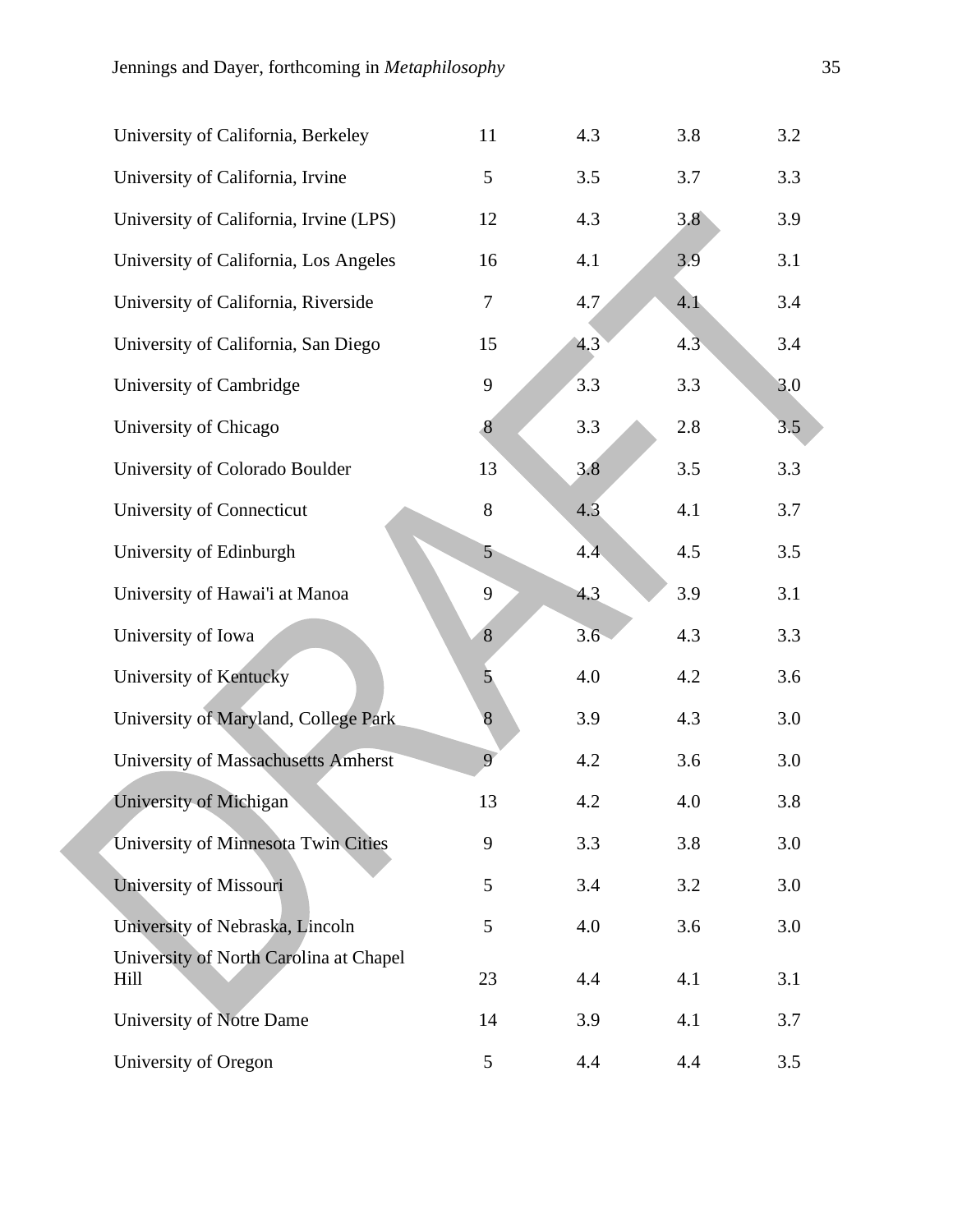| University of Oxford               | 13           | 4.5 | 3.4 | 3.2 |
|------------------------------------|--------------|-----|-----|-----|
| University of Pennsylvania         | 6            | 3.7 | 3.7 | 3.0 |
| University of Pittsburgh           | 17           | 4.2 | 3.6 | 3.0 |
| University of Pittsburgh (HPS)     | 10           | 4.4 | 3.7 | 3.5 |
| University of Sheffield            | 8            | 4.4 | 4.6 | 3.3 |
| University of South Florida        | 14           | 3.7 | 3.8 | 2.9 |
| University of Southern California  | 9            | 4.4 | 3.8 | 3.4 |
| University of Texas at Austin      | 15           | 3.4 | 3.3 | 3.3 |
| University of Toronto              | 23           | 4.0 | 3.8 | 3.4 |
| University of Utah                 | 6            | 4.2 | 4.0 | 4.2 |
| University of Virginia             | 12           | 4.1 | 4.3 | 4.0 |
| University of Washington           | 8            | 4.0 | 3.5 | 3.3 |
| University of Wisconsin-Madison    | 10           | 4.4 | 4.4 | 3.9 |
| <b>Uppsala University</b>          | $\mathbf{5}$ | 5.0 | 5.0 | 4.2 |
| Vanderbilt University              | 11           | 4.4 | 3.8 | 3.1 |
| Villanova University               | 11           | 3.0 | 3.5 | 3.4 |
| Washington University in St. Louis | 10           | 4.1 | 3.8 | 3.7 |
| Western University                 | 10           | 3.1 | 2.6 | 3.3 |
| William Marsh Rice University      | 5            | 4.6 | 5.0 | 3.3 |
| <b>Yale University</b>             | 15           | 4.3 | 3.7 | 3.5 |
| York University                    | 6            | 4.3 | 3.3 | 3.8 |
|                                    |              |     |     |     |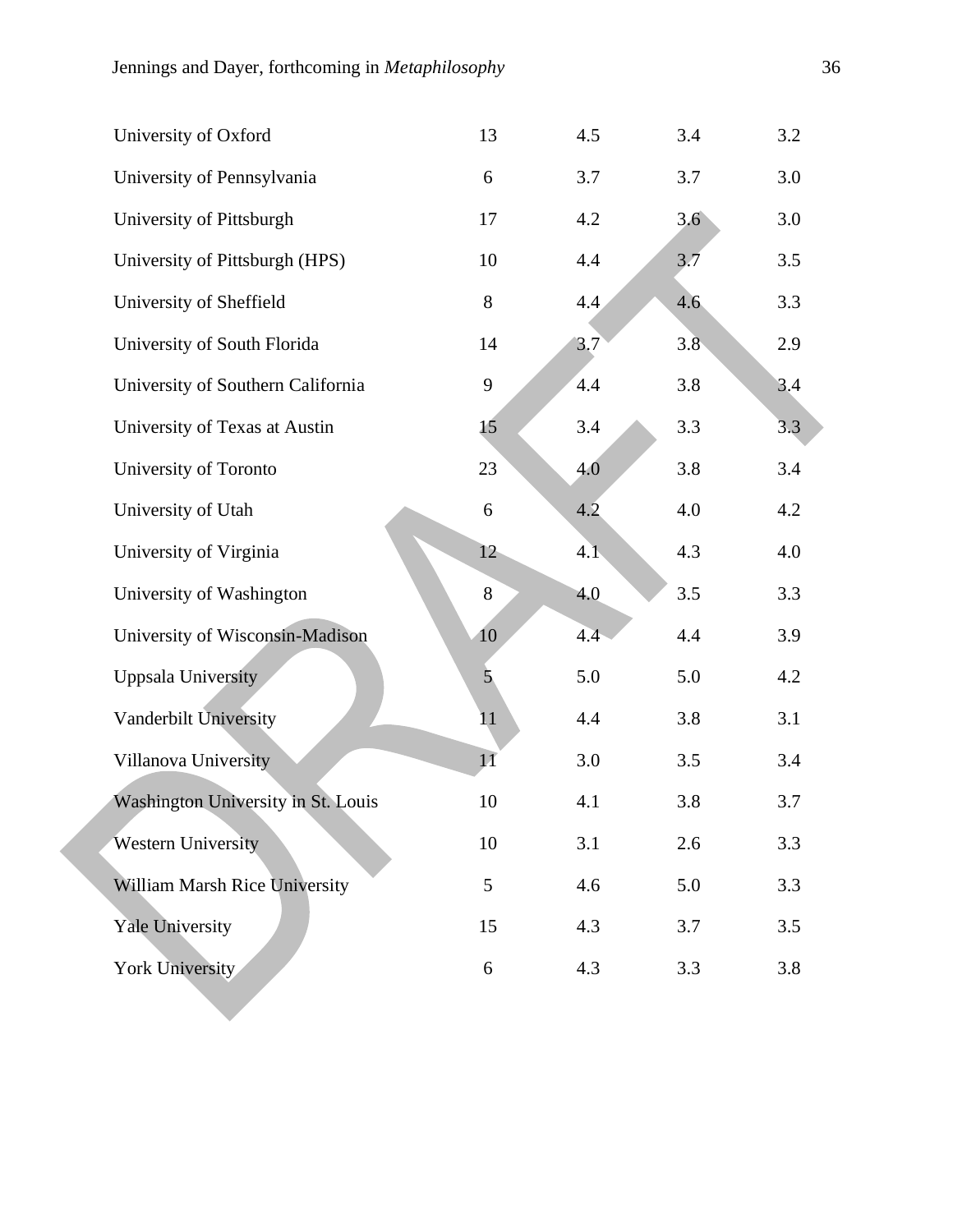| <b>University Name</b>                   | <b>Total Grads</b><br>2011-2021 | 10-Year<br><b>Permanent</b><br><b>Academic</b><br><b>Placement Rate</b> | <b>Total Grads</b><br>2016-2021 | 5-Year<br><b>Permanent</b><br><b>Academic</b><br><b>Placement Rate</b> |
|------------------------------------------|---------------------------------|-------------------------------------------------------------------------|---------------------------------|------------------------------------------------------------------------|
| Average                                  | 46                              | 46%                                                                     | 23                              | 34%                                                                    |
| Arizona State University                 | 17                              | 50%                                                                     | 5                               | 60%                                                                    |
| <b>Australian National</b><br>University | 62                              | 44%                                                                     | 28                              | 23%                                                                    |
| <b>Baylor University</b>                 | 44                              | 71%                                                                     | 22                              | 55%                                                                    |
| <b>Binghamton University</b>             | 32                              | 56%                                                                     | 19                              | 53%                                                                    |
| <b>Boston College</b>                    | 77                              | 55%                                                                     | 38                              | 35%                                                                    |
| <b>Boston University</b>                 | 48                              | 55%                                                                     | 22                              | 64%                                                                    |
| <b>Bowling Green State</b><br>University | 23                              | 50%                                                                     | 12                              | 36%                                                                    |
| <b>Brown University</b>                  | 31                              | 43%                                                                     | 12                              | 33%                                                                    |
| <b>Carnegie Mellon University</b>        | 32                              | 58%                                                                     | 19                              | 47%                                                                    |
| Columbia University                      | 68                              | 56%                                                                     | 41                              | 53%                                                                    |
| <b>Cornell University</b>                | 62                              | 51%                                                                     | 34                              | 43%                                                                    |
| DePaul University                        | 43                              | 58%                                                                     | 22                              | 30%                                                                    |
| Duke University                          | 37                              | 45%                                                                     | 19                              | 42%                                                                    |
| Duquesne University                      | 60                              | 47%                                                                     | 31                              | 44%                                                                    |
| <b>Emory University</b>                  | 54                              | 58%                                                                     | 30                              | 46%                                                                    |
| <b>Florida State University</b>          | 44                              | 48%                                                                     | 20                              | 31%                                                                    |
| Fordham University                       | 66                              | 57%                                                                     | 33                              | 39%                                                                    |
| Georgetown University                    | 48                              | 59%                                                                     | 24                              | 44%                                                                    |
| Graduate Center of the City              | 134                             | 46%                                                                     | 74                              | 32%                                                                    |

# **Appendix D: Permanent Academic Placement Rate**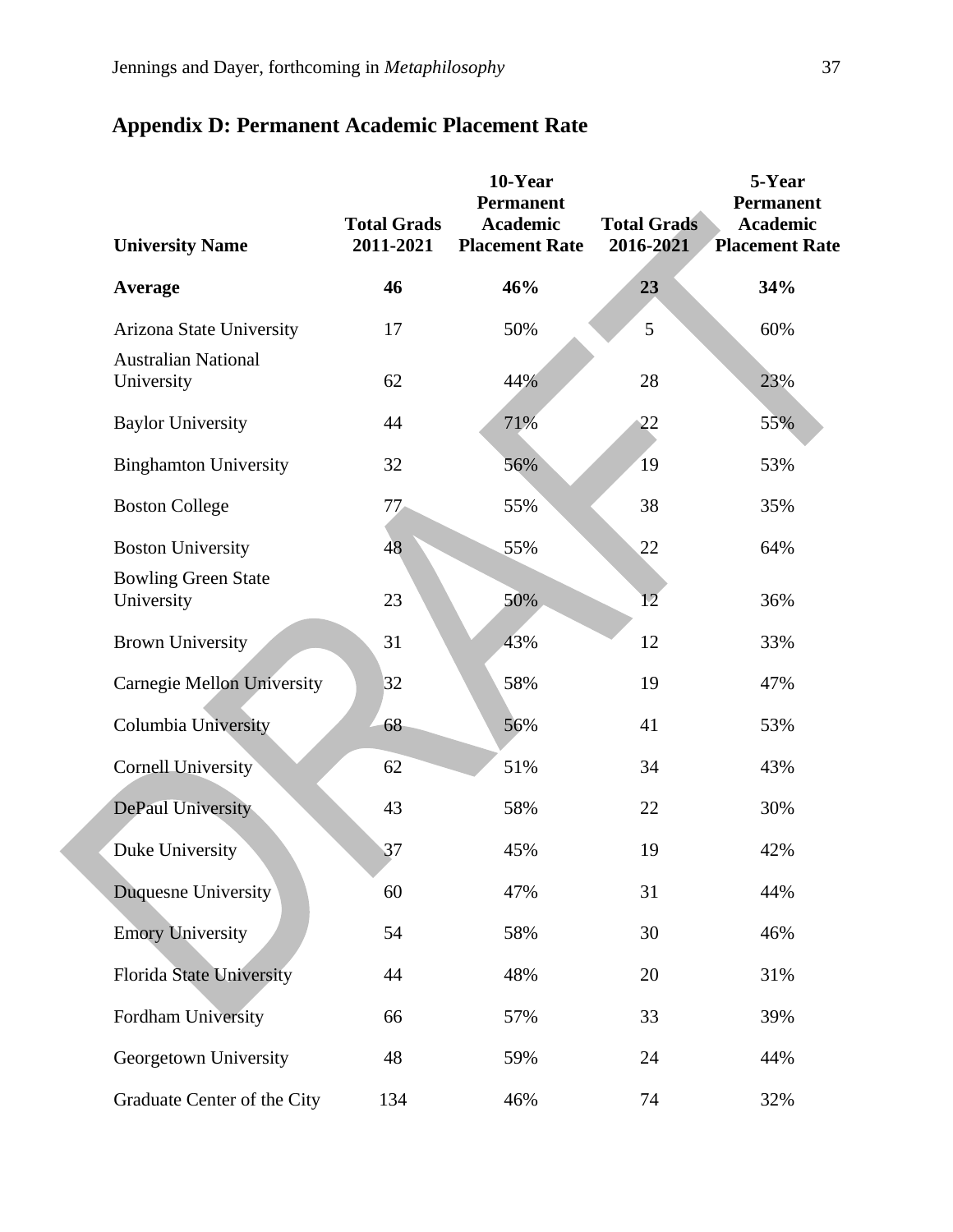# University of New York

| Harvard University                                                    | 48 | 76% | 24 | 60% |
|-----------------------------------------------------------------------|----|-----|----|-----|
| <b>Indiana University</b><br>Bloomington                              | 41 | 51% | 19 | 35% |
| <b>Indiana University</b><br><b>Bloomington</b> (HPS)                 | 18 | 33% | 6  | 17% |
| <b>Johns Hopkins University</b>                                       | 29 | 65% | 14 | 50% |
| London School of<br><b>Economics and Political</b><br>Science         | 49 | 33% | 18 | 22% |
| Loyola University Chicago                                             | 49 | 35% | 24 | 32% |
| Marquette University                                                  | 45 | 32% | 27 | 18% |
| Massachusetts Institute of<br>Technology                              | 51 | 84% | 31 | 73% |
| McGill University                                                     | 34 | 35% | 18 | 33% |
| Michigan State University                                             | 51 | 41% | 29 | 42% |
| New York University                                                   | 58 | 56% | 34 | 41% |
| Northwestern University                                               | 39 | 53% | 21 | 37% |
| Ohio State University                                                 | 49 | 30% | 30 | 26% |
| Pennsylvania State<br>University                                      | 53 | 67% | 31 | 62% |
| Princeton University                                                  | 87 | 59% | 44 | 44% |
| <b>Purdue University</b>                                              | 71 | 38% | 37 | 41% |
| <b>Rutgers University</b>                                             | 73 | 64% | 35 | 51% |
| Saint Louis University                                                | 55 | 49% | 33 | 41% |
| Southern Illinois University                                          | 64 | 33% | 26 | 17% |
| <b>St Andrews and Stirling</b><br>Graduate Programme in<br>Philosophy | 93 | 28% | 48 | 16% |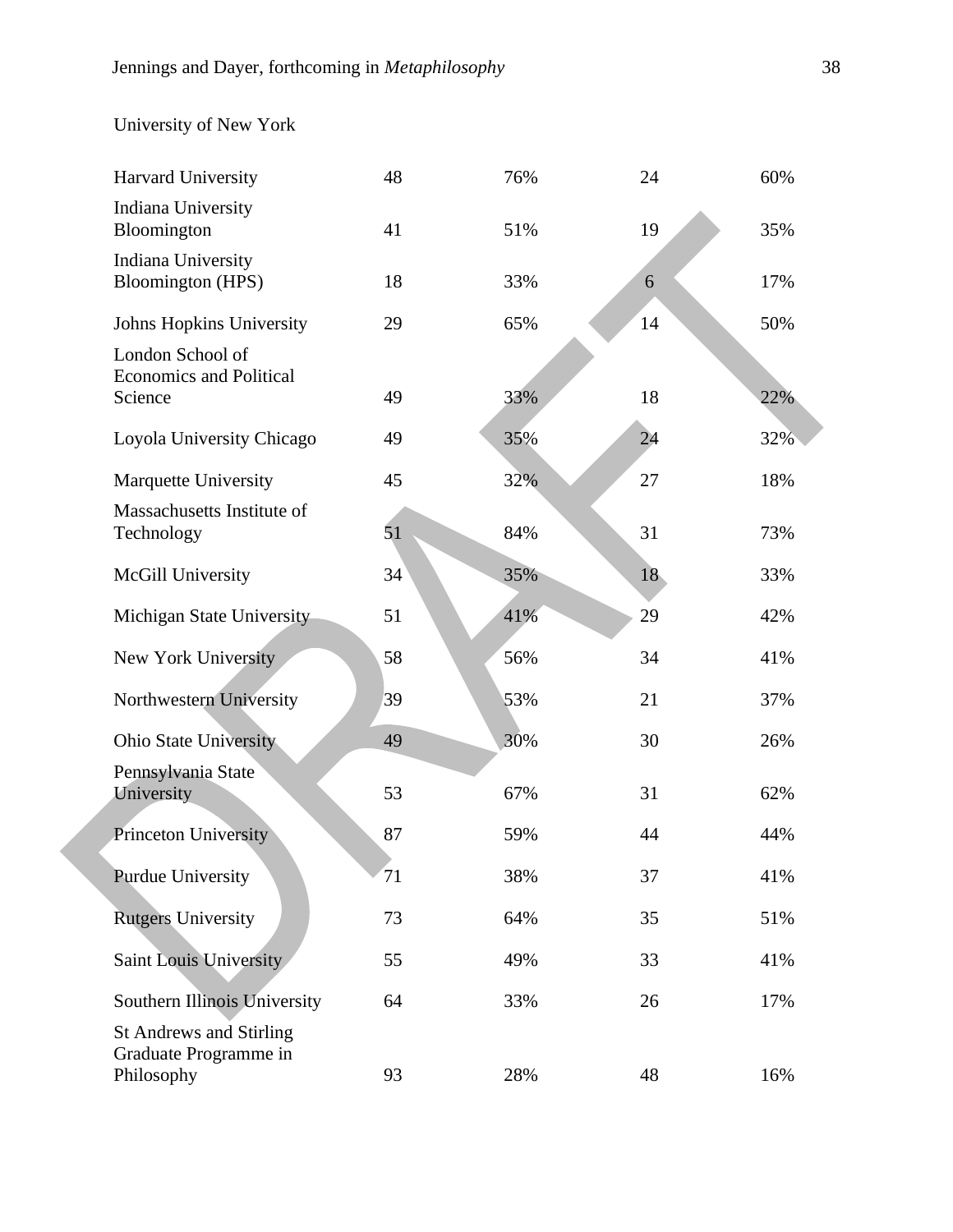| <b>Stanford University</b>                        | 67 | 67% | 35     | 52% |
|---------------------------------------------------|----|-----|--------|-----|
| <b>Stony Brook University</b>                     | 63 | 60% | 30     | 56% |
| <b>Syracuse University</b>                        | 42 | 54% | 17     | 53% |
| <b>Temple University</b>                          | 38 | 29% | 16     | 21% |
| Texas A & M University-<br><b>College Station</b> | 20 | 32% | 12     | 36% |
| The Catholic University of<br>America             | 66 | 67% | 46     | 57% |
| The New School                                    | 87 | 31% | 48     | 16% |
| <b>Tilburg University</b>                         | 17 | 20% | 9      | 25% |
| <b>Tulane University</b>                          | 31 | 32% | 15     | 8%  |
| University at Albany                              | 21 | 24% | $\tau$ | 0%  |
| University at Buffalo                             | 50 | 47% | 28     | 40% |
| University College London                         | 45 | 26% | 25     | 4%  |
| University of Alberta                             | 27 | 45% | 10     | 20% |
| University of Arizona                             | 55 | 51% | 26     | 36% |
| University of Arkansas                            | 17 | 38% | 8      | 0%  |
| University of British<br>Columbia                 | 26 | 43% | 9      | 50% |
| University of Calgary                             | 28 | 23% | 16     | 6%  |
| University of California,<br><b>Berkeley</b>      | 56 | 61% | 31     | 47% |
| University of California,<br>Davis                | 33 | 38% | 18     | 28% |
| University of California,<br>Irvine               | 45 | 26% | 22     | 17% |
| University of California,<br>Irvine (LPS)         | 26 | 52% | 13     | 31% |
| University of California,<br>Los Angeles          | 61 | 55% | 25     | 40% |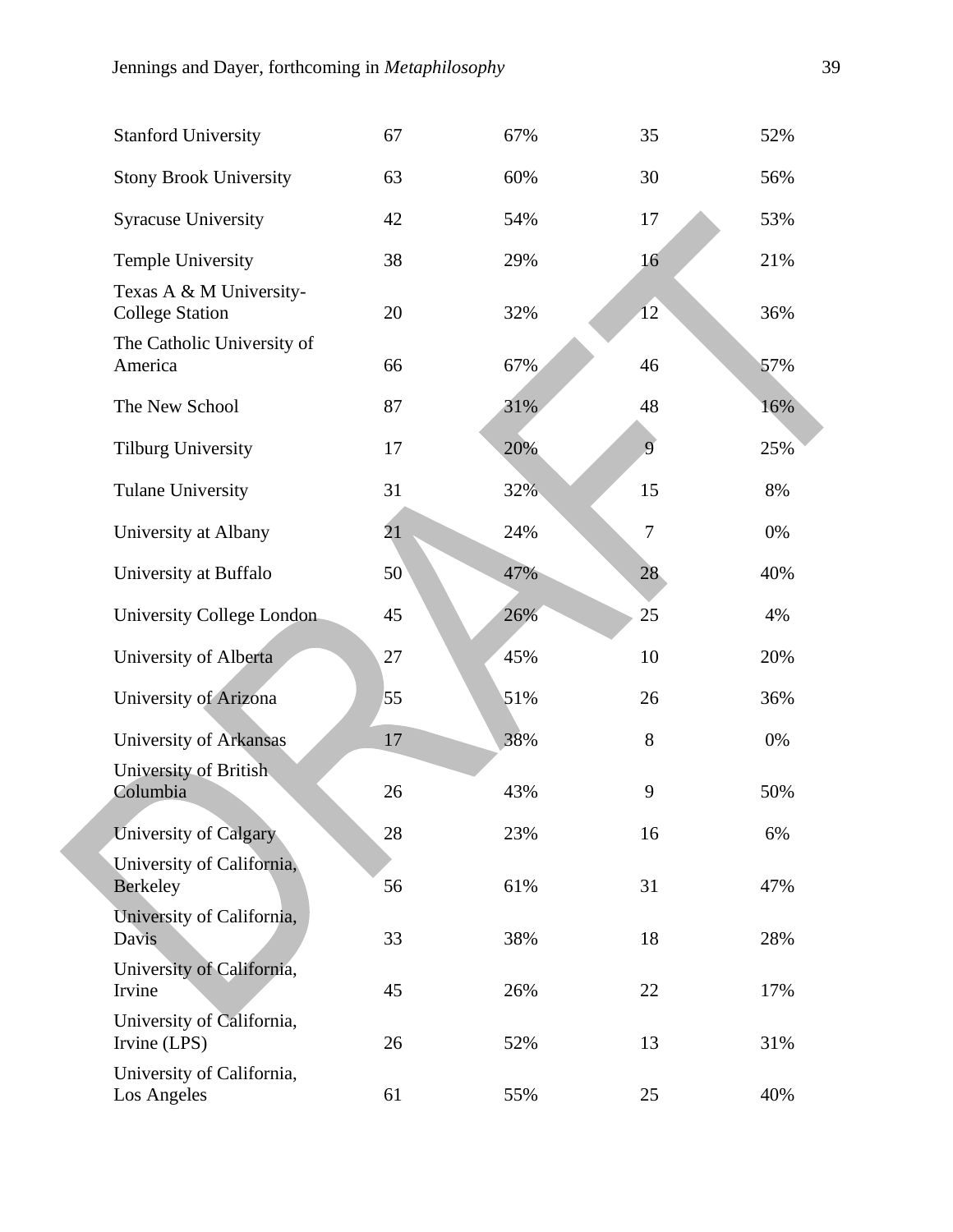| University of California,<br>Riverside         | 33 | 66% | 16 | 40% |
|------------------------------------------------|----|-----|----|-----|
| University of California,<br>San Diego         | 47 | 50% | 27 | 24% |
| University of California,<br>Santa Barbara     | 33 | 34% | 13 | 25% |
| University of California,<br>Santa Cruz        | 22 | 25% | 11 | 11% |
| University of Cambridge                        | 71 | 45% | 40 | 23% |
| University of Cambridge<br>(HPS)               | 27 | 52% | 14 | 31% |
| University of Chicago                          | 69 | 50% | 35 | 38% |
| University of Chicago<br>(CHSS)                | 12 | 56% | 5  | 33% |
| University of Cincinnati                       | 19 | 53% | 12 | 27% |
| University of Colorado<br>Boulder              | 55 | 36% | 32 | 21% |
| University of Connecticut                      | 41 | 54% | 23 | 45% |
| University of Dallas*                          | 12 | 33% | 3  | 0%  |
| University of Edinburgh                        | 80 | 23% | 28 | 7%  |
| University of Georgia                          | 37 | 48% | 26 | 43% |
| University of Guelph                           | 34 | 14% | 10 | 0%  |
| University of Hawai'i at<br>Manoa              | 34 | 58% | 17 | 56% |
| University of Illinois at<br>Chicago           | 32 | 39% | 18 | 18% |
| University of Illinois at<br>Urbana-Champaign  | 35 | 38% | 16 | 36% |
| University of Kansas                           | 31 | 67% | 13 | 33% |
| University of Kentucky                         | 33 | 27% | 14 | 18% |
| University of Maryland,<br><b>College Park</b> | 43 | 26% | 19 | 19% |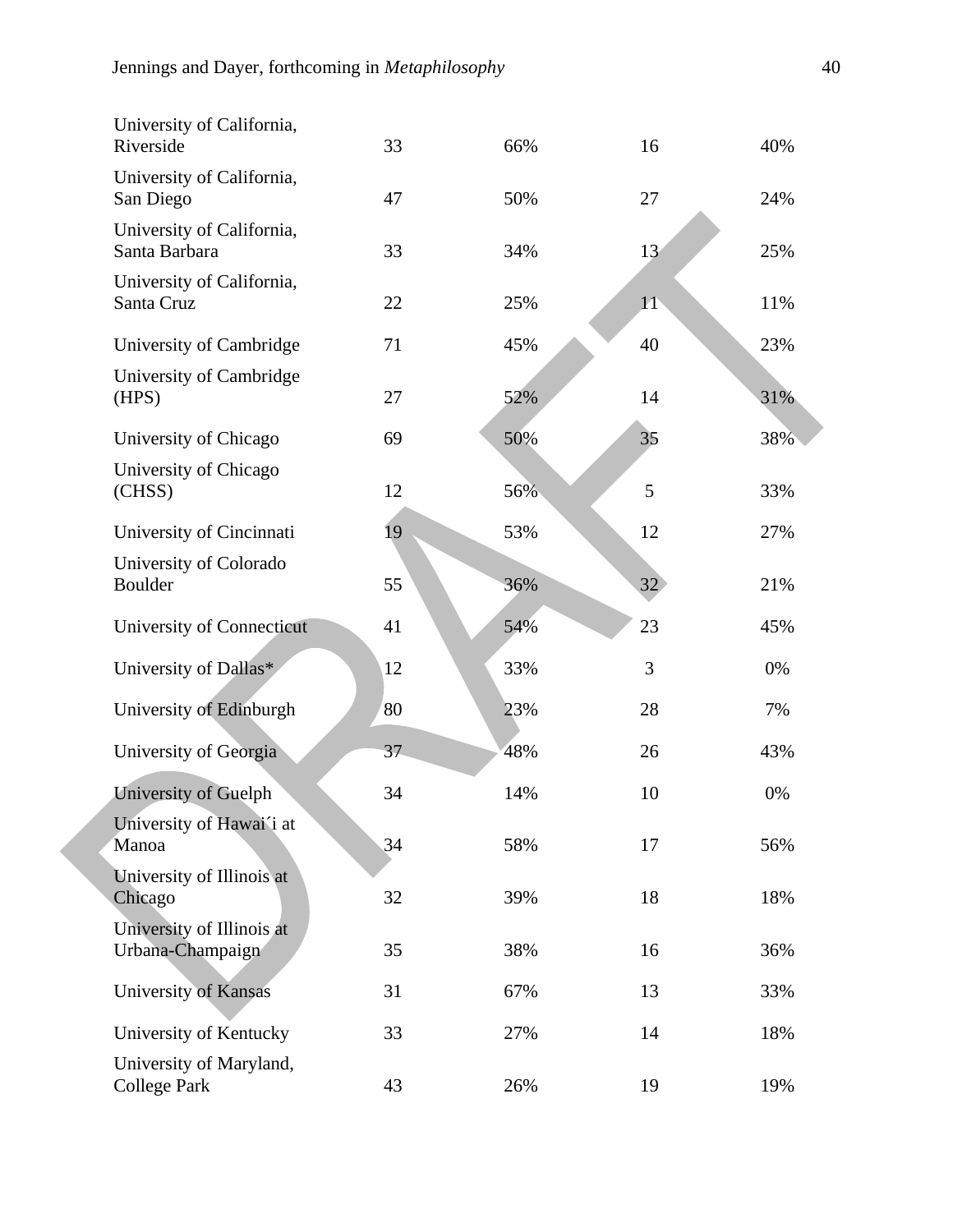| University of Massachusetts                    |     |     |    |     |
|------------------------------------------------|-----|-----|----|-----|
| Amherst                                        | 34  | 52% | 24 | 50% |
| University of Memphis                          | 37  | 50% | 21 | 32% |
| University of Miami                            | 35  | 50% | 16 | 38% |
| University of Michigan                         | 55  | 69% | 28 | 48% |
| University of Missouri                         | 35  | 31% | 18 | 18% |
| University of Nebraska,<br>Lincoln             | 24  | 37% | 12 | 25% |
| University of North<br>Carolina at Chapel Hill | 64  | 59% | 34 | 39% |
| University of Notre Dame                       | 105 | 54% | 58 | 35% |
| University of Nottingham                       | 21  | 32% | 14 | 15% |
| University of Oklahoma                         | 29  | 37% | 20 | 22% |
| University of Oregon                           | 44  | 61% | 21 | 45% |
| University of Otago                            | 18  | 33% | 10 | 29% |
| University of Oxford                           | 135 | 47% | 68 | 33% |
| University of Pennsylvania                     | 49  | 57% | 32 | 45% |
| University of Pittsburgh                       | 58  | 54% | 24 | 43% |
| University of Pittsburgh<br>(HPS)              | 41  | 63% | 19 | 44% |
| University of Reading                          | 36  | 53% | 14 | 45% |
| University of Rochester                        | 22  | 47% | 9  | 29% |
| University of Sheffield                        | 77  | 34% | 38 | 18% |
| University of South<br>Carolina                | 27  | 22% | 16 | 21% |
| University of South Florida                    | 74  | 34% | 47 | 20% |
| University of Southern<br>California           | 56  | 79% | 28 | 78% |